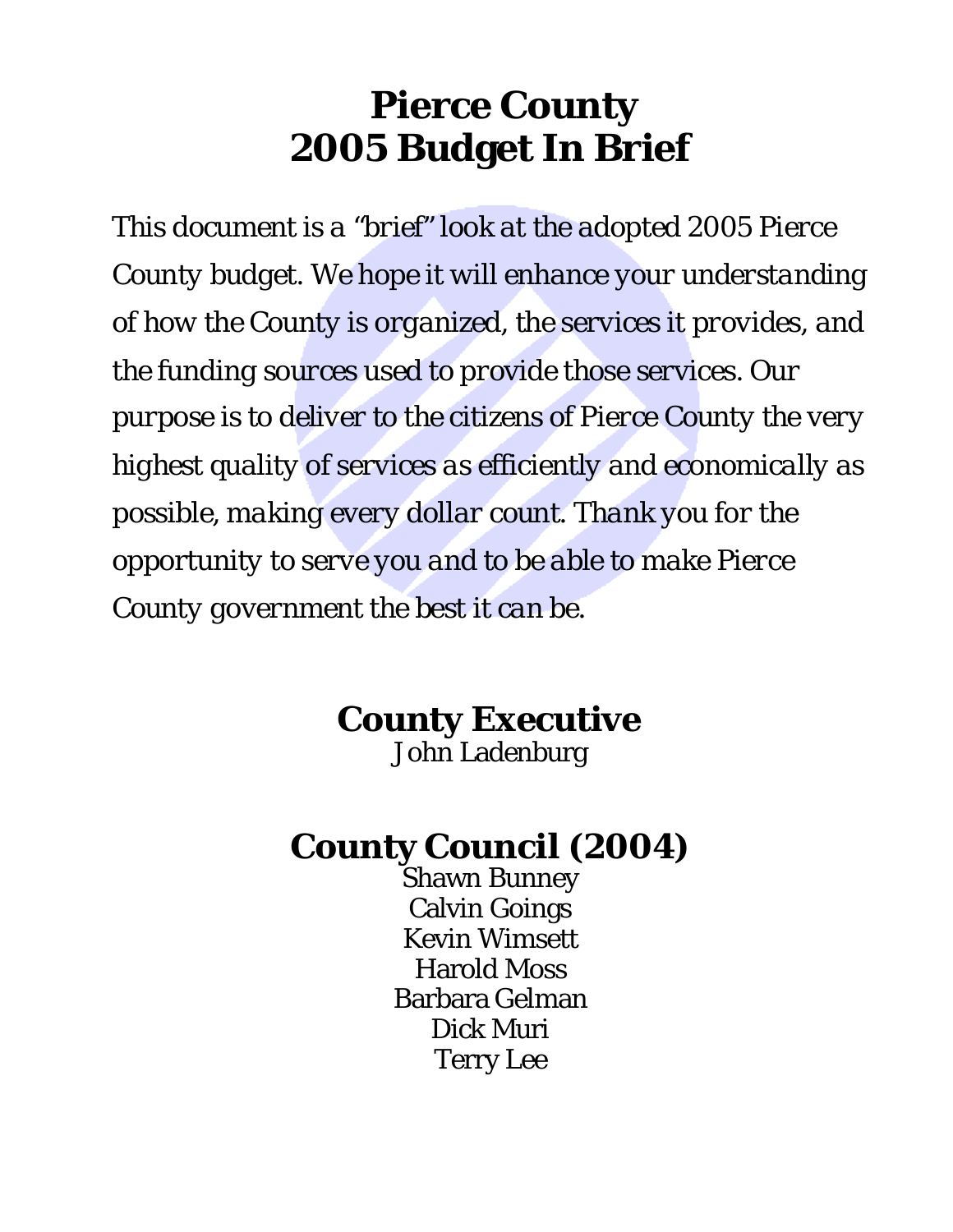

The Government Finance Officers Association of the United States and Canada (GFOA) presented a Distinguished Budget Presentation Award to Pierce County, Washington for its annual budget for the fiscal year beginning January 1, 2004. In order to receive this award, a governmental unit must publish a budget document that meets program criteria as a policy document, as an operations guide, as a financial plan, and as a communications device.

This award is valid for a period of one year only. We believe our current budget continues to conform to program requirements, and we are submitting it to GFOA to determine its eligibility for another award.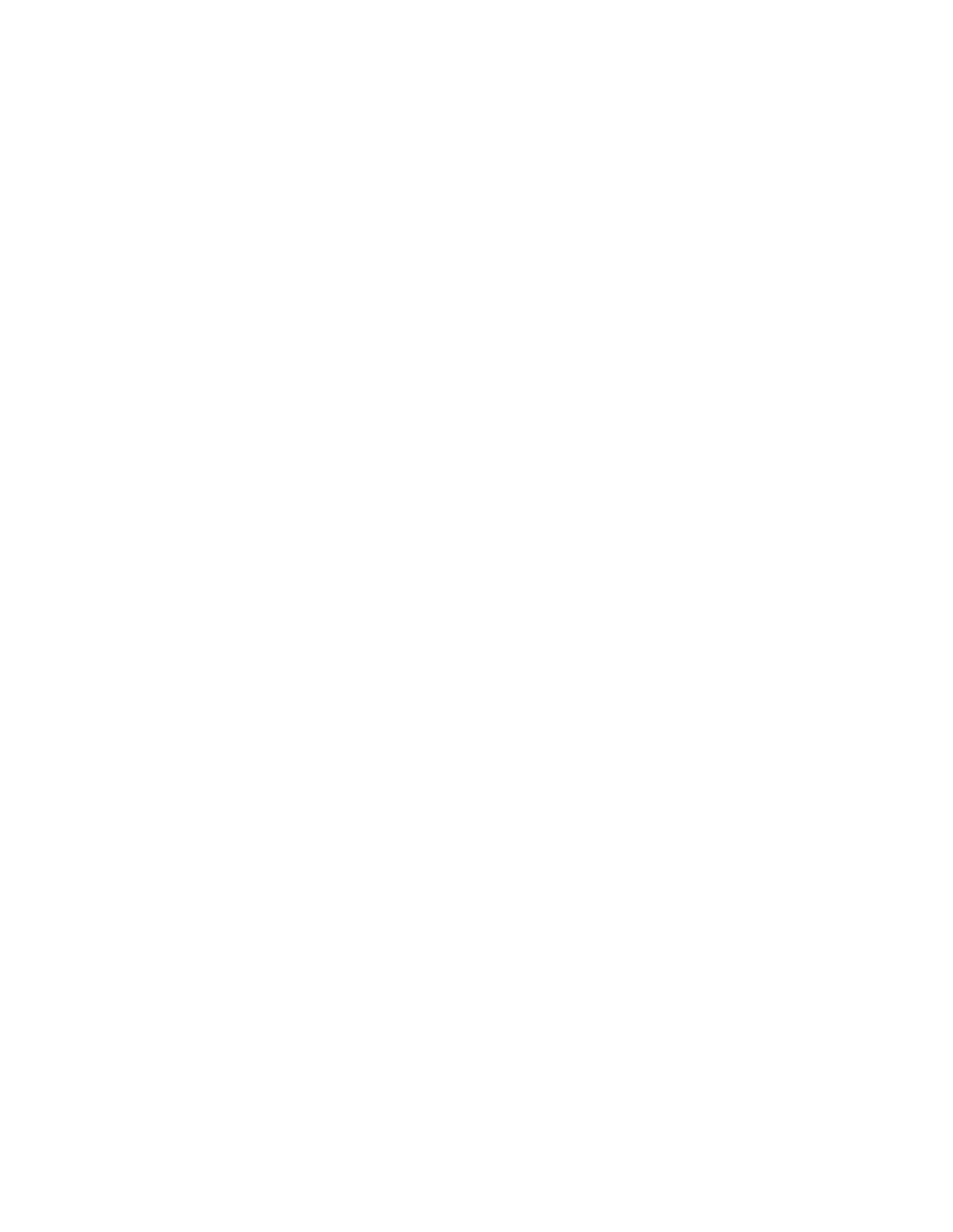## **General Information**

- . Pierce County was established in 1852 and became a Home Rule County by a vote of the people in 1981. The County is governed by an elected County Executive and seven elected Council Members. The Prosecutor, Assessor-Treasurer, Auditor, Superior Court Judges, and District Court Judges are also elected by the people.
- **I.** The County is located on scenic Puget Sound and covers 1,794 square miles (1,676 square miles of land and 118 square miles of water). Altitudes in the County range from seal level in the Tacoma metropolitan area to 14,411 feet at the top of Mount Rainier.
- The average daily temperature in the winter is 40°F and in the summer it's 70°F. Average rainfall is 39.9 inches, 75% of which fall between October and March.
- **E.** Pierce County boasts of 10 hospitals, 15 public school districts, a large number of private schools, two vocational technical colleges, two community colleges, and six four-year colleges or universities.
- **I.** The third largest army post in the United States, Fort Lewis, is located in the County as are McChord Air Force Base, Madigan Army Medical Center, and Camp Murray National Guard post. Altogether these military installations contribute over 42,000 military and civilian jobs to the local economy.

### **Transportation**

Pierce County is served by Sea-Tac Airport, 16 miles to the north, and the Tacoma Narrows Airport, between Gig Harbor and the City of Tacoma. There are also three general aviation airports. Interstates 5 and 705 run through the County as do numerous state highways. Pierce Transit provides excellent bus service extending from the state capital, Olympia, to the City of Seattle. Sound Transit, the regional transit authority, recently completed a light rail line that connects downtown Tacoma to a major transit hub near the Tacoma Dome. Two transcontinental railroad systems connect the County with the rest of the nation as do 30 interstate trucking companies.

# **Economic Conditions**

Pierce County continues to benefit from the economic recovery that began in the third quarter of 2002. By most standards, even the recession of 2001 was mild and the County was in a good position to recover and experience future economic growth. Some of the advantages that aid the County are: (1) a major port with the potential for future expansion, (2) relatively low property costs in rural areas, (3) available and competitivelypriced office and commercial space, and (4) its situation as the geographic anchor for the central Puget Sound. Some specific sectors are highlighted in the following paragraphs.

# **Manufacturing**

Pierce County's manufactured products include chemicals, machinery, hardware, food products, electronics, and aerospace. Among the major manufacturers are Intel (1,500 jobs), Boeing (1,000), Milgard Glass (870), and Simpson Tacoma Kraft wood products (498). Renewed strength of computer sales nationwide bodes well for continued expansion at Intel and, as orders for the 777 jetliner increase, Boeing will add capacity at their Frederickson site.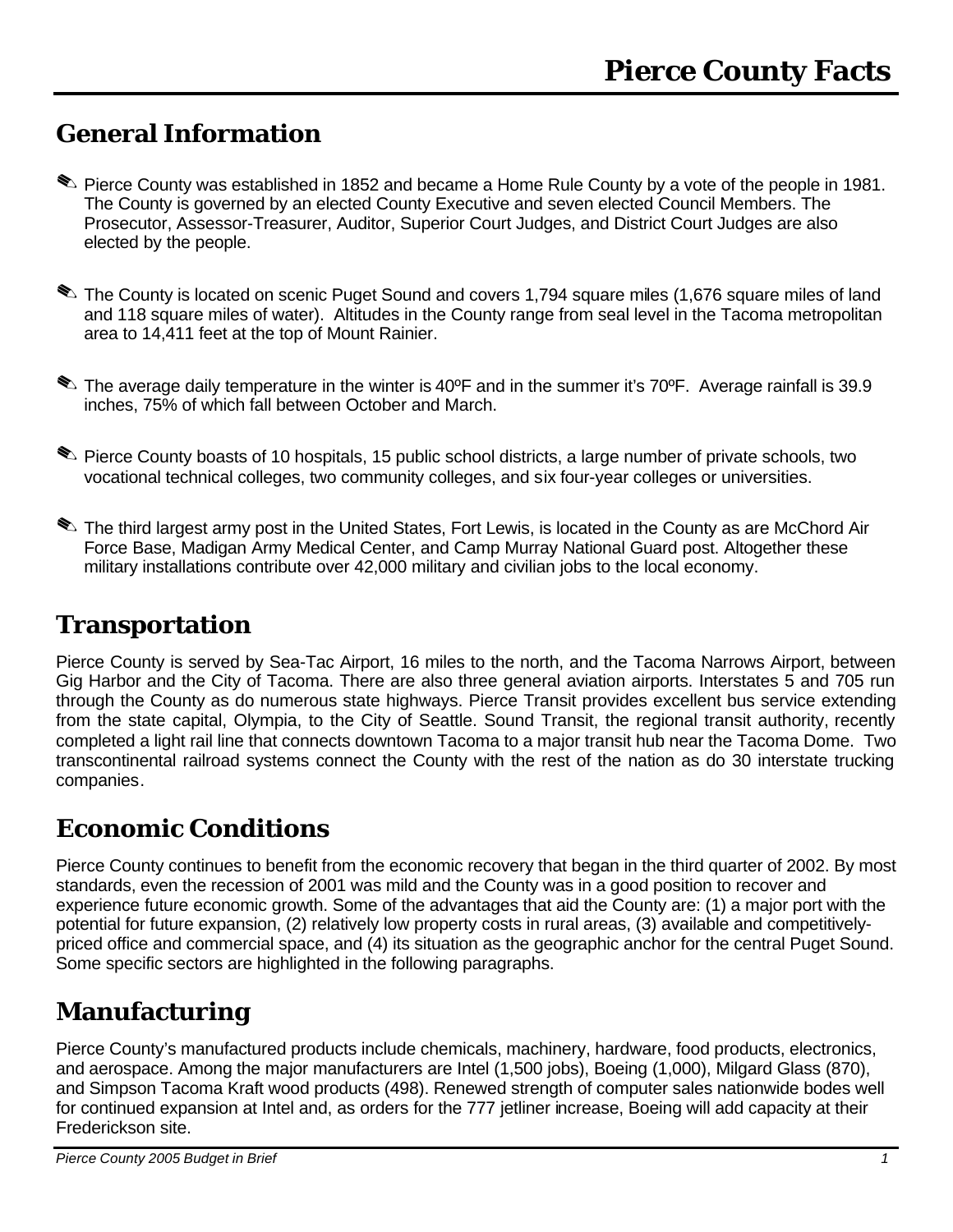# **Port Facilities**

In describing the Port of Tacoma, the Economic Development Board of Pierce County says, "The Port of Tacoma has become one of the fastest growing ports in the United States. It is strategically located ... and offers efficient connections to sea, rail, highway, and air transportation networks. It enjoys strong international ties with nations on the Pacific Rim and around the world." In 2004, the Port of Tacoma began its largest capital improvement program ever, investing \$194 million in projects to increase capacity and expedite the movement of cargo.

The Port is already the sixth busiest container port in North America, and one of the 25 busiest in the world, and it plays an important part in the local economy. This deep-water port covers 2,400 acres and offers a combination of facilities and services including 34 deepwater berths, two million square feet of warehouse and office space, and 131 acres of industrial yard. One economic impact study showed that more the 28,000 jobs in Pierce County are related to the Port activities.

# **Service/Government**

One of the largest components of the service sector is health care. The largest employers include Multicare Medical Center (3,587 employees), the Franciscan Health System (2,769), and Good Samaritan Hospital (1,940). In addition, DaVita, the nation's second largest provider of dialysis services, employs 674 people.

Fort Lewis Army Base and Madigan Army Medical Center occupy 86,000 acres in southwest Pierce County while the adiacent McChord Air Force Base sits on 5,000 acres. Together these facilities employ over 42,000 military and civilian personnel. Unlike many military installations across the country, Fort Lewis and McChord have expanded as people are transferred from closed facilities to the northwest. In addition, the war in Iraq has greatly increased activity at the bases.

Other government employment includes the local public school districts (13,010), the City of Tacoma, including Tacoma Public Utilities (3,172), Pierce County (3,154), and the Puyallup Tribe (1,795).

# **Population**

Pierce County is home to an estimated 744,000 people, making it the second largest county in the state. Its five largest cities are Tacoma (196,800), Lakewood (59,010), Puyallup (35,690), University Place (30,800), and Bonney Lake (13,740). As shown in the charts below, population growth has been steady, averaging about 1.5% per year over the last 10 years. The only notable exception was 2000 when the U.S. Census figures were used to establish the new population base.



### **Pierce County Population History Pierce County Population Percent Change**



*2 Pierce County 2005 Budget in Brief*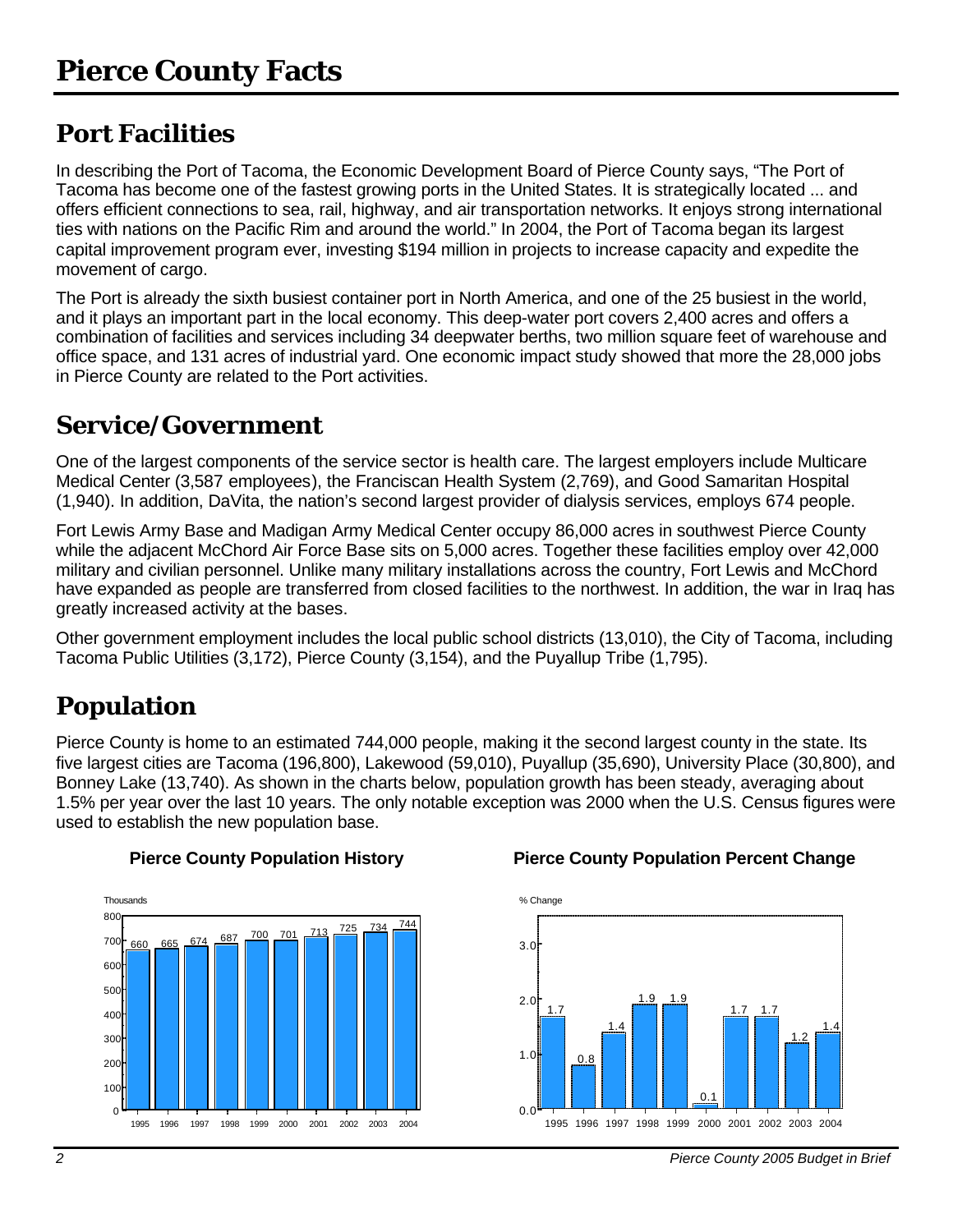# **Economic Indicators**

The following indicators are key elements in the evaluation of current economic conditions and are useful when developing projections or economic forecasts:

- v **Inflation:** Inflation as measured by the Seattle-Tacoma-Everett Consumer Price Index for all urban consumers decreased from 1.9% in 2002 to 1.6% in 2003. During the same period, the U. S. average (CPI-U) went from 2.4% in 2002 to 1.9% in 2003.
- v **Employment:** Total employment increased to 334,100, while the rate of unemployment increased to 6.9%. Pierce County unemployment is slightly higher than the statewide average of 6.8% but significantly higher that the U.S. average of 5.7%.



v **Taxable Retail Sales:** Taxable retail sales increased significantly in 2003 increasing by 7.9% over 2002. Based on current forecasts, we expect sales growth to continue in 2004 and 2005, albeit at a more moderate pace.

Pierce County Taxable Retail Sales 5.9  $\mathcal{S}^{\circ}$ & oे. ∕^ <u>ላይ</u> 82  $e^6$ 8 9.6 1994 1995 1996 1997 1998 1999 2000 2001 2002 2003 5.0 7.5 10.0 \$ in billions Source: Washington State Department of Revenue



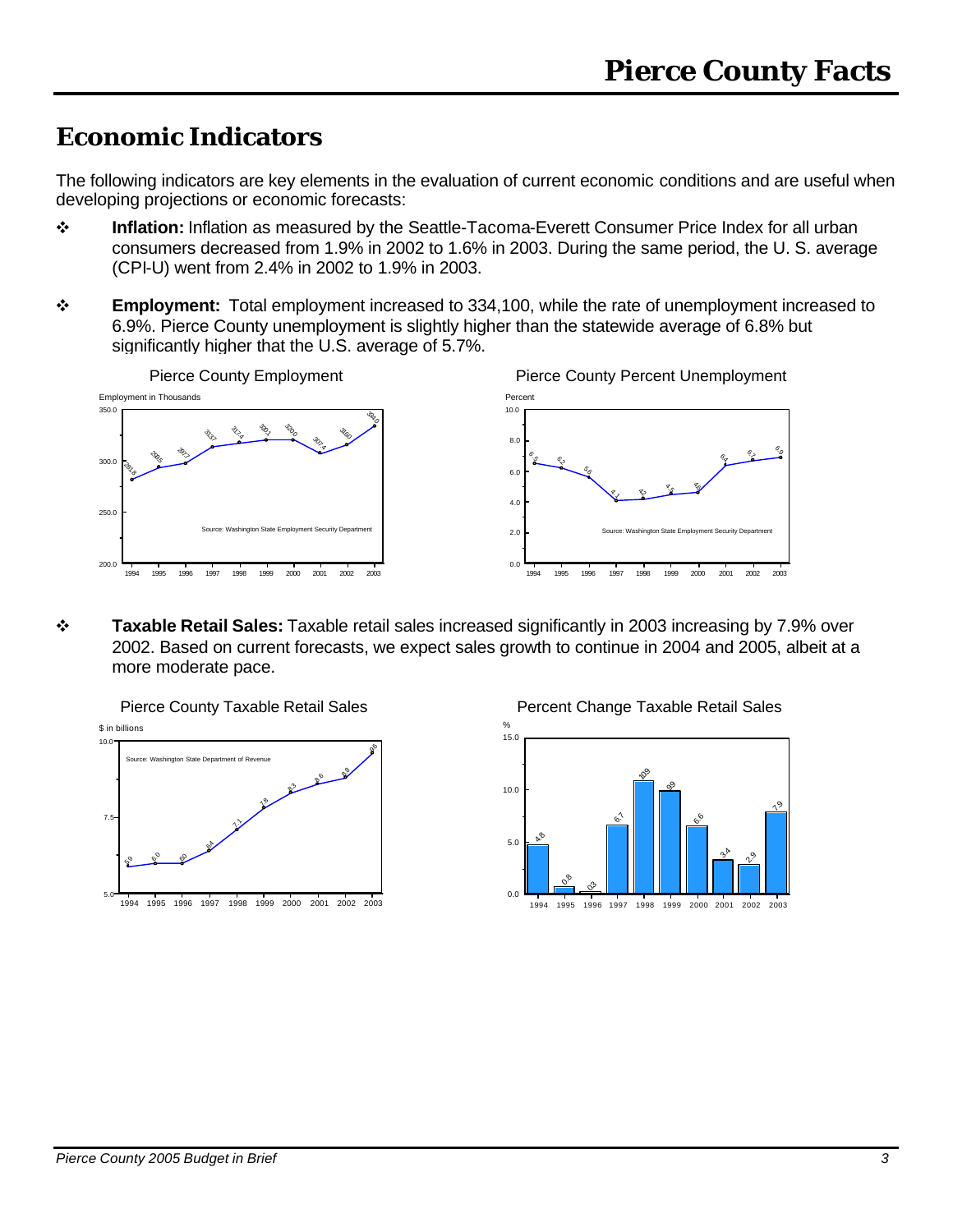# **Organizational Overview**



The Council is the policy setting body of the County and has all the powers of the County which are not otherwise reserved to the People, the Executive, and general law. The Council members are nominated and elected by the voters of seven districts in Pierce County. Legislative authority is exercised by the adoption and enactment of ordinances or resolutions.

The executive branch is comprised of the Executive and all executive departments established by the Charter or by ordinance. Executive departments include two elected positions (Assessor-Treasurer and Auditor) with the other department directors recommended by the Executive and approved by the Council.

According to the charter, all executive departments are subject to the personnel, budgeting, expenditure and any other policies of general application established by the Executive. Control of County finances is under the authority of the Executive and is delegated to the Department of Budget and Finance.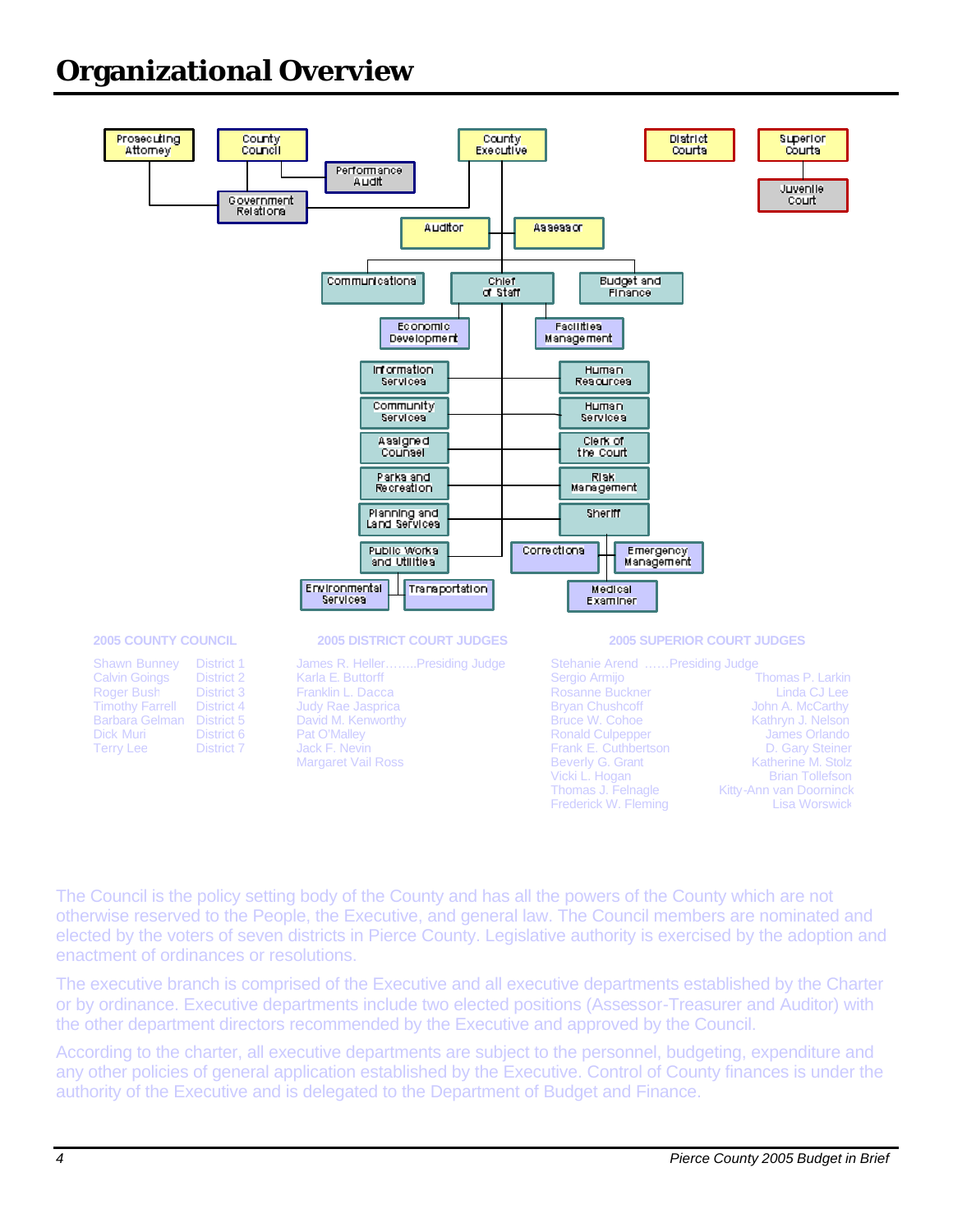## **Mission, Goals and Performance Measures**

In 1993, the County began a process to redefine or clarify the mission and goals for Pierce County government. Based on input from department directors and employee focus groups, the Mission Statement and Goals were developed. Subsequent development resulted in a hierarchical pyramid which contains the elements noted below. For the 2005 budget we are continuing the department Performance Measures initiative, and have placed increased emphasis on the specificity of each Measure. These Measures focus on the most vital aspects of each department operation.

#### *The Mission Statement* I.

*"Pierce County government, in partnership with the citizens, will enhance the livability of our community through responsive services which address our current and future needs."*

- II. **Executive Goals,** shown below, guide the County in the development of appropriate policies and procedures, and form the basis of each year's Budget and Performance Measures.
- III. **Performance Measures** are developed for each departmental budget. These measures are specific and quantifiable statements of what major items will be accomplished in this fiscal year.

### **Executive Goals**

- A Plan and Implement necessary transportation system improvements to meet existing and future requirements.
- B Promote economic development and diversification.
- C Enhance public safety through crime prevention, apprehension, and prosecution programs.
- D Strengthen community programs that provide recreational, health, and social services.
- E Work cooperatively with other governmental units in the County to address issues of mutual concern.
- F Enhance the effectiveness of the development review process and related code enforcement efforts.
- G Encourage a more positive public image for Pierce County Government and improve customer service through an enhanced communications program.
- H Improve the cost efficiency of County services.
- I Promote a balanced response to environmental matters dealing with site clean-up issues, water concerns, and endangered species act requirements.
- J Build an effective work force through an emphasis on diversity; and the promotion of programs which stress training, incentives, recognition, and innovation.
- $K -$  Implement infrastructure improvements in county buildings which will address employee safety, workspace and environmental issues; and thus enhance employee morale.



**Performance Measures**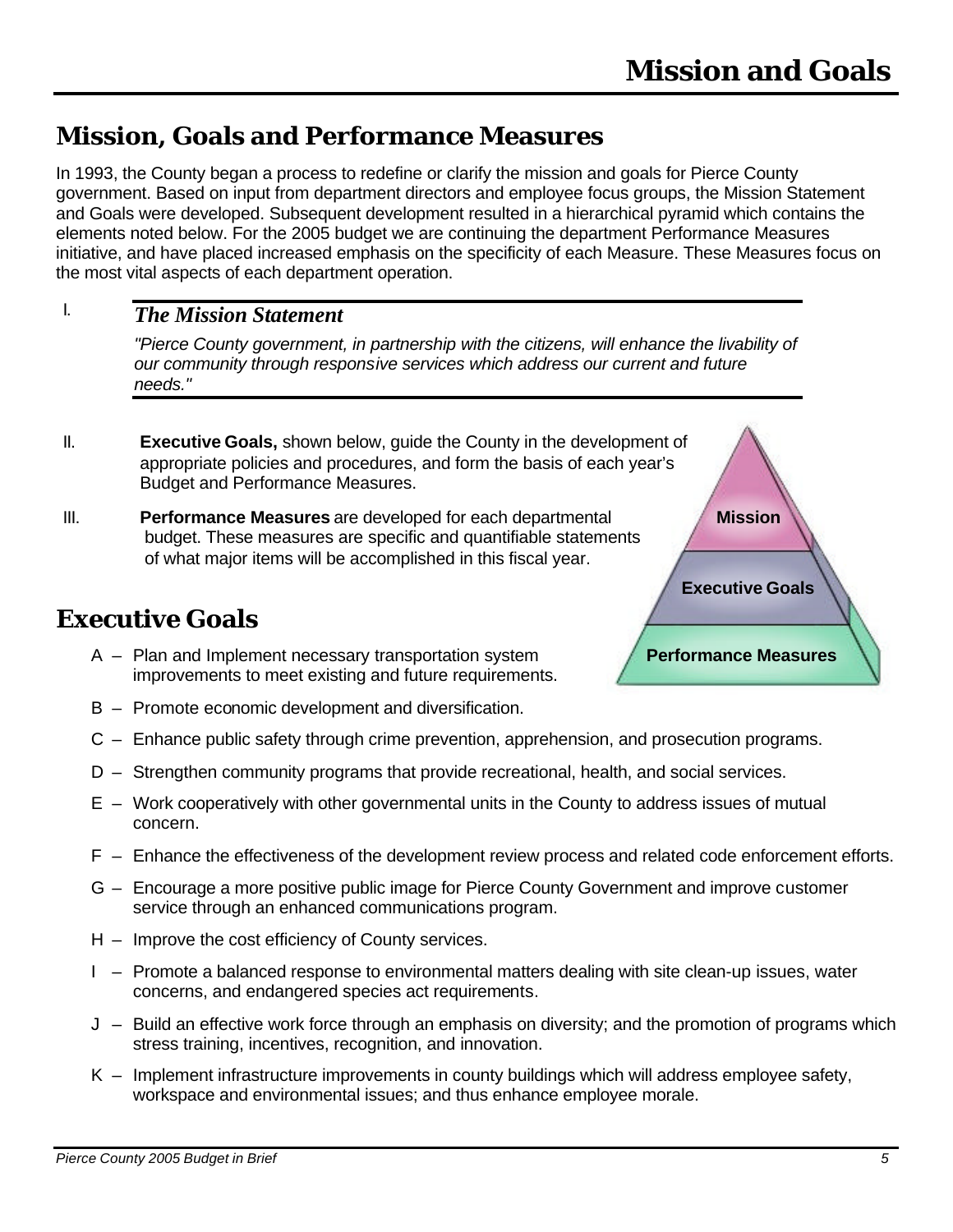# **Budget Highlights**

The Pierce County 2005 budget reflects the revenue limitations confronting county government (especially our General Fund), and the need to make priority decisions in order to preserve our most vital services. Even with our fiscal limitations, the County remains committed to effectively addressing the challenges and opportunities before us. These include public safety staffing, the operation of the New Jail, judicial system workload, growth management, effective land use planning and regulation, new habitat preservation responsibilities, our transportation network, flooding concerns, and intergovernmental cooperation. It is our responsibility to exhibit leadership in addressing these issues, and to provide cost-effective public services.

This is the fourth budget year that the County's General Fund has been impacted by the crippling effects of I-747 (1% property tax growth limitation). This has caused great difficulty for local entities in the State of Washington. This initiative, and the cutbacks in State funding resulting from their budget problems, have combined to create a severe budget crunch for local governments. The resultant revenue limitations have made it impossible for us to meet all the budget requests from our department directors, or to fully meet our public service obligations.

With these limitations in mind, we have gone to the voters twice in the last 12 months seeking additional taxing authority to augment our public safety and judicial system staff and services. Both measures failed to receive a favorable majority vote. Without these additional revenues, we have allocated whatever resources were available to enhance a few priority public safety and justice service programs, while simply maintaining other existing programs and services.

# **Budget History**

The proposed 2005 Pierce County Budget totals \$804,215,234, which is an increase of 5% over 2004. Most of the growth is due to an increased construction program in non-General Fund departments. The General Fund budget will actually reflect a 1.1% reduction, which is the only such decrease in at least 20 years.

Pierce County's budget history over the past ten years for both the General Fund and the Total County are shown in the accompanying table. While the General Fund pattern shows a gradual upward trend, the Total Budget varies considerably from year to year, usually due to major construction activity.

In terms of overall approach to the budget, the following assumptions, considerations, and priorities guided our deliberations and recommendations:

◊ First, existing challenges involving criminal activity, domestic violence, meth labs and other drug activity will continue to place great pressure on public safety and justice services. We have one of the lowest ratios of law enforcement officers to population, and conversely one of the highest crime rates in the state.



- ◊ Second, we will continue to emphasize **pro-active prevention programs.** This budget funds many alternative to incarceration programs including: Breaking the Cycle, Drug Court, Alternative to Detention programs for juveniles, and new county contributions for a Youth Assessment Center and a Family Justice Center. These programs decrease criminal activity and reduce future jail costs.
- $\Diamond$  Third, we are working through the staff and budget implications resulting from the termination of the **Sheriff's Lakewood contract**. It is our intention to provide one-time transition funding in 2005 for those "Lakewood related positions" which are not absorbed by transfers to Lakewood, Sheriff Department vacancies, or new contracts.

Fourth, we will enhance our **Land Use Regulatory** programs, provide solid **Road Maintenance and Road Construction** programs; and fund **substantial Parks and Recreation capital improvements** utilizing recently approved parks sales tax, real estate excise tax, and parks impact fees.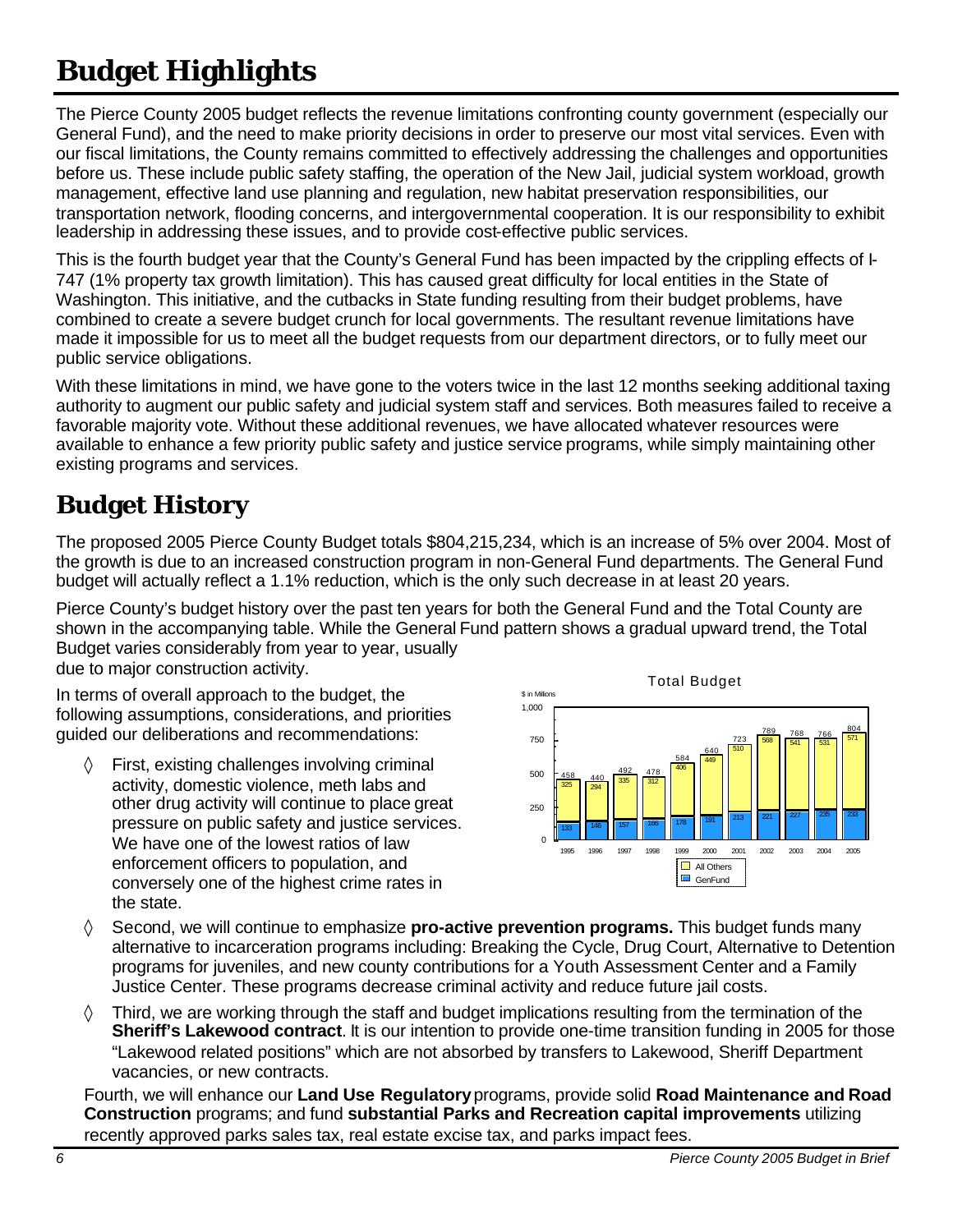# **Total Pierce County Revenue & Expenditure Overview**

A summary of the major classifications of revenue and expense is shown in the following pie charts. In total, the County's budget will be 5.0% above the 2004 level.

Almost 28% of the County's funding comes from Intergovernmental Revenues. Property and Other Taxes equals almost 28% of the total revenues. Service Charges, Licenses/Permits, and Fines/Forfeits provide another 14%. The 13% All Other Sources category is primarily made up of the use of prior fund balance. The almost 16% for Other Miscellaneous includes the sale of fixed assets and transfers from operating funds to construction and debt service funds for those purposes. Interest revenues are just over than 1%. The revenues for Internal Service Funds have been excluded from the totals used to calculate the percentages shown on the pie chart.

Almost 34% of the County's total budget line-item is allocated to personnel costs. All other operating costs consume approximately 45%. The remaining 21% is for capital, construction, and debt service.

The Public Safety and Legal/Judicial Services combined accounts for just over 26% of the total County expenditures, with the Mental and Physical Health system absorbing almost 20%. Almost 39% of the total expenditures is invested in the support of Transportation, Utilities, and the Physical Environment and almost 6% is related to Culture and Recreation. Just under 4% is expended for Economic Environment activity and 5% supports general government functions and debt service. The revenues for Internal Service Funds have been excluded from the totals used to calculate the percentages shown on the pie chart.

# **2005 Total County Revenues**





**2005 Total County Expenditures**

Summarized by Object Classification



### **2005 Total County Expenditures** Summarized by Function

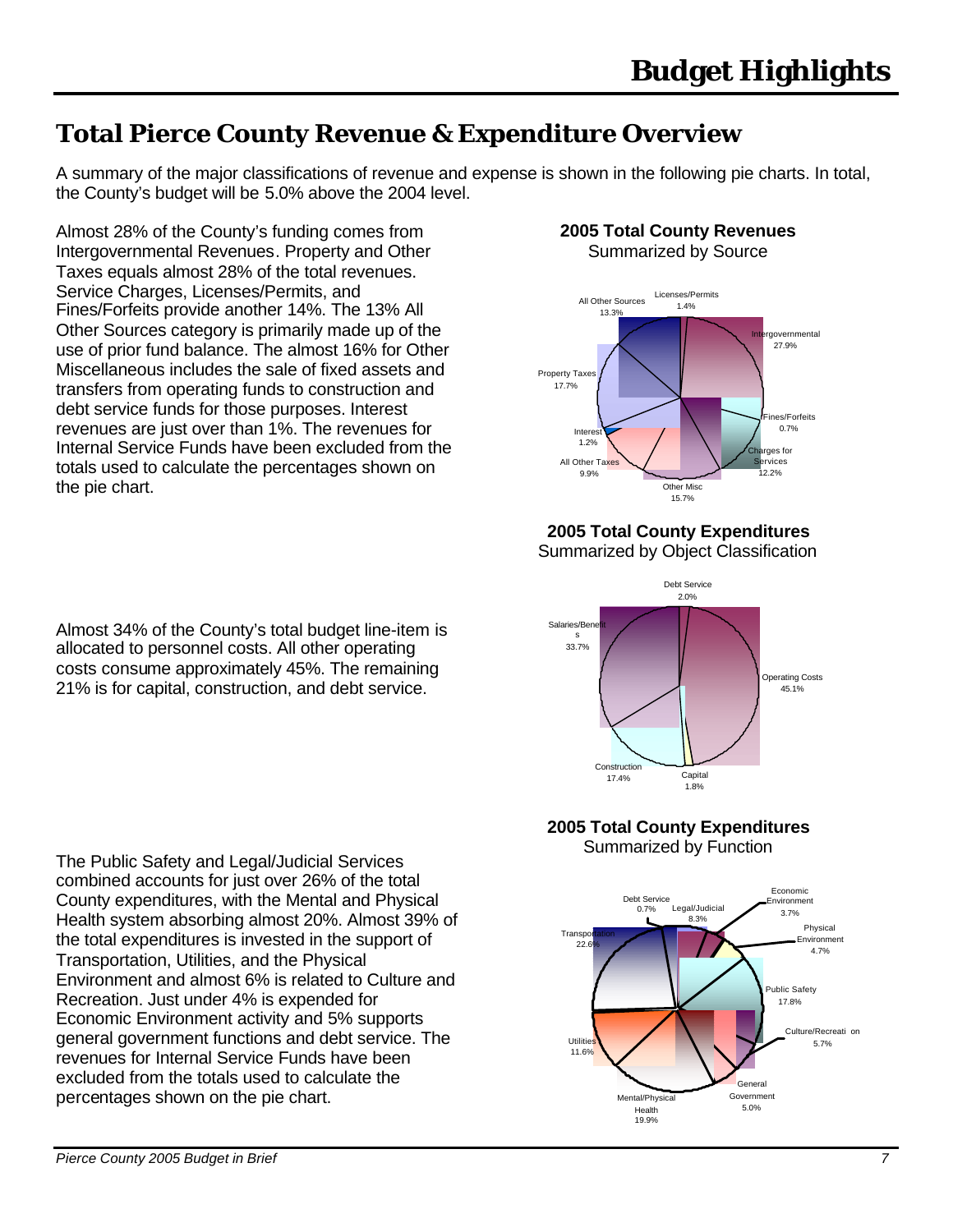# **General Fund**

As the name implies, this is the fund that receives undesignated revenues which can be budgeted for any appropriate County purpose. This fund finances the majority of the traditional services associated with County government. Most of the budget deliberations center around this fund since it provides the most flexibility in terms of resource allocation alternatives.

### **Revenues**

A summary of the 2005 revenues, with a comparison to the current year, is shown in the table below:

| <b>GENERAL FUND REVENUE SUMMARY</b> |                            |                            |                  |                |
|-------------------------------------|----------------------------|----------------------------|------------------|----------------|
|                                     | 2005                       | 2004                       | <b>Absolute</b>  | <b>Percent</b> |
|                                     | <b>Budget</b>              | <b>Budget</b>              | Change           | Change         |
| <b>Property Taxes</b>               | $\mathbb{S}$<br>96,934,280 | 93,199,360<br>$\mathbb{S}$ | 3,734,920<br>\$  | 4.0 %          |
| Sales Taxes                         | 47,000,000                 | 44,256,500                 | 2,743,500        | 6.2            |
| <b>Other Taxes</b>                  | 2,189,070                  | 2,175,050                  | 14.020           | 0.6            |
| Licenses and Permits                | 7,242,430                  | 6,586,840                  | 655,590          | 10.0           |
| Intergovernmental Revenue           | 26,672,550                 | 38,745,961                 | (12,073,411)     | (31.2)         |
| <b>Charges for Services</b>         | 32,077,120                 | 31,575,709                 | 501,411          | 1.6            |
| <b>Fines and Forfeitures</b>        | 5,235,000                  | 5,549,810                  | (314, 810)       | (5.7)          |
| Interest Revenue                    | 7,650,070                  | 7,042,000                  | 608,070          | 8.6            |
| <b>Other Miscellaneous Revenue</b>  | 3,915,120                  | 3,711,518                  | 203,602          | 5.5            |
| <b>Subtotal Revenues</b>            | \$228,915,640              | \$232,842,748              | (3,927,108)<br>S | (1.7) %        |
| <b>Fund Balance</b>                 | 4,408,500                  | 3,164,395                  | 1,244,105        | 39.3           |
| <b>Total Available Resources</b>    | \$233,324,140              | \$236,007,143              | (2,683,003)      | (1.1) %        |

Our revenue projections are based largely upon the following assumptions:

- $\Diamond$  The local economy will grow at a moderate pace in 2005. The level of economic growth will be sharply less than that experienced in the 1995-2001 fiscal years, and more in line with recent experience.
- ◊ Inflation will be approximately 2-3% next year, thus giving a modest boost to Sales Taxes, Intergovernmental Revenues, and Charges for Services
- ◊ Interest rates will rise slightly from their current very low levels, which will result in a small increase in investment revenues.
- ◊ We will continue to receive city contract revenues for several major services (principally police services, jail, roads maintenance, and court services), with the exception of the Sheriff Lakewood contract.
- ◊ Fee increases are proposed for the Clerk's Office, P.A.L.S., Assessor-Treasurer and the Parks and Recreation departments.

Based upon the above assumptions, an in-depth review of our revenue patterns, and the impact of the Sheriff's Lakewood contract, we are projecting a decline in General Fund revenues of 2.1% in 2005. The 2004 budget also included an allocation of \$3,164,000 in Prior Fund Balance. Since the recommended use of Prior Fund Balance in 2005 is higher at \$4,408,000, the resulting increase in **Available Resources** to finance next year's budget is a **negative** 1.1%. It should be noted that the increase in 2005 Revenues would have been 3.8% if the Lakewood contract were factored out of the 2004 base. This percent is in line with recent revenue increases.

Comparative changes in revenue for the last decade are shown in Figure 1 on the following page. The projected decrease of 1.1% in 2005 is the only decline in the last eleven years, and is due to four factors:

- ◊ The end of the Sheriff's Lakewood contract (\$12,000,000) by itself equates to a 5.1% drop in General Fund revenues.
- $\Diamond$  Initiative 747 continues to erode our real financial base. The negative impact grows exponentially each year.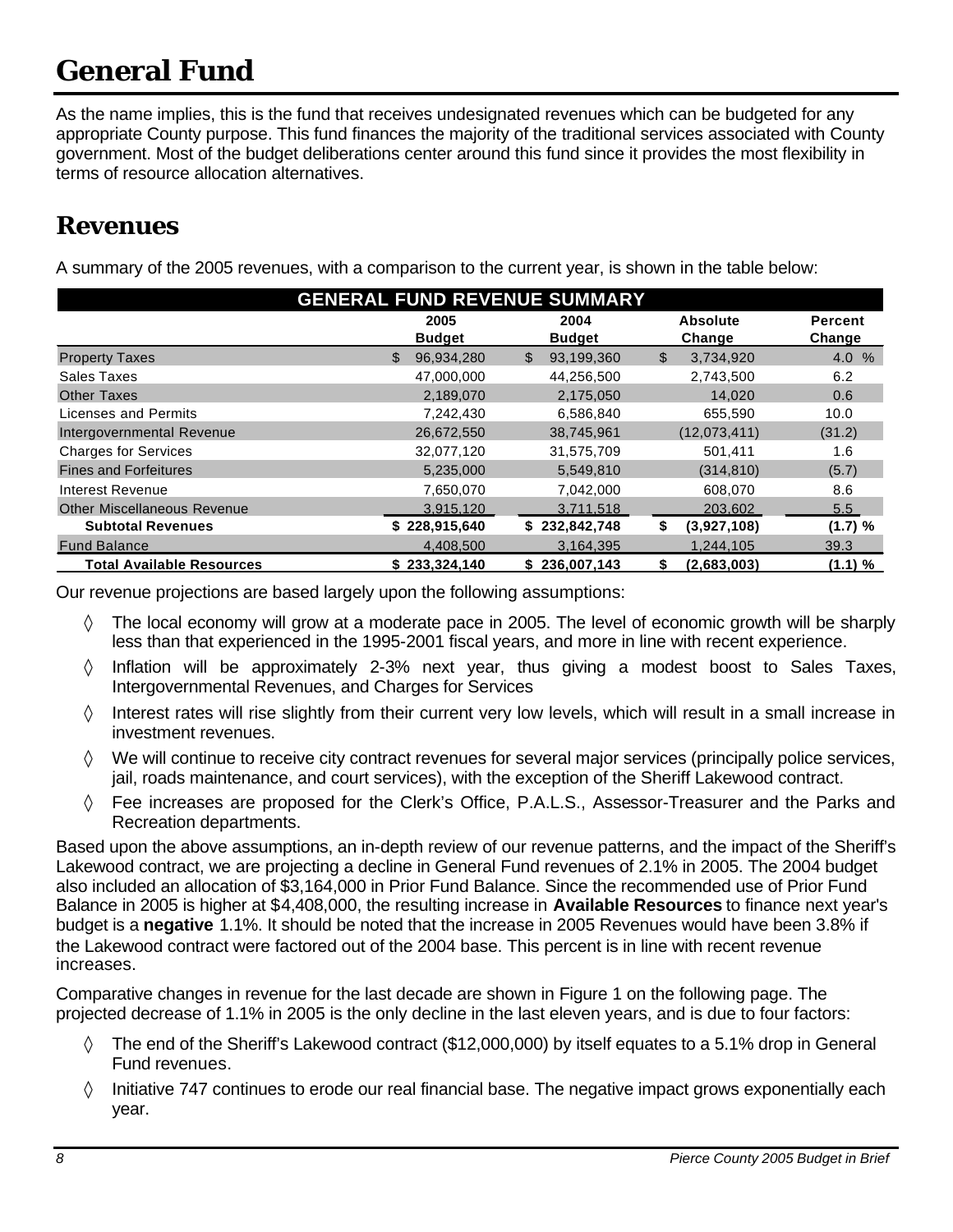- ◊ In several of the preceding years there was a major new revenue source (e.g., state criminal justice funds, criminal justice sales tax, jail/juvenile sales tax, and the law levy transfer to the General Fund). No major new revenue source is included in the 2005 budget.
- $\Diamond$  During most years there are mid-year events which give rise to revenue increases, but which almost always are accompanied by at least a corresponding increase in related expenses (e.g., new specific grants, storm reimbursements, special elections). This could well happen again as fiscal 2005 unfolds, thus pushing the final percent increase above the originally budgeted 1.1% decline.



### **Percent Change in General Fund Revenues**

As you can gather from our earlier comments, I-747 casts a major shadow over our finances. This initiative limits the growth in taxes from existing property to only 1% per year (in place of the previously available 6%). Such a limitation, which is well below the level of inflation, imposes severe fiscal constraints on the County. The inevitable result is that service cutbacks and staff reductions become unavoidable, and will grow in future years. The annual revenue loss for the first four years affected by this initiative is in the next table, along with an estimate for 2006. The exact revenue loss over the next several years is difficult to precisely determine (it depends upon inflationary increases in existing property values), but will likely reflect the same progression (close to \$4 million per year increase in the loss level).

|              | <b>General Fund I-747 Annual Loss</b> |
|--------------|---------------------------------------|
| 2002         | \$<br>3,482,800                       |
| 2003         | 7,325,500                             |
| 2004         | 10,903,900                            |
| 2005         | 14,801,800                            |
| 2006         | 18,901,000 est.                       |
| <b>Total</b> | 55,415,000                            |

These are very significant revenue losses, and the annual amount in just fiscal 2005 is equal to 6.4% of our General Fund budget. By 2006, it could grow to over 8%. The cumulative 5 year loss is equal to the construction costs of the New Jail. The Road fund levy is also affected by I-747, with the 2005 loss estimated at \$4,000,000.

This initiative is causing an inexorable erosion in our financial foundation and will lead to significant long term reductions in public safety, the justice system, road maintenance, health services, and other vital county programs.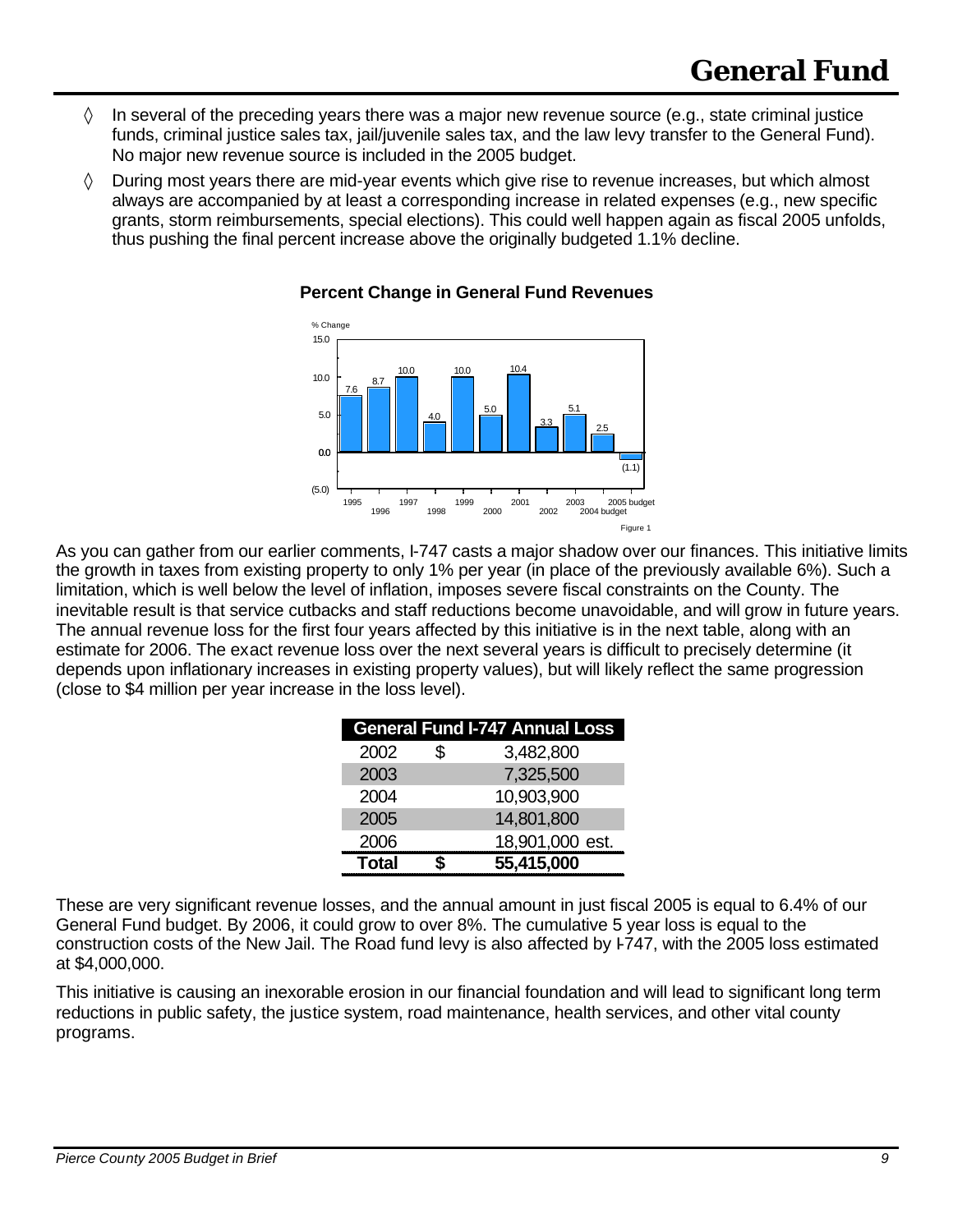### *Revenue Sources*

Following is a detailed discussion regarding the changes in each major category of revenue:

- ◊ **Property Tax** revenue collections are **2005 General Fund Revenues** projected to increase by 4.0% in 2005. This increase is based upon two factors. The first is the 1% available under I-747. The second, and most important factor, is the tax growth related to new construction and improvements.
- ◊ **Sales Tax** revenues are projected to increase by 6.2% in 2005. This is based upon the actual revenue patterns for 2004 Y-T-D, coupled with projections for moderate growth in the next 12-16 months.
- ◊ **Other Taxes** (gambling taxes, leasehold excise, etc.) are essentially unchanged from 2004.

◊ **Licenses and Permits** are projected to grow



by 10% in 2005. This assumes that the current high level of construction activity will continue into next year, and also reflects actual cable franchise fee levels which are running above the 2004 budget.

- ◊ **Intergovernmental Revenues** reflect a sharp decline. With the exception of federal and state grants, most revenue items in this category are projected to show at least a moderate increase. However, the loss of the Lakewood contract (\$12,000,000) will result in an overall revenue loss of 31.2% in this category.
- ◊ **Charges for Services** are estimated to be above the 2005 budget by 1.6%. This bottom-line change is composed of many increases or decreases in specific revenue sources, the most significant being:
	- − Planning fees will exhibit a dramatic increase due to the implementation of the Directions Package, with associated new fees and increases in existing fees.
	- Election expense reimbursements will be significantly below 2004 because the state reimbursed us last year for the unusual costs associated with the September primary.
- ◊ **Fines and Forfeits** are projected to be below the 2004 Budget by 5.7%, based mostly upon the actual revenue pattern in the current year (filings are down).
- ◊ **Interest Revenues** are projected to show an increase in 2005, due to projected moderate interest rate hikes over the next 12 to 18 months.
- ◊ **Miscellaneous Revenues** will increase by 5.5% in 2005, which largely reflects traffic enforcement and state forest revenues.
- ◊ **Prior Fund Balance** use was budgeted at \$3,164,395 in 2004 for one-time building purchase or remodel expenses. For next year we are recommending that we allocate \$4,408,500 for one-time activities including Building Improvement expenses (\$2,869,000), Lakewood Transition (\$1,280,000) and the "Jobs Studies" (\$100,000).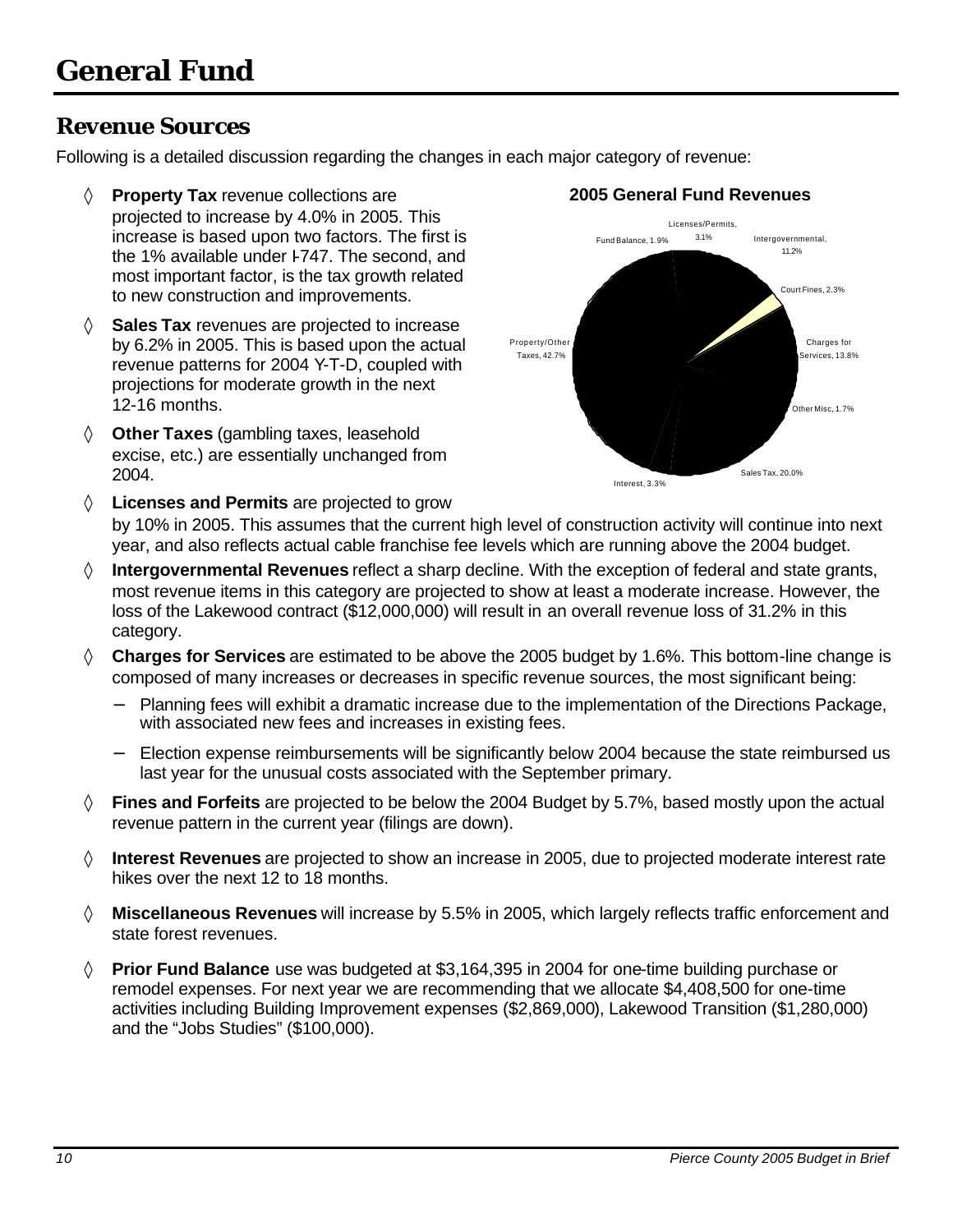# **Expenditures**

Even though we are projecting a decline in Available Resources of 1.1%, the remaining revenues will be sufficient to continue most programs and staff at the 2004 level (excluding the Sheriff Lakewood staff), with a few additions in vital areas as discussed below.

The following table summarizes the 2005 General Fund Expenditure Budget, and compares it with the 2004 budget.

| <b>GENERAL FUND EXPENDITURES BY FUNCTION</b> |                       |                            |                           |                          |
|----------------------------------------------|-----------------------|----------------------------|---------------------------|--------------------------|
|                                              | 2005<br><b>Budget</b> | 2004<br><b>Budget</b>      | <b>Absolute</b><br>Change | <b>Percent</b><br>Change |
| <b>General Government</b>                    | 32,324,440<br>\$.     | 33,744,970<br>$\mathbb{S}$ | (1,420,530)<br>S          | (4.2) %                  |
| <b>Public Safety</b>                         | 110,862,540           | 117,110,891                | (6, 248, 351)             | (5.3)                    |
| <b>Physical Environment</b>                  | 1,382,770             | 1,855,090                  | (472, 320)                | (25.5)                   |
| Legal & Judicial                             | 61,464,400            | 57,458,680                 | 4,005,720                 | 7.0                      |
| Economic Environment                         | 16,379,802            | 14,616,267                 | 1,763,535                 | 12.1                     |
| Mental/Physical Health                       | 3,531,210             | 3,469,090                  | 62.120                    | 1.8                      |
| <b>Cultural &amp; Recreation</b>             | 7,278,978             | 7,652,155                  | (373, 177)                | (4.9)                    |
| Transportation                               | 100,000               | 100,000                    |                           |                          |
| <b>Total General Fund</b>                    | 233,324,140           | \$236,007,143              | (2,683,003)               | (1.1) %                  |

As indicated by the functions table, the impact of the Sheriff's Lakewood contract termination is readily apparent. For the first time in at least 20 years, the gross amount allocated for Public Safety has decreased. However, since the Lakewood contract equaled \$12,000,000 and the decrease in Public Safety is only \$6.3 million, we really have increased Public Safety expenses in the county by a considerable margin. The increase largely reflects a) full funding for the Sheriff's 24/7 patrol request, b) justice service enhancements listed later, and c) inflationary increases for existing staff and services.

Even with the large decrease in Public Safety expenses caused by the Lakewood contract termination, the combined total percentage allocated to Public Safety and Legal/Judicial Services is equal to 74.2% of the budget. This percentage (net of Lakewood) continues to grow by approximately 1% of the total each year, and is higher than other large Washington counties. This emphasis on public safety and justice services continues the pattern established over the last decade. Approximately 96% of all the staff added in the General Fund in the last decade have been in the Public Safety and Justice Services departments.

As shown in below Figure 2, the 1.1% budget decrease for expenditures is considerably less than all previous years in the last decade (and the only negative figure).



### **2005 General Fund Expenditures Percent Change in General Fund Expenditures**

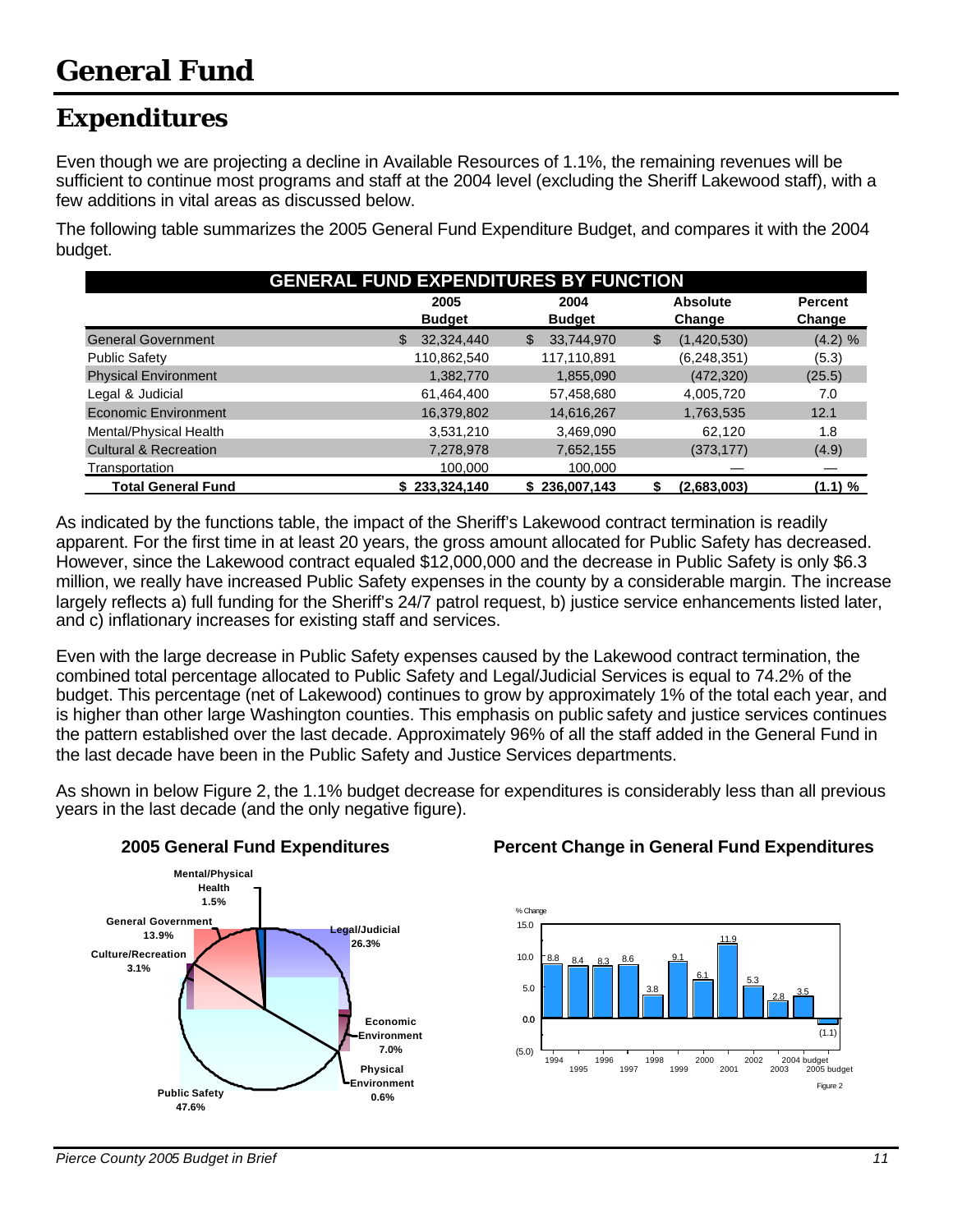# **2005 Service & Program Changes**

As indicated earlier there are only a few major changes in the 2005 General Fund budget:

### **Sheriff**

- ◊ The budget includes funding for the full "24/7" patrol coverage (18 positions)
- ◊ The budget also reflects the impact of the Lakewood contract termination (103 positions)

### **Prosecutor**

 $\Diamond$  Funding for 2 new positions (1 attorney and 1 legal assistant) in the criminal division

### **Superior Court**

- ◊ Includes a new criminal case manager position
- $\Diamond$  Judicial Assistant positions are increased to a 7 $\frac{1}{2}$  hour day

### **Human Resources**

◊ Funding for a new office assistant position for general clerical support

### **Assigned Counsel**

- $\Diamond$  Reflects the addition of 4 staff positions (2 attorneys and 2 legal assistants) to address caseload **responsibilities**
- $\Diamond$  Includes a mitigation investigator position to replace extra hire and outside services

### **Budget & Finance**

 $\Diamond$  Those staff still on a 7½ hour day are moved to an 8 hour day

### **Miscellaneous Current Expense**

- $\Diamond$  A \$127,000 allocation for the General Fund's share of the proposed Family Justice Center. The county's Community Development fund will also allocate \$200,000 for this project; and the county's total \$327,000 contribution will be matched by the City of Tacoma. Other funding will also be provided by the Puyallup Tribe and the City of Lakewood. The Center will provide a coordinated response to victims of domestic violence and their children from a single location near the court system. It is a collaborative effort involving the community and the various criminal justice agencies.
- ◊ A \$110,000 potential contribution for the Youth Assessment Center in the Parkland-Spanaway area. This Center, which will be funded from several sources, will provide reception, assessment, crisis intervention, case management, referral and follow-up services for up to 1,000 youth and families throughout the county. A similar center is also envisioned in the City of Tacoma if state funding and Tacoma budget allocations are secured.

### **New Jail Reserve**

 $\Diamond$  Since the New Jail and the Remodeled Main Jail projects are completed and staffing is included in the Corrections budget, this account is being discontinued.

### **Sheriff Transition**

◊ With the termination of the Sheriff's Lakewood contract, we will be eliminating related positions from the Sheriff's budget. The majority of these employees have been a) hired by the City of Lakewood, b) slated for the 24/7 coverage, c) transferred to existing vacancies in the department, or d) been funded by new contracts or grants. However, there are approximately 15 employees who have not been covered by the above, and it is our recommendation that we provide one-time funding in 2005 for these individuals (from prior fund balance). Hopefully we can transition these employees into new vacancies/grants/contracts which develop in 2005.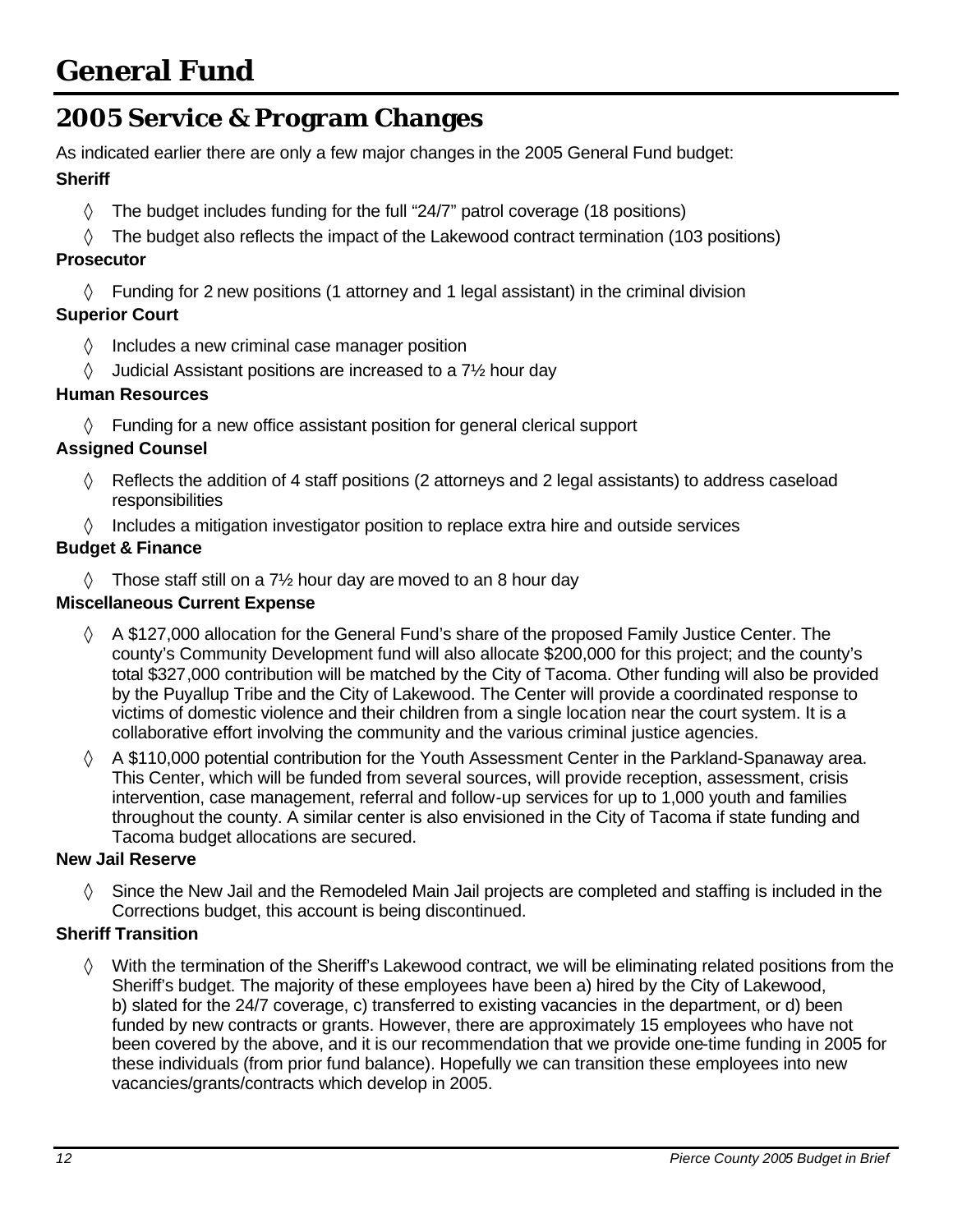### **Planning & Land Services**

- ◊ Funding for the new "Directions Package" (13 staff beginning March 1) funded through both fee increases and the implementation of fees already approved.
- $\Diamond$  Five new positions in the building division (4) and development engineering (1) to address backlog and timeline issues.

### **Auditor**

- $\Diamond$  A new clerical position in the Recording division.
- ◊ The County is providing match monies for the County's potential share of Help America Vote Act responsibilities (\$100,000)

As a cautionary note, the percentage change in a particular budget may not always be a valid indication of the extent to which a department's real inflation adjusted resources are growing (or decreasing) from the prior year. This is often the case because:

- Many departments had grants or service contracts in 2004 which are not renewed in 2005, or vice versa.
- Several departments have other unique items in 2004 which are not present in 2005 (special election costs, capital equipment purchases, one time projects, etc.).

It is necessary to review each department's situation in some detail to determine what is happening in 2005. I would refer the reader to the "Budget Highlights" section in each departmental budget for a fuller explanation of any budgetary changes.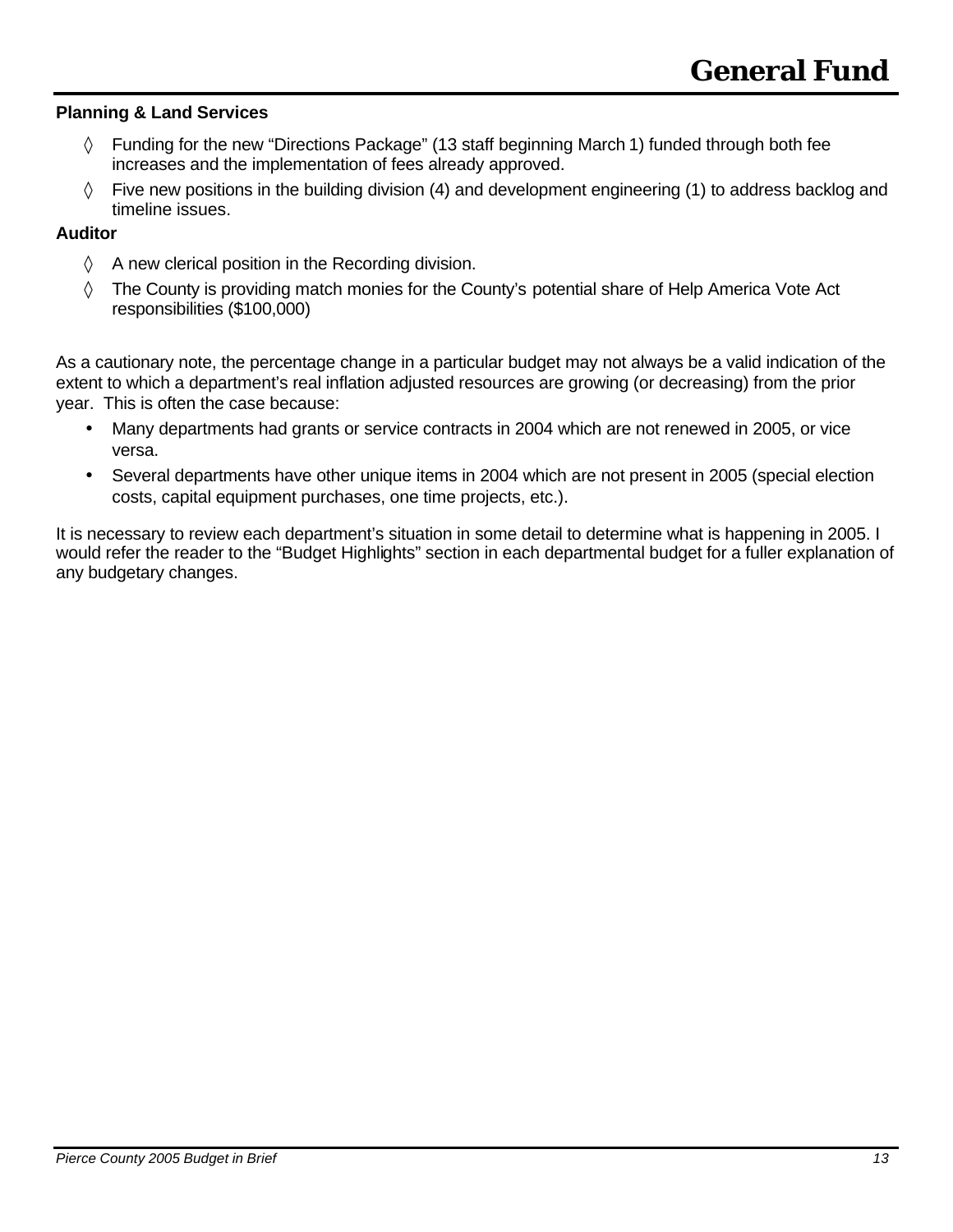# **Use of Prior Fund Balance**

The tables below present the actual financial results for the General Fund during the 1994-2003 period, and the budgeted amounts for 2004-2005. As indicated in the table, the trend during the last decade has been largely positive. Both a strong economy and prudent fiscal policies have produced favorable financial results. However, the actual results for 2002, and the budgeted deficits for 2004 and 2005, reflect a changed fiscal environment. In fiscal 2004 we have budgeted a \$3.2 million deficit, most which is for one-time expenses. The proposed 2004 budget also reflects a deficit (\$4.4 million); again for one-time expenses.

If the 2004 actual results match the budget, the General Fund balance will be approximately \$22.1 million at the end of 2004 (see Figure 4). It is the County's policy to maintain a fund balance for emergency and working capital purposes which is between 5% and 8% of the budget. We will still be slightly above that range at the end of fiscal 2004, and slightly below the top of the range at the end of 2005 (as shown in Figure 5).

> **General Fund Summary Difference Between Revenues &**



It should be noted that these charts for 2004-2005 represent the budgeted figures. It is our hope that fiscal 2004 actual results will be slightly more positive than budgeted. However, the net fiscal impacts of the 2004 Lakewood police transition make projections somewhat uncertain.





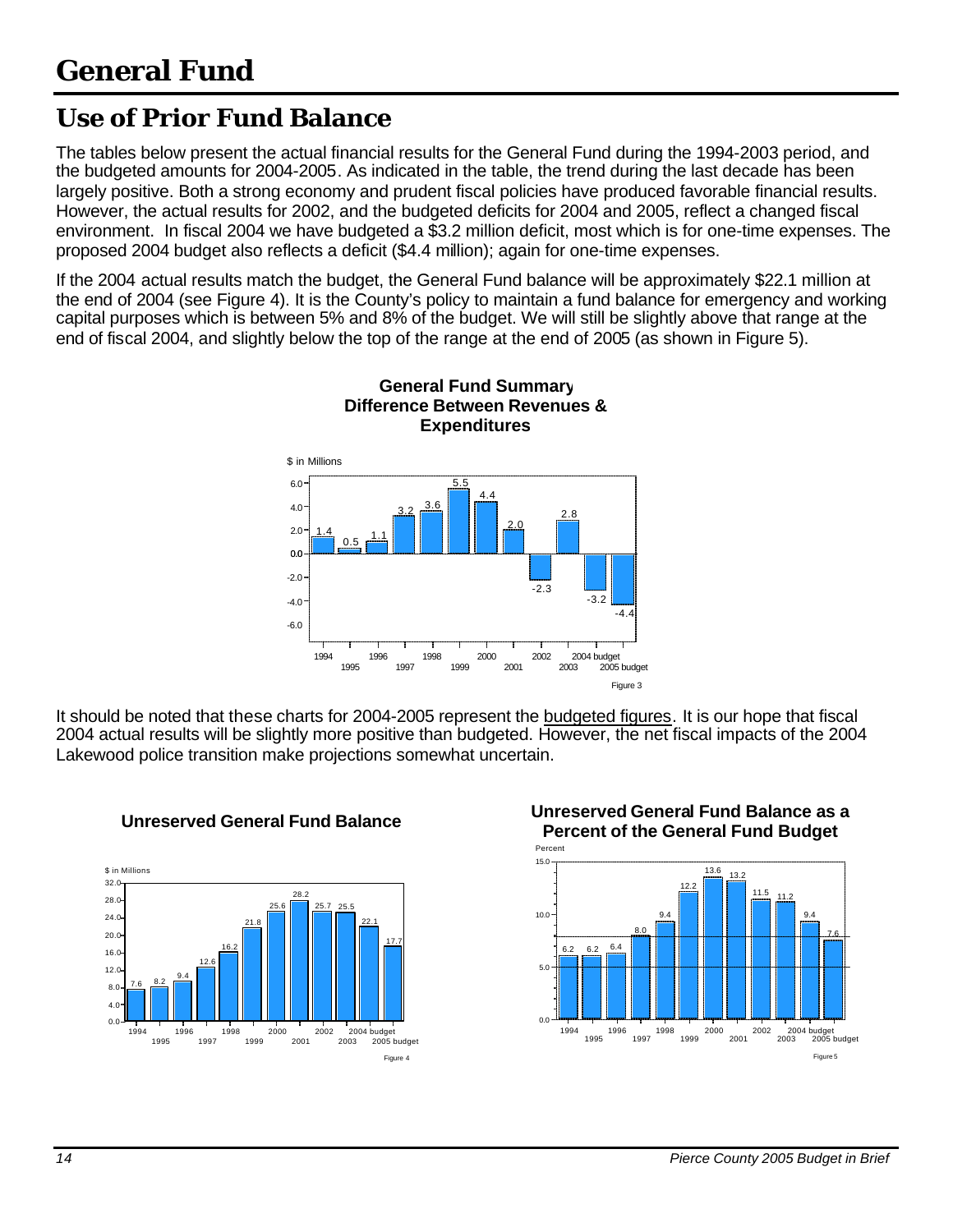A great many of the County's programs are financed from sources outside of the General Fund. In total, these funds have combined expenditures well in excess of the General Fund budget. However, the nature of the revenue sources mandate that **these monies can only be used for specific activities**. Hence, they are budgeted and accounted for in separate funds. Summary figures for each fund can be found later in the document in the Total Expenditures/Expenses table.

# **Major Community & Human Services Funds**

The County is a major provider of community and human services through programs funded primarily from state and federal grants. Due to the vagaries of the grant funding process, these budgets often vary significantly from year to year. The major 2004 changes are as follows:

- ◊ The decrease in **Community Action** is primarily due to reductions in the energy services and employment and training programs.
- ◊ The 2005 budget for **Community Development** reflects a reduction in the federal CDBG allocation.
- ◊ The 2005 budget for the **Housing Repair Program** is 10% less that 2004 due to decreases in the supporting housing programs.
- ◊ The 2005 budget for the **Low Income Housing Fee Fund** reflects the anticipated carryover of 2004 revenues to be made available during the funding rounds occurring semi-annually.
- ◊ **Human Services** shows a slight decrease in overall funding, which is composed of budget increases for the Mental Health and Chemical Dependency programs, and decreases for Building Projects, Aging and Long Term Care and Developmental Disabilities.
- ◊ The **Puget Sound Behavioral Health** fund reflects an overall increase in direct services projected for next year.

It is our belief that the funding from state and federal sources is simply inadequate to finance the service levels which ought to be provided. We are working with state and federal agencies to increase the funding levels, and it is possible that additional grant monies will be secured in 2005. However, even these potential new grants will probably be insufficient to cope with many of the human service needs in Pierce County. Even though most of the funding for these human and community service programs comes from state and federal grants, the General Fund and other locally generated revenues still provide a sizeable contribution, as indicated in the table. In addition, many of the General Fund dollars allocated to the Health Department will in turn be budgeted for social and human services.

| <b>Community Services &amp; Human Services</b> |    |                       |    |                       |             |
|------------------------------------------------|----|-----------------------|----|-----------------------|-------------|
| Fund                                           |    | 2005<br><b>Budget</b> |    | 2004<br><b>Budget</b> | %<br>Change |
| <b>Community Action</b>                        | \$ | 5,881,770             | \$ | 6,547,261             | $(10.2)\%$  |
| <b>Community Development</b>                   |    | 5,195,020             |    | 5,599,460             | (7.2)%      |
| <b>Housing Repair Program</b>                  |    | 6,094,170             |    | 6,736,257             | (9.5)%      |
| Low Income Housing Fund                        |    | 4,100,000             |    | 3,500,000             | 17.1%       |
| <b>Human Services</b>                          |    | 93,270,270            |    | 93,504,940            | (0.3)%      |
| Puget Sound Behavioral Hith                    |    | 13,678,880            |    | 12,001,570            | 14.0%       |
| Total                                          |    | 128.220.110           |    | 127,889,488           | 0.3%        |

#### **General Fund Contributions**

| Alliance Against Domestic Violence 37,000  |             |
|--------------------------------------------|-------------|
|                                            |             |
| Breast Cancer Awareness Center20,800       |             |
|                                            |             |
| Community Action Grant Match50,000         |             |
| Day Care Referral Program 19,010           |             |
| Domestic Violence Commission64,250         |             |
|                                            |             |
|                                            |             |
| Emergency Food Network 11,650              |             |
| Family Counseling Services 3,130           |             |
|                                            |             |
| Involuntary Commitment Program98,000       |             |
|                                            |             |
| Mental Health Services in the              |             |
|                                            |             |
| Pierce County Alliance - CRESTOS 7,490     |             |
|                                            |             |
|                                            |             |
| Social Service Programs (earmarked         |             |
|                                            |             |
| Social Service (substance abuse            |             |
| Program from liquor taxes)31,080           |             |
|                                            |             |
| Community Action Beyond the Borders 25,000 |             |
|                                            |             |
| YWCA Domestic Violence Shelter56,950       |             |
| Youth Assessment Center 110,000            |             |
|                                            |             |
|                                            | \$2,817,260 |

*Pierce County 2005 Budget in Brief 15*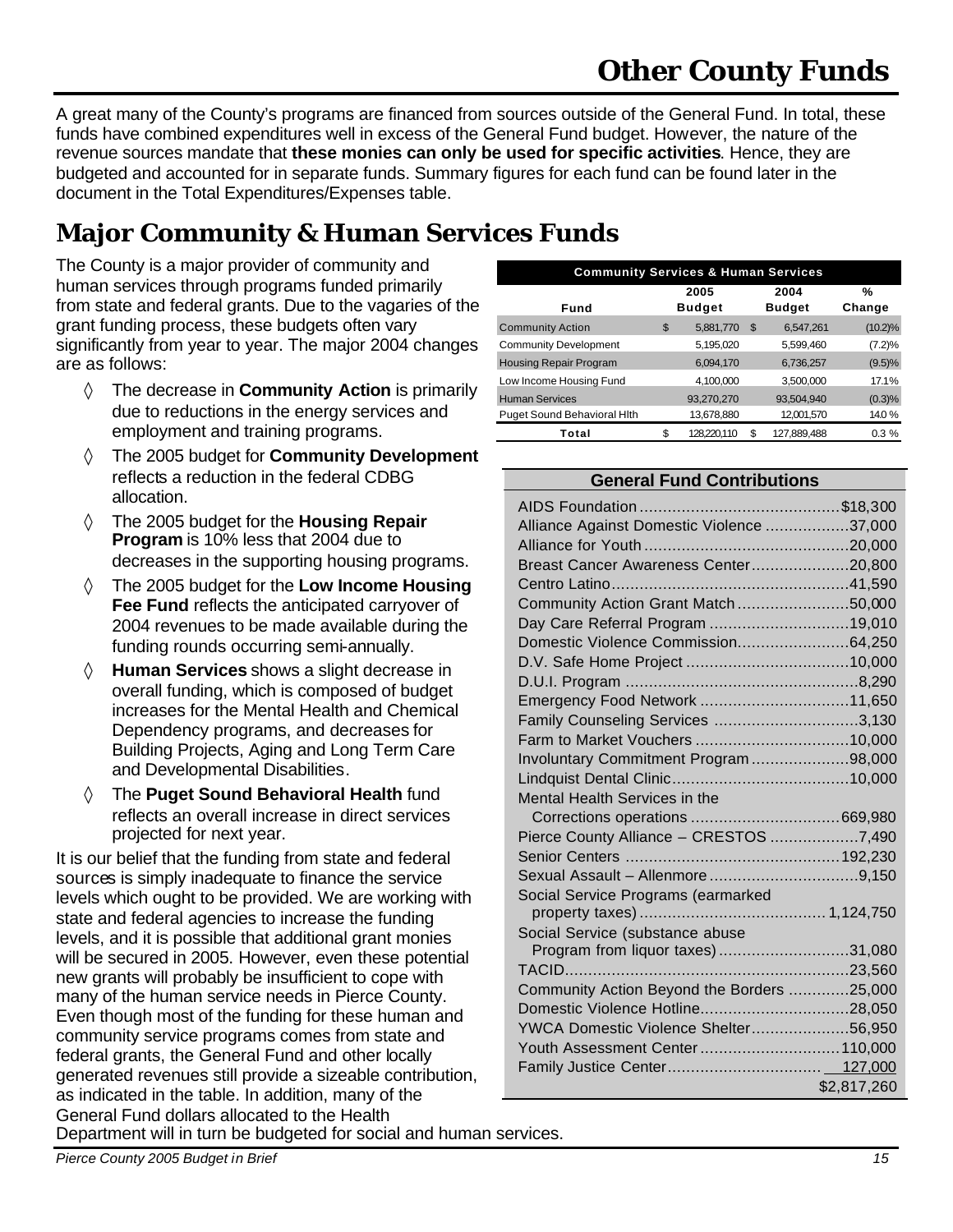# **Transportation Services Funds**

The county has major transportation responsibilities, and accounts for theses responsibilities and service costs in six major funds:

- ◊ **County Roads** roadway and traffic maintenance services, and allocations for construction projects.
- ◊ **Roads Construction Fund** new construction and major roadway repair projects.
- ◊ **Pierce County Ferry Services** operating and capital expenses related to Island ferry services.
- ◊ **Airport** capital, operating and maintenance expenses at the Pierce County Airport.
- ◊ **Roads Second REET** major specific capital projects.
- ◊ **Transportation Facilities** major facility projects.

The 2005 budgets, with comparisons to 2004, are show in the table. The major items of note for next year are:

- ◊ **County Roads Fund** two new staff positions, and significant allocations for roadway construction projects and ongoing maintenance responsibilities.
- ◊ **Roads Construction Fund** a substantially enhanced capital construction program.
- ◊ **PC Ferry Services Fund** major allocations are provided for a new ferry boat, and repairs to the Anderson Island landing.
- ◊ **Roads Second REET** reflects an increase in the capital improvement program in 2005.
- ◊ **Transportation Facilities** construction of the Combined Roads Maintenance Facility, design for a possible Transportation Services Building, and construction of the Rhodes Lake Maintenance Facility.

# **Parks and Recreation Funding**

Although the County's General Fund provides a direct allocation for parks and recreation services (\$5.9 million in 2005), there are several other county funds which provide parks and recreation services or which construct, repair, or enhance parks and recreation facilities. The 2005 budgets for these funds are shown in the table. Although this \$30.3 million total includes some double counting (transfer between funds for project accounting purposes), the above allocations still represent an enormous commitment by the County and its citizens to greatly enhanced parks and recreation programs – for new facility construction as well as annual programs and services.

| <b>Parks Funds</b>                    |              |
|---------------------------------------|--------------|
| <b>Conservation Futures</b>           | \$3,077,970  |
| Parks Impact Fees                     | 1,755,750    |
| Parks Sales Tax                       | 1,850,000    |
| <b>Peninsular Recreation Programs</b> | 320,000      |
| Parks Second REET                     | 3,003,260    |
| Paths and Trails                      | 2,743,120    |
| Parks Bond Construction Fund          | 13,708,890   |
| <b>Parks Construction Fund</b>        | 2,712,270    |
| <b>Golf Courses</b>                   | 1,104,200    |
| Total                                 | \$30.275.460 |

# **Environmental Services Funds**

The county Public Works and Utilities Department has five funds which deal with environmental issues. These funds and budgets are listed in the table. The major aspects of each fund can be summarized as follows:

◊ **Sewer Utility** – the budget includes 9 new positions – 3 engineers in development engineering to speed-up the permit review turnaround times, 2 staff for capital and environment projects and documents, 2 treatment plant operators, and 1 information technology and 1 records specialist position

| 16 | Pierce County 2005 Budget in Brief |
|----|------------------------------------|

| <b>Road Funds</b>                |               |               |         |
|----------------------------------|---------------|---------------|---------|
|                                  | 2005          | 2004          | %       |
| Fund                             | <b>Budget</b> | <b>Budget</b> | Change  |
| <b>County Roads Fund</b>         | \$62,991,550  | \$66,830,370  | (5.7)%  |
| Road Construction Fund           | 53,313,000    | 38,266,000    | 39.3 %  |
| PC Ferry Services Fund           | 13,947,330    | 7,211,370     | 93.4%   |
| <b>Airport Fund</b>              | 535,830       | 585,610       | (8.5)%  |
| Roads Second REET                | 10,736,680    | 11,044,060    | (2.8)%  |
| <b>Transportation Facilities</b> | 26,600,000    | 5,304,000     | 401.5 % |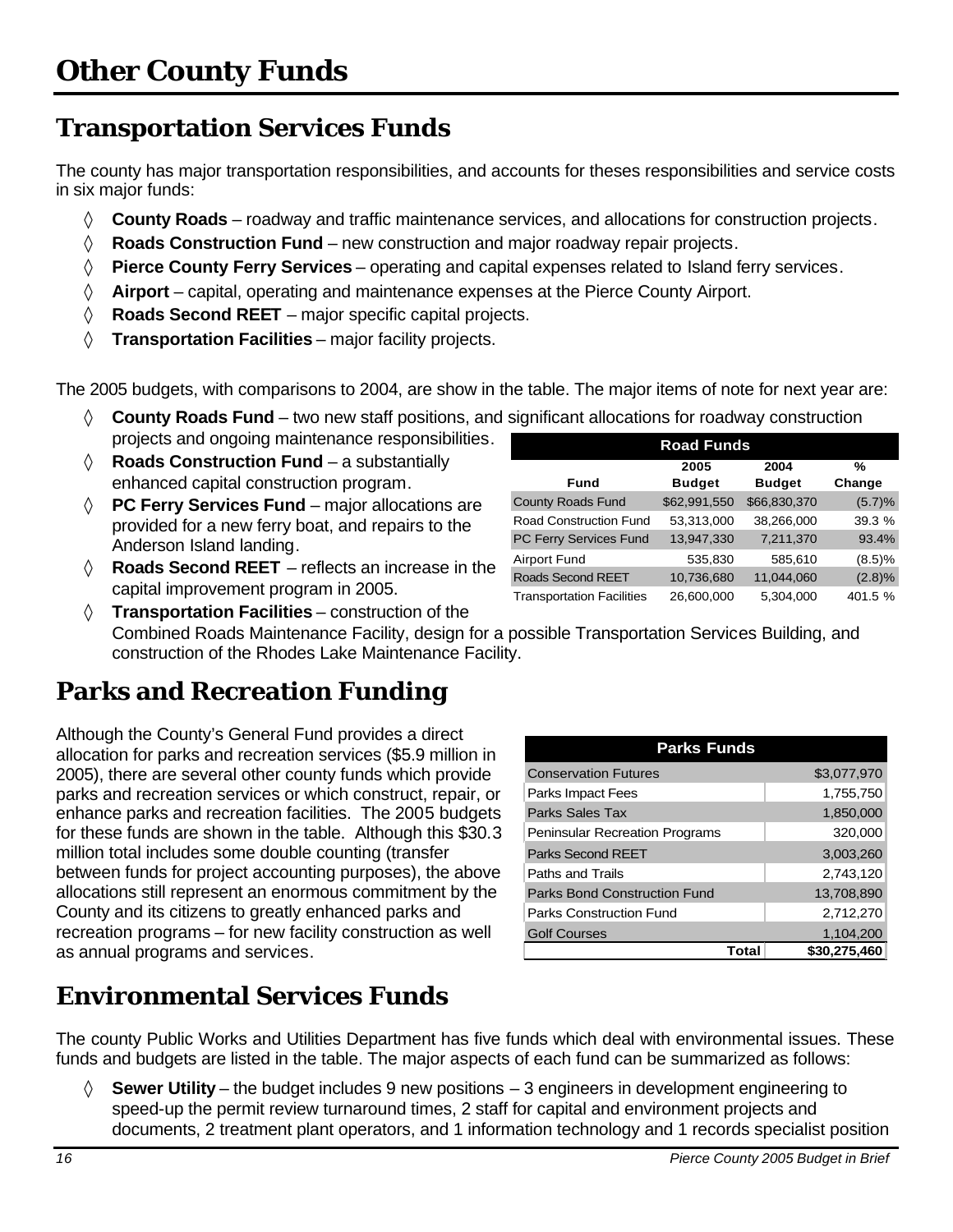(both shared with the solid waste and surface water management funds). The budget also reflects a rate increase (average 3%).

- ◊ **Surface Water Management** the budget reflects 2 additional positions for inspections and basin plan implementation.
- ◊ **Solid Waste** reflects a new supervisor position for the Pierce County Responds program.
- ◊ **Water Utility** reflects an increased allocation for consulting services relative to the County's Water General Plan.

| <b>Environmental Services Funds</b> |               |               |           |  |
|-------------------------------------|---------------|---------------|-----------|--|
|                                     | 2005          | 2004          | %         |  |
| Fund                                | <b>Budget</b> | <b>Budget</b> | Change    |  |
| <b>Sewer Utility</b>                | \$81,363,770  | \$81,890,090  | $(0.6)$ % |  |
| Surface Water Management            | 20,252,880    | 18,642,220    | 8.6%      |  |
| Solid Waste                         | 4,765,630     | 4,902,140     | (2.8)%    |  |
| <b>Water Utility</b>                | 198,750       | 162,830       | 22.1 %    |  |
| <b>River - REET</b>                 | 2,664,520     | 1.779.800     | 49.7%     |  |

◊ **REET River** – the 2005 budget reflects flood plain land acquisitions, and the Old Soldiers Home Setback Levee project (whose status is currently uncertain).

# **Internal Service Funds**

Internal Service Funds provide services, supplies, and equipment to other County departments, which pay for these services through various billing systems. In essence, these funds operate under the enterprise fund business model, except that their customers are other County departments. The long-range goal is to establish rates which will pay all operating and capital costs, and to insure that the General Fund does not need to subsidize these activities. The following summarizes **significant** changes in the 2005 budgets:

- ◊ **Equipment Services Fund** the increase results from both scheduled vehicle replacements, and requests for new additions to the fleet.
- ◊ **Information Services** reflects 2 additional positions added for systems development and support functions.

Many of these internal service funds will rely upon prior fund balance in order to support their 2005 budgets. This results from both the scheduled replacement of capital assets using depreciation reserves, and our desire to keep charges to other funds (especially the General Fund) to a minimum.

| <b>Internal Service Funds</b> |               |               |        |
|-------------------------------|---------------|---------------|--------|
|                               | 2005          | 2004          | %      |
| Fund                          | <b>Budget</b> | <b>Budget</b> | Change |
| <b>Equipment Services</b>     | \$12,706,240  | \$10,240,150  | 24.1 % |
| <b>Information Services</b>   | 16,056,770    | 15,497,760    | 3.6%   |
| <b>Facilities Management</b>  | 10,171,810    | 9,918,760     | 2.6%   |
| Radio Communications          | 1,933,330     | 2,003,125     | (3.5)% |
| <b>Fleet Rental</b>           | 3,521,020     | 3,724,720     | (5.5)% |
| <b>General Services</b>       | 2,900,800     | 2,821,480     | 2.8%   |
| Self Insurance                | 8,323,870     | 8,221,350     | 1.2%   |
| <b>Workers Compensation</b>   | 2,902,510     | 2,785,060     | 4.2%   |

# **Special Revenue & Other Funds**

The remaining County Funds have been established by state law or county ordinance to separately record the revenues and expenditures associated with specific programs. The most important 2005 budget highlights are:

- ◊ The **Imaging System Fund** contains major allocations to preserve the oldest records in the Auditor's Office, image the "property cards" and other documents in the Assessor's office, and assist in the preservation of official county records in the Public Works department.
- ◊ **911 System Fund** major technology improvement allocations & partial funding for the new E.O.C.
- ◊ **REET Capital Improvement Fund** –substantial construction and repair items in several county facilities.
- ◊ **Chambers Creek Golf Course Fund** provides for the design costs for both the course and clubhouse, and the 2005 course construction expenses.
- ◊ **Emergency Management Grants Fund** reflects the continued increase in the number and dollars from federal emergency management grants (mostly related to homeland security). The proposed budget for next year is now up to \$4.9 million.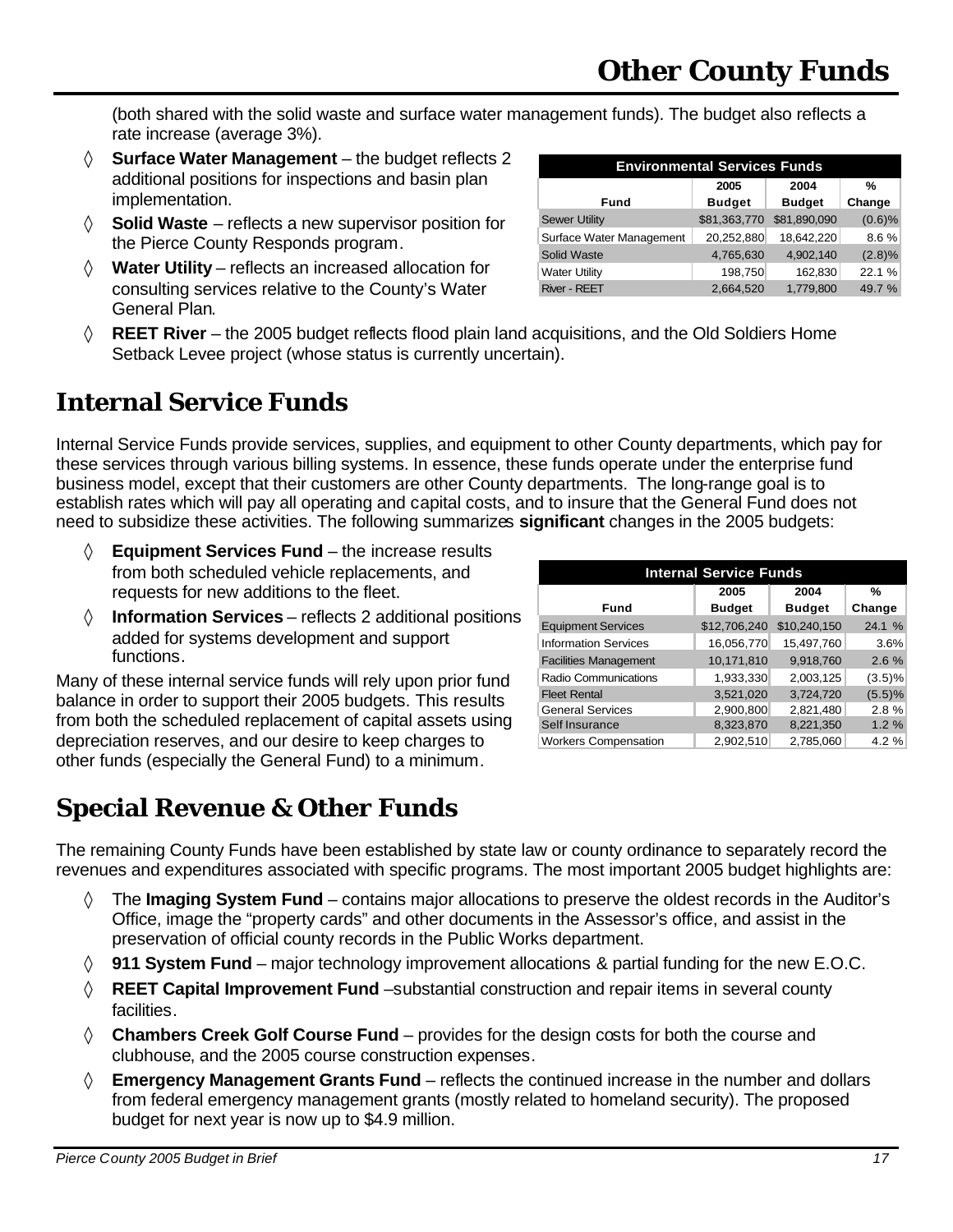# **Unresolved Issues**

Most issues are resolved during the budget preparation and adoption process. However, there are usually several issues which will "play-out" later once the new year is underway, and as developments unfold or new information becomes available. This budget is not unusual in that respect. We have several issues that are still in their formative stages, and which will need a resolution, and perhaps additional funding, in 2005.

Pension Rates – the State Department of Retirement is recommending that **extremely** large increases in Pension rates be enacted on July 1, 2005. The proposed increases are shown in the table.

|              | Current<br>Rate | Proposed<br>Rate | %<br>Increase |
|--------------|-----------------|------------------|---------------|
| <b>PERS</b>  | 1.40%           | 5.21%            | 272%          |
| <b>LEOFF</b> | 3.26%           | 4.72%            | 45%           |

Further dramatic increases are proposed for 2007 and 2009. If these increases are approved by the State Legislature as proposed, the additional **unbudgeted** costs in 2005 (we budgeted 12% as of July 1, 2005) would be \$3.3 million (\$2 million General Fund). Since this is a mid-year increase, the full cost impact in 2006 would be double the above figures. We will diligently follow this issue in early 2005 as the State addresses retirement system rates through its 2005-2007 budget process. If rate increases which approach the levels referenced above are approved, we may be forced to modify our 2005 budget in mid-year. That modification would likely result in a reduction in service and staffing levels.

- ◊ Office Space/Courtrooms– we are renting at least 200,000 sq. ft. of office and storage space, at an estimated cost in excess of \$2,000,000. This problem becomes more acute each year, and needs to be addressed in the near future. A more immediate space problem concerns the Superior Court, which needs additional courtrooms, judges' chambers, and space for support staff. We are hopeful that the remodeling of the Corporate Express Building, the City's vacating the County-City Building, the move of Community Services to the P.S.B.H. facility, and the potential purchase of the "Hess Building" will provide the needed county-owned space.
- ◊ Habitat Preservation– the County's responsibilities under the Endangered Species Act are still unfolding, and subject to a future series of federal and state guidelines, plan approvals, modified practices, and Council adopted regulations. We have already budgeted significant monies to fund our participation in this process, to assist in the generation of the necessary regulations and plans, and to finance several capital improvements. It is uncertain whether additional allocations may be required to fully comply with all that will be eventually mandated by this Act.
- $\Diamond$  New Jail Operation– we originally planned to house an average daily population of 1,412 when the New Jail first opened in 2003. However, the jail population levels have consistently remained below 1,300, and thus we reduced our staffing levels accordingly in 2004. Compliance releases still occur, but are not at a level thus far which would cost-justify opening a new 84 bed pod. This could change in the future due to any number of factors, and we need to be prepared to respond as circumstances require.
- ◊ Emergency Operations Center– both the Executive and Council feel that the current location of the emergency operation center in the basement of the County-City Building is inappropriate. It is our current plan to partner with the City of Tacoma (and perhaps other jurisdictions) to co-locate a permanent joint facility at the Corporate Express Building. We are in the early stages of design and cost estimation, and have not yet finalized the financial plan for the project.
- $\Diamond$  New Jail Construction Costs–we have completed and opened the New Jail, and completed the remodeling of the Main Jail. Due to several construction and system cost issues which have yet to be resolved, we do not have a final total cost figure for the New Jail project. It is our belief that monies in the Jail Construction fund (e.g. interest earnings) will be sufficient to pay for any additional expenses without the need for a General Fund allocation.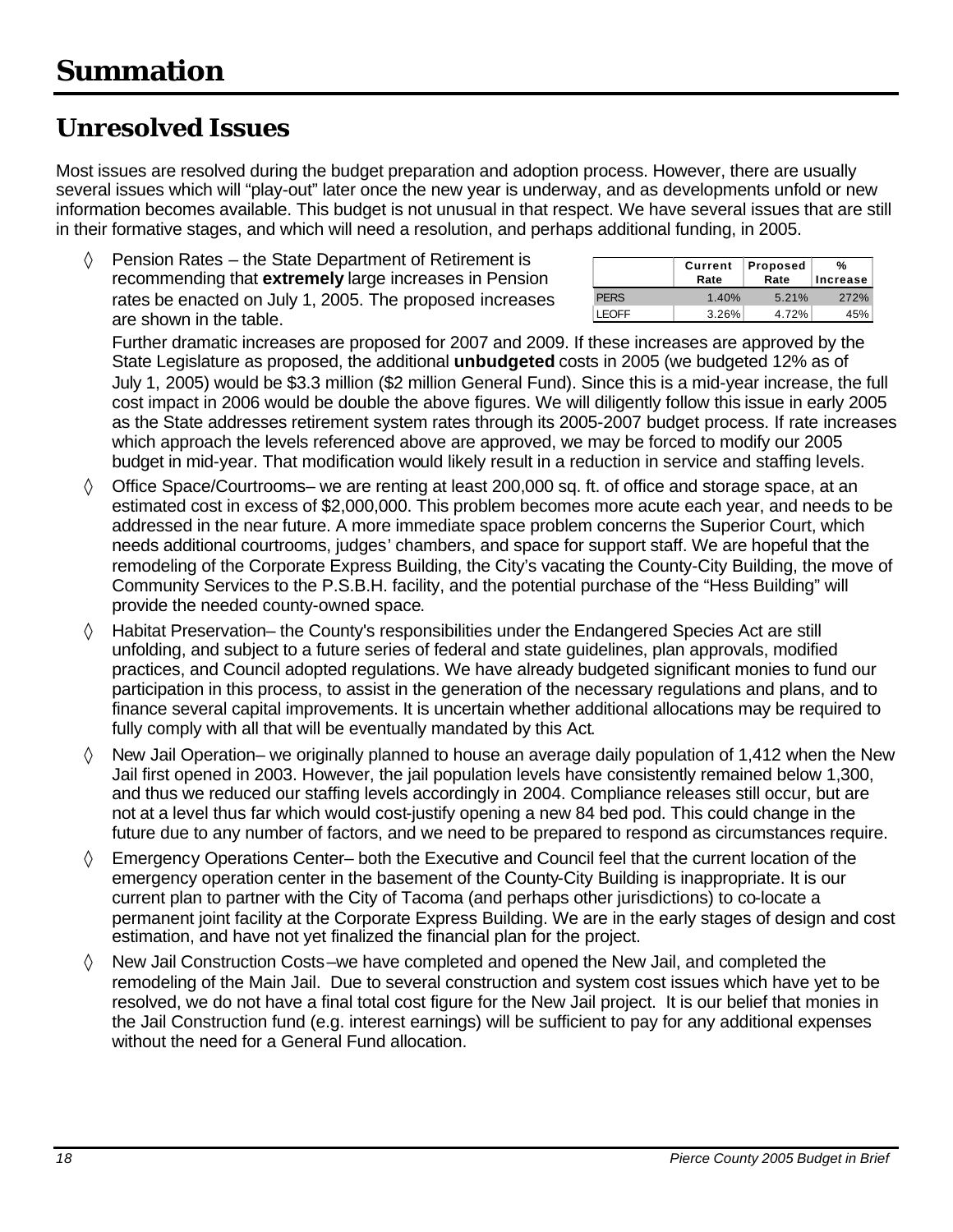### **Overview**

The 2005 budget is being submitted to the County Council at a time of unusual fiscal stress. Issues surrounding the general state of the economy, Homeland Security responsibilities, the crippling affects of I-747, and the impact of the State's fiscal difficulties argue for a cautious approach to next year's budget. We are also advising caution with regard to the use of any fund balance reserves. It is my view that the use of reserves should only be for one-time activities or projects (e.g. new facilities, building remodeling, transition expenses), or for emergencies. They should not be allocated for ongoing staff and programs.

Despite these pressures and uncertainties, this budget moves us forward in many vital arenas:

- ◊ Funding for Sheriff's Department full 24/7 patrol coverage
- ◊ Major new parks and recreation facilities and improvements
- ◊ A significant transportation improvement program
- ◊ Major improvements in the staffing levels at P.A.L.S. and the Sewer Utility to deal with permit backlog issues and the implementation of the Directions Package.

## **Prognosis for Fiscal 2006**

In this uncertain time it is difficult to confidently project ahead to fiscal 2006. Based upon our best "crystal ball" judgments, this is what we see:

- $\Diamond$  The state and local economies should enjoy a period of moderate growth over the next 24 months.
- $\Diamond$  It is likely that fiscal 2006, without the approval of any new tax increase measure, will be worse than fiscal 2005 for the following reasons:
	- − the impact of I-747 becomes progressively worse with each passing year
	- State budget problems will likely result in more reductions in grants and allocations to local units of government
	- the impact of the New Jail (with the possible need for an additional pod) will add to our Corrections Department expenses
	- − salary increases will be above the 1% property tax limitation, and health benefit increases will be significantly above the level of general inflation.
	- State pension projections reflect a dramatic increase for PERS and LEOFF rates, starting in mid 2005.
	- − another significant property tax reduction initiative may be placed on the fall 2005 ballot.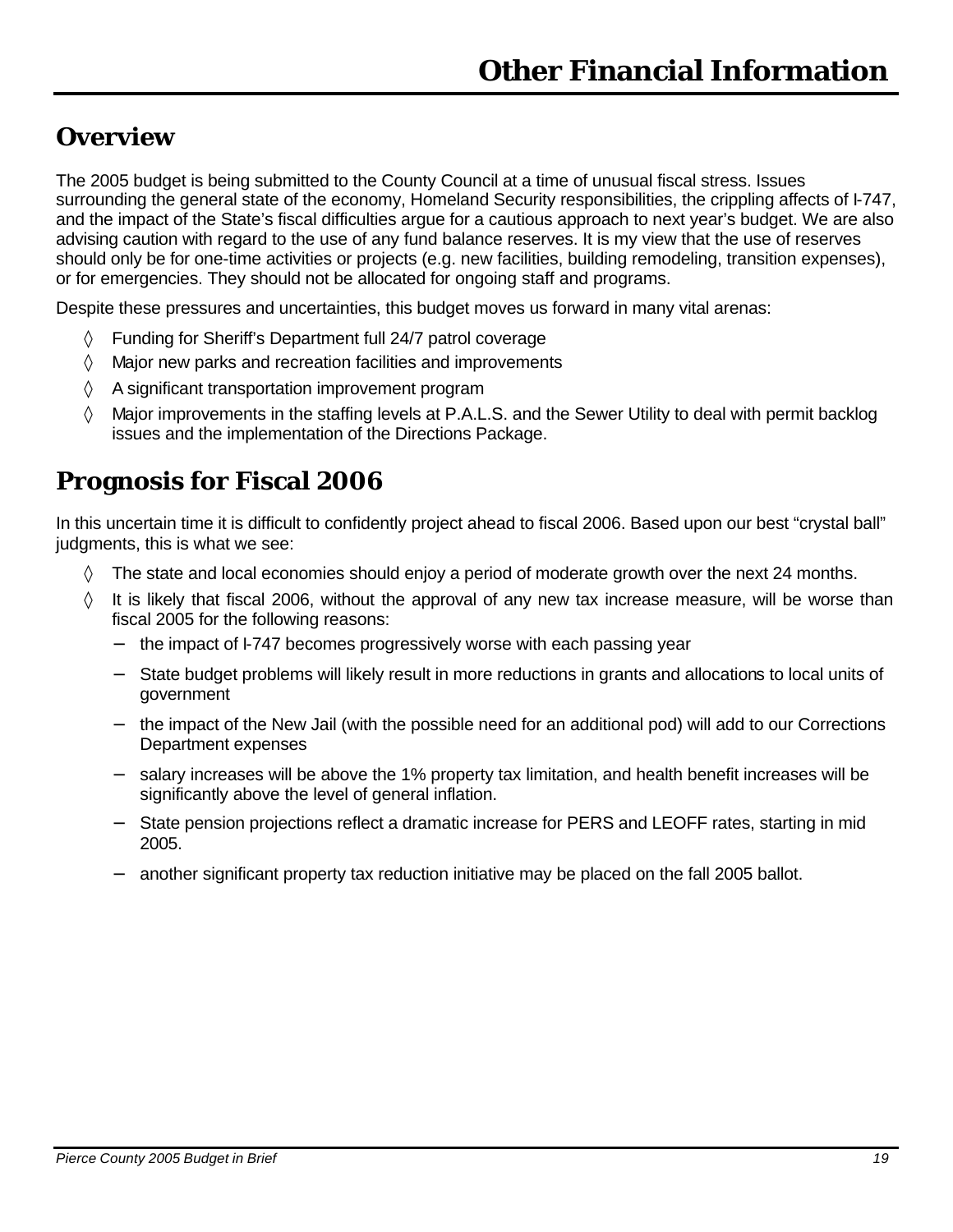# **Property Taxes and Assessed Valuation**

Property tax is the largest source of revenue in the **Total Assessed Valuation** General Fund and is a major source of revenue for the Road Fund. The growth in this revenue is dependent upon both the actual growth in assessed valuation and the tax rate. The growth in assessed valuation from 2004 to 2005 is approximately \$3.9 billion (8%). Approximately 36% of the growth is due to new construction, and 64% is due to the revaluation of existing properties. Please keep in mind that the County's General Fund share of the total property tax is only 11% of the total. Most of the property tax paid by our citizens is allocated to the State of Washington, cities, and local schools.

# **Property Tax Levy Rates**

**Combined Property Tax Millages** Levy rates determine the amount of tax that a property owner pays per thousand dollars of assessed value. The November 2001 passage of Initiative 747 limits the maximum growth in property tax revenues from existing property to the lesser of 1% or the percentage increase in the Implicit Price Deflator (IPD), which is 2.39% in 2005. This limitation on the growth in property tax revenues coupled with an inflationary increase in existing property revaluations has resulted in a 2% reduction in the 2005 County Levy rate from 2004; and over 9% since the initiative was enacted. The Road Levy tax rate has decreased by 4% from the 2004 rate and the Conservation Futures tax is down 3% from 2004.





Note: The Conservation Futures rate was reduced to .0247 in 1996 due to levy lid limits, and .0600 in 2002, .0609 in 2003, .0592 in 2004, and .0571 in 2005 due to the impact of I-747 and the 1% limit.

|                                                          | <b>Property Tax Levies</b>       |                    |                        |                  |
|----------------------------------------------------------|----------------------------------|--------------------|------------------------|------------------|
|                                                          |                                  | 2004               |                        | 2005             |
|                                                          | Tax Rate <sup>1</sup>            | Revenue            | Tax Rate <sup>1</sup>  | Revenue          |
|                                                          | <b>Assessed Value:</b>           | \$49,371,343,053   | <b>Assessed Value:</b> | \$53,305,805,336 |
| A. County Levy (\$1.80 maximum)                          |                                  |                    |                        |                  |
| General Fund                                             | \$<br>1.5209                     | \$<br>75,088,885   | \$<br>1.4917           | \$<br>79,516,700 |
| Administrative Refund RCW 84.69                          | 0.0024                           | 121,942            | 0.0023                 | 120,510          |
| Sub Total General Fund                                   | 1.5233                           | 75,210,827         | 1.4940                 | 79,637,210       |
| Veteren's Relief                                         | 0.0097                           | 478,466            | 0.0095                 | 507,180          |
| Social Services                                          | 0.0215                           | 1,060,178          | 0.0211                 | 1,124,750        |
| <b>Total County Levy</b>                                 | 1.5545                           | 76,749,471         | 1.5246                 | 81,269,140       |
| <b>B. Conservation Futures (\$.0625 Maximum)</b>         | 0.0592                           | 2,922,288          | 0.0571                 | 3,041,970        |
|                                                          | Assessed Value: \$21,101,448,654 |                    | <b>Assessed Value:</b> | \$22,989,836,113 |
| C. Road District Levy (\$2.25 Maximum)                   |                                  |                    |                        |                  |
| Allocated to Road Fund                                   | 1.7377                           | 36,668,620         | 1.6699                 | 38,390,790       |
| Law Enforcement Levy                                     | 0.4231                           | 8,927,774          | 0.4066                 | 9,347,070        |
| Administrative Refund RCW 84.69                          | 0.0027                           | 56,791             |                        |                  |
| <b>Total Road District Levy</b>                          | 2.1635                           | 45,653,185         | 2.0765                 | 47,737,860       |
| <b>TOTAL COUNTY TAX LEVIES</b>                           | 3.7772<br>Я.                     | 125,324,944<br>\$. | 3.6582<br>S.           | 132,048,970      |
| Tax rates are applied to each \$1,000 of assessed value. |                                  |                    |                        |                  |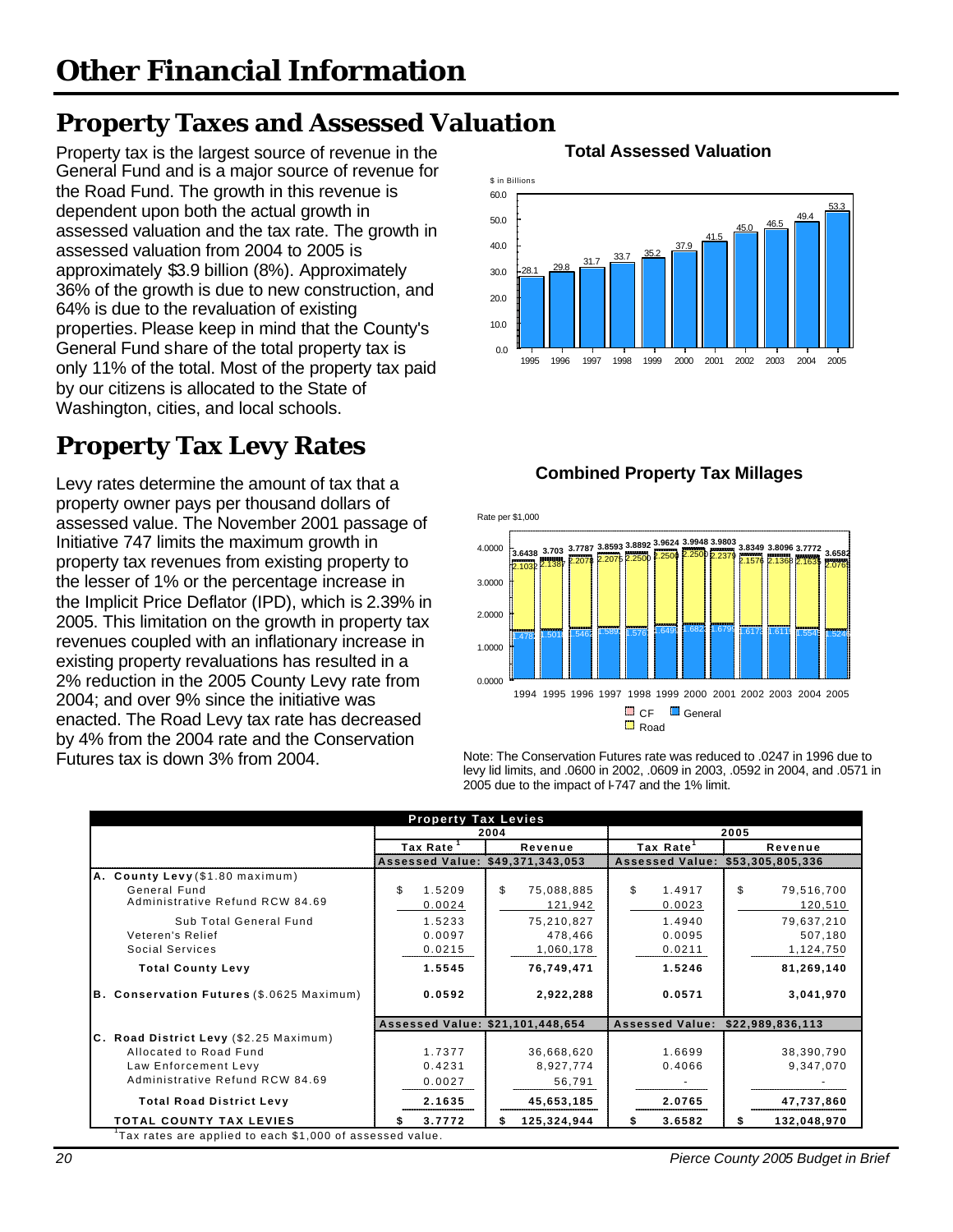## **Debt Capacity**

Under Washington State Law, a county may issue general obligation debt for general county purposes in an amount not to exceed 2½% of all actual value of all taxable property. Unlimited tax debt requires an approving vote of the people, and any election to validate General Obligation Debt must have a voter turnout of at least 40% of those who voted in the last state general election, and 60% of those voting must be in the affirmative. The County Council may, by ordinance, authorize the issuance of limited tax General Obligation Debt in an amount up to 1½% of the actual valuation within the County without a vote of the people. No combination of limited or unlimited tax debt may exceed 2½% of the actual valuation. The debt service on unlimited tax debt is secured by excess tax levies, whereas the debt service on limited tax debt is secured by taxes collected within the \$1.80 per \$1,000 of assessed value county operating levy. As indicated in the following table, we have a significant debt issuance capacity for both limited and unlimited debt. The County currently has no voter approved debt outstanding.

| Debt Capacity as of September 30, 2004                |    |            |    |                |  |  |  |  |  |
|-------------------------------------------------------|----|------------|----|----------------|--|--|--|--|--|
| 2004 Assessed Vaulation for 2004 Tax Collections      |    |            | \$ | 53,305,805,336 |  |  |  |  |  |
| A. Inside Levy (issued without vote of the people)    |    |            |    |                |  |  |  |  |  |
| Legal Limit (1.5% of property value)                  |    |            | \$ | 799,587,080    |  |  |  |  |  |
| Amount of Debt Applicable to Debt Limit:              |    |            |    |                |  |  |  |  |  |
| Net Limited General Obligation Bonds                  | \$ | 51,652,330 |    |                |  |  |  |  |  |
| Estimated Compensated Absences (12/31/2003)           |    | 16,443,000 |    |                |  |  |  |  |  |
| <b>Installment Contracts - Ferry</b>                  |    | 2,893,471  |    |                |  |  |  |  |  |
| <b>Total Limited Tax General Obligation Debt</b>      |    |            |    | 70,988,801     |  |  |  |  |  |
| Limited Tax General Obligation Debt Margin Available  |    |            | \$ | 728,598,279    |  |  |  |  |  |
| B. Outside Levy (issued with vote of the people)      |    |            |    |                |  |  |  |  |  |
| Legal Limit (2.5% of property value)                  |    |            | \$ | 1,332,645,133  |  |  |  |  |  |
| Amount of Debt Applicable to Debt Limit:              |    |            |    |                |  |  |  |  |  |
| Net Limited General Obligation Debt                   |    |            | \$ | 70,988,801     |  |  |  |  |  |
| <b>Total General Obligation Debt Margin Available</b> |    |            |    | 1,261,656,332  |  |  |  |  |  |

| Pierce County Bonded Debt Ratios Estimated at September 30, 2004              |        |
|-------------------------------------------------------------------------------|--------|
| General Obligation Bonded Debt per Capita                                     |        |
| (excluding Proprietary GO/Debt, Compensated Absences, & Installment Contract) | 69.43  |
|                                                                               |        |
| Assessed Valuation per Capita                                                 | 71,648 |
| Ratio of direct G.O. Bonded Debt to Assessed Value                            |        |
| (including Proprietary GO/Debt)                                               | 0.0010 |

| <b>Pierce County Bond Ratings</b> |            |               |  |  |  |  |
|-----------------------------------|------------|---------------|--|--|--|--|
|                                   | General    | Sewer Revenue |  |  |  |  |
|                                   | Obligation | (Uninsured)   |  |  |  |  |
| Moody's                           | Aa3        | $A-1$         |  |  |  |  |
| Standard and Poor's               | AA-        | A+            |  |  |  |  |

*Pierce County 2005 Budget in Brief 21*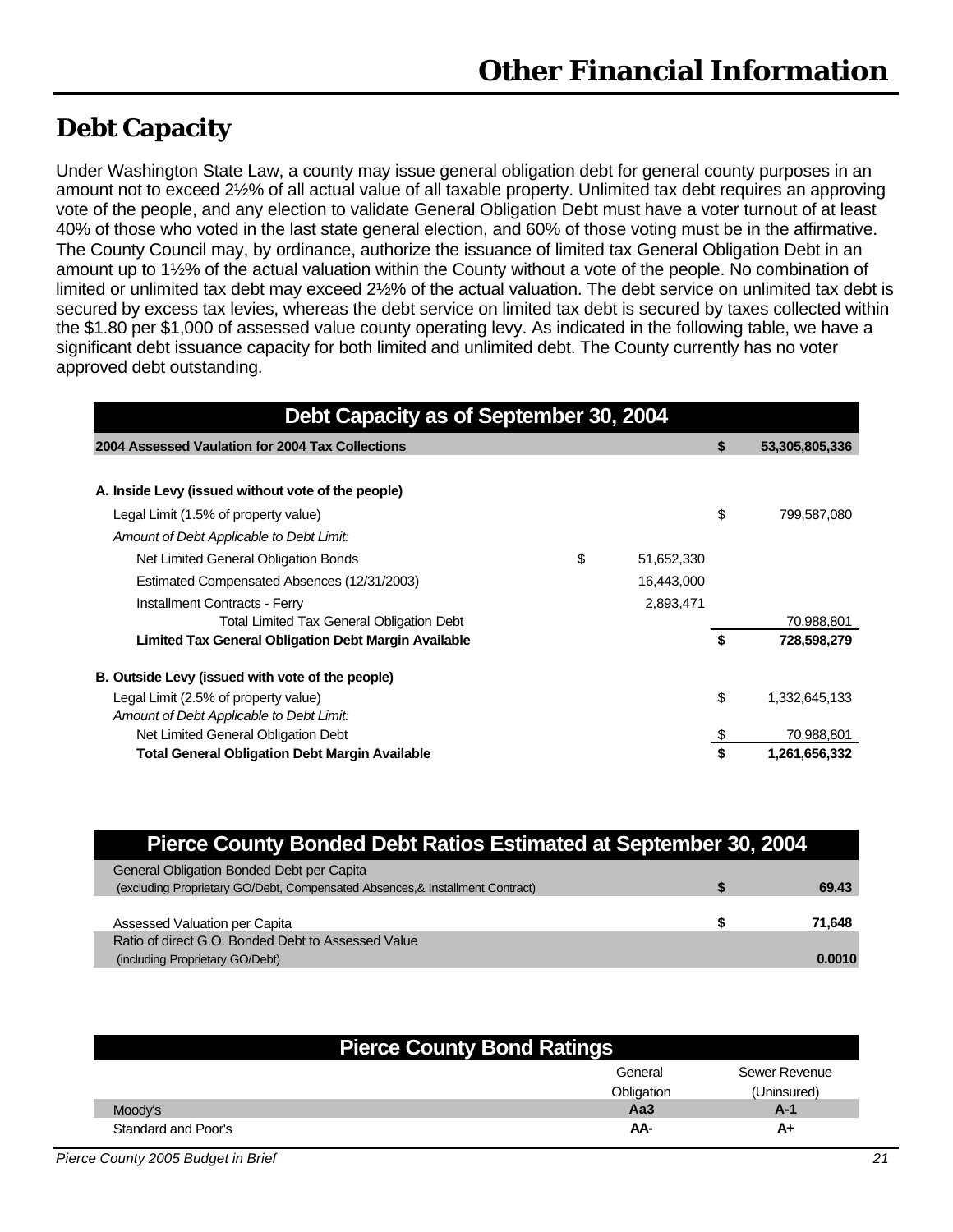Pierce County has historically maintained consistently low bonded debt obligations, as shown in the tables below. The Net Bonded Debt per Capita and Ratio of Net Bonded Debt to Assessed Valuation have not changed appreciably in the last five years and are well below national averages. We consequently have both a large legal margin available if needed, and an existing debt structure which does not have a major negative impact upon the annual budget. The sale of \$37 million debt for the new Detention Center (in late 2000) significantly affected the ratios, although we still remain well below national averages.



### **Net Bonded Debt per Capita (G.O. Bonds Only) Ratio of Net Bonded Debt to Assessed Value (G.O. Bonds Only)**



The table below presents the Debt Service schedule for the bonds payable from general County revenues (excluding proprietary fund debt). As the table indicates, we will retire 30% of the outstanding principal by the end of 2008, and 55% by the end of 2013.

### **GOB DEBT SERVICE SCHEDULE as of 12/31/2003 (amounts in thousands)**

| Year      | <b>Principal</b> | <b>Interest</b> | <b>Total Debt Service</b> |
|-----------|------------------|-----------------|---------------------------|
| 2004      | 2,714            | 2,717           | 5,431                     |
| 2005      | 2,766            | 2,574           | 5,340                     |
| 2006      | 2,908            | 2,436           | 5,344                     |
| 2007      | 2,388            | 2,290           | 4,678                     |
| 2008      | 2,207            | 2,188           | 4,395                     |
| 2009-2013 | 12,554           | 9,317           | 21,871                    |
| 2014-2018 | 11,005           | 6,322           | 17,327                    |
| 2019-2023 | 11,525           | 3,367           | 14,892                    |
| 2024-2028 | 5,465            | 445             | 5,910                     |
| Total     | 53,532           | 31,656<br>\$    | 85,188                    |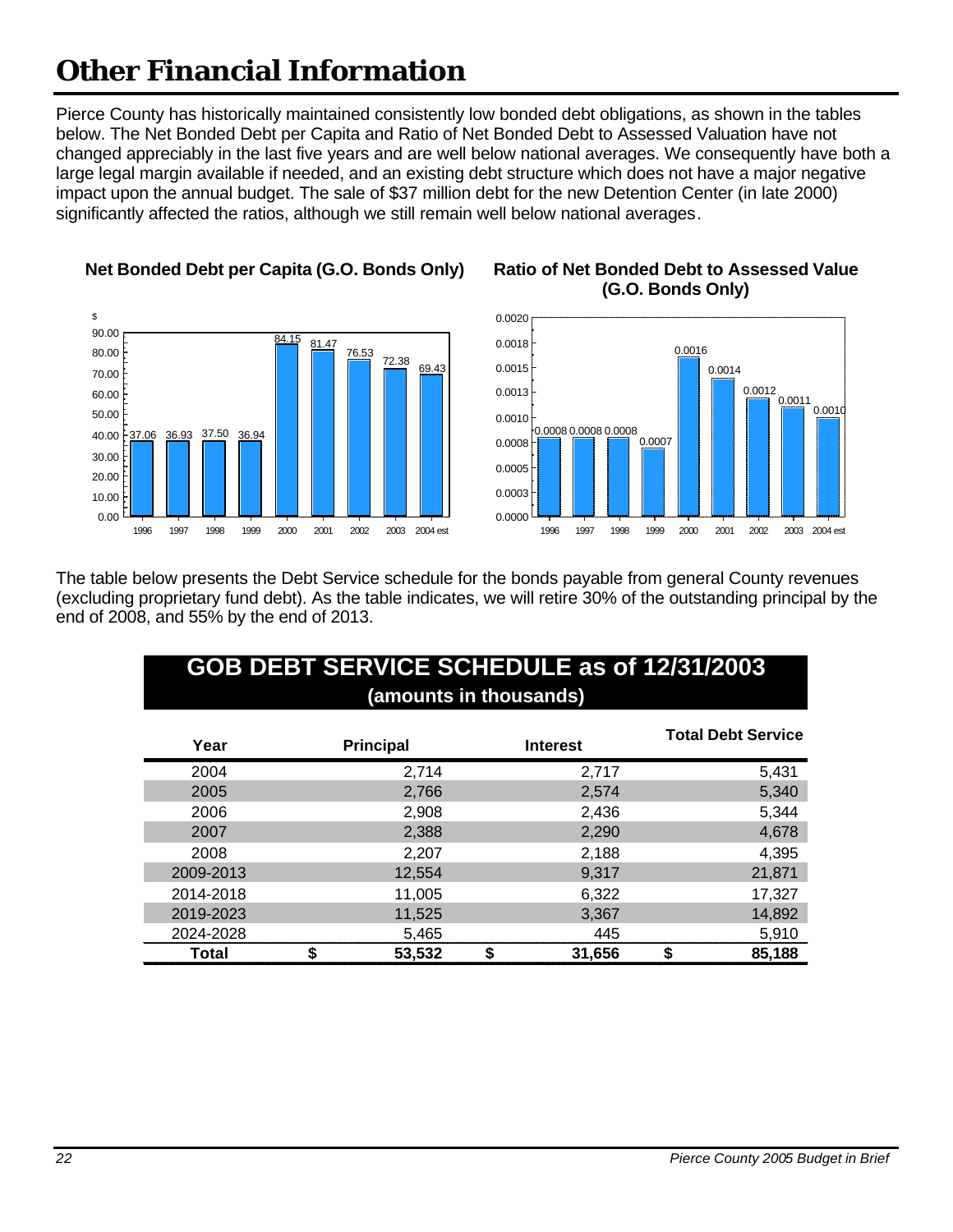# **Capital Improvement Program Summary**

On November 29, 1994 the Pierce County Council adopted the Pierce County Comprehensive Plan to comply with the provisions of the Growth Management Act (ESHB 2929). The plan includes a six-year Capital Facilities Plan (CFP) for financing capital improvements that supports the County's current and future population and economy. This plan is amended annually. The plan amendment to reflect projects for 2005 through 2010 was adopted by the County Council in November of 2004. State legislation requires the County's Capital Facilities Plan to include certain public facilities which are not governed, owned, financed or constructed by Pierce County, such as school districts, water districts, fire districts, library districts, and public transportation systems.

One of the principal criteria for identifying needed capital improvements is standards for level of service (LOS). The CFP specifies the LOS standards for each public facility and requires that new development be served by adequate facilities. The document also includes the designation of facilities required to be concurrent which means "...that adequate public facilities are available when the impacts of development occur". Objectives, principles, and standards that guide and implement the provision of adequate public facilities are contained in the CFP.

For each category of public facility, the Plan includes a current facilities inventory, LOS capacity analysis and projected facility requirements, proposed projects, and related financing plans and operating impacts. The overall purpose of the CFP is to use sound fiscal policies to provide adequate public facilities consistent with the Land Use Element of the Comprehensive Plan on a schedule concurrent with, or prior to, the impacts of development. This will allow the County to achieve and maintain adopted standards for LOS, and to exceed the adopted standards when possible.

In many instances, the CFP reflects other long-range or master plans which have been adopted by the County Council for certain types of facilities, such as the Transportation Improvement Plan, 14-year Ferry Plan, Comprehensive Solid Waste Plan, Comprehensive Flood Control Management Plan, Surface Water Management Plan, and the Parks and Recreation Master Plan. The Capital Facilities Plan does not authorize the expenditure of funds over the six-year time frame of the plan. Rather, the funds for capital projects are appropriated annually in the County's Budget.

### *Definition of Capital Improvement*

In order to be considered a "capital improvement", the expenditure must be for the acquisition of a physical asset which has a useful life in excess of one year and which has a value/cost of at least \$50,000. Excluded from the definition are such items as vehicles, office and data processing equipment, other equipment items (unless they are an integral part of the larger physical improvement), and normal repairs and maintenance. Capital projects and expenditures reflected in the CFP include the cost of design/engineering, land acquisition, construction and acquisition of related equipment, debt service on bond issues, etc.

### *Impact on the 2005 Operating Budget*

The 2005 budget includes capital improvement projects related to roads, the ferry system, utilities, parks, general government buildings, and river and surface water systems as shown in the following summary. When completed, these capital projects will impact 2005 operating budgets to varying degrees, and those impacts have been included in the appropriate budgets.

Minimal maintenance and operating costs are anticipated due to the land acquisitions in Conservation Futures. Several of the regional park projects are through partnerships with other entities who will participate in future maintenance costs. Continued flood plain purchases with REET-River funds is expected to reduce future maintenance costs associated with river control.

Existing County maintenance programs will absorb costs resulting from the completion of the Foothills Trail, capital improvements to the airport, county-owned facilities, and additional infrastructure projects (road/transportation, storm drainage, and sewer utility).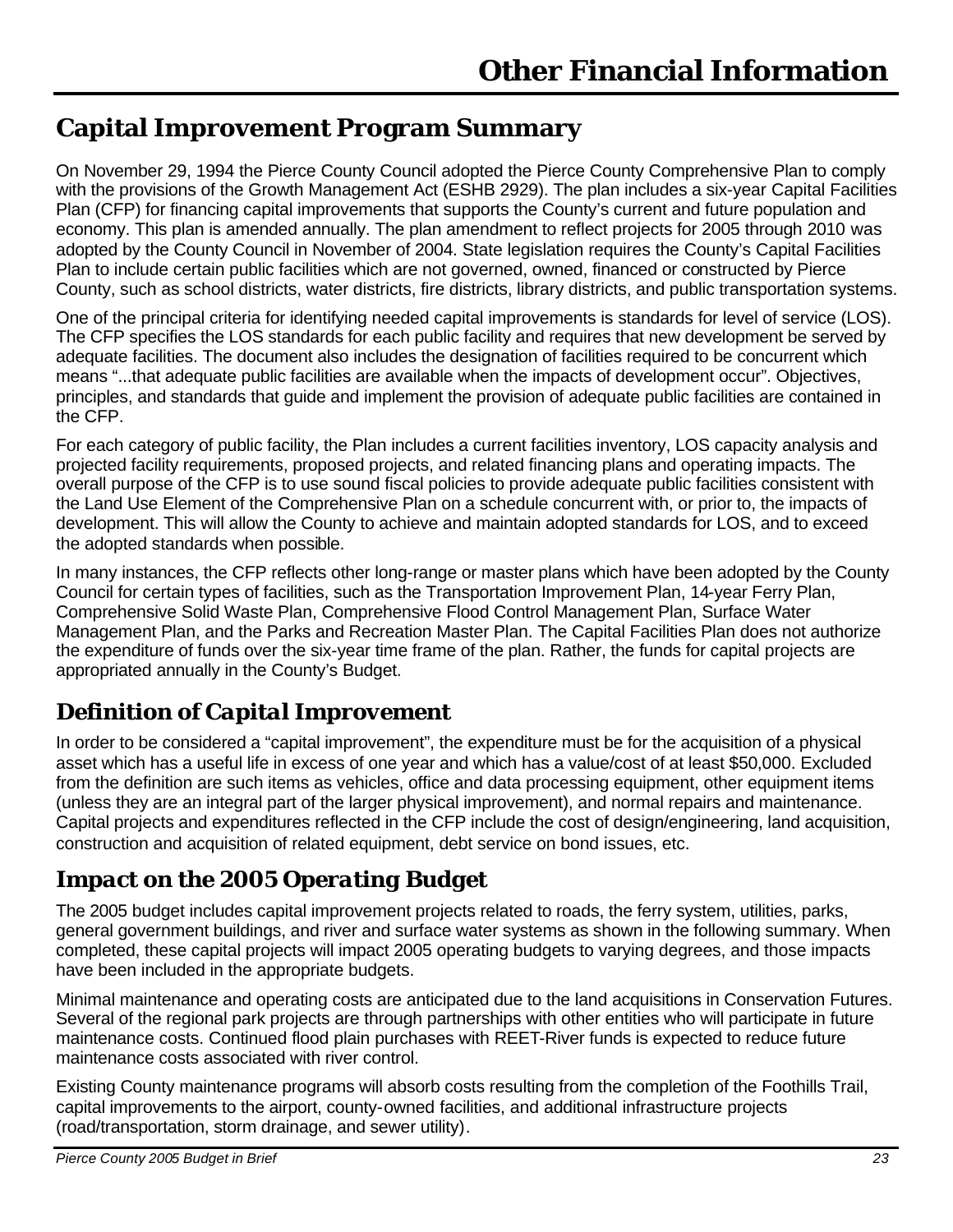The following summary presents the projects in the Capital Facilities Plan which have been appropriated for in the 2005 Budget. Project details, including funding sources, can be found in the individual budget sections of the 2005 Budget Document, and in the Capital Facilities Plan which is part of the Pierce County Comprehensive Plan

| Airport - improvement projects                                           | \$<br>62,500      |
|--------------------------------------------------------------------------|-------------------|
| <b>Adult Detention Facilities</b>                                        | 197,000           |
| General Administration Buildings- improvement projects and major repairs | 3,561,800         |
| Human Services Buildings- improvement projects and major repairs         | 929,200           |
| <b>Law Enforcement - Sheriff Facilities</b>                              | 3,717,500         |
| Parks and Recreation - regional parks/paths and trails                   | 26,871,500        |
| Superior Court – miscellaneous courtroom projects                        | 50,000            |
| River Improvement- various projects                                      | 2,664,500         |
| County Roads- Ferry System - new 54 car ferry and other improvements     | 11,690,600        |
| <b>County Roads - Transportation Improvement Plan projects</b>           | 53,313,000        |
| <b>County Roads - facility improvements</b>                              | 26,775,000        |
| Sewer Utilities - system capital improvements                            | 18,069,000        |
| Solid Waste Management - safety improvements                             | 65,000            |
| Surface Water Management - stormwater systems                            | 9,314,500         |
| <b>Total Capital Project Appropriation-2005</b>                          | 157,731,100<br>\$ |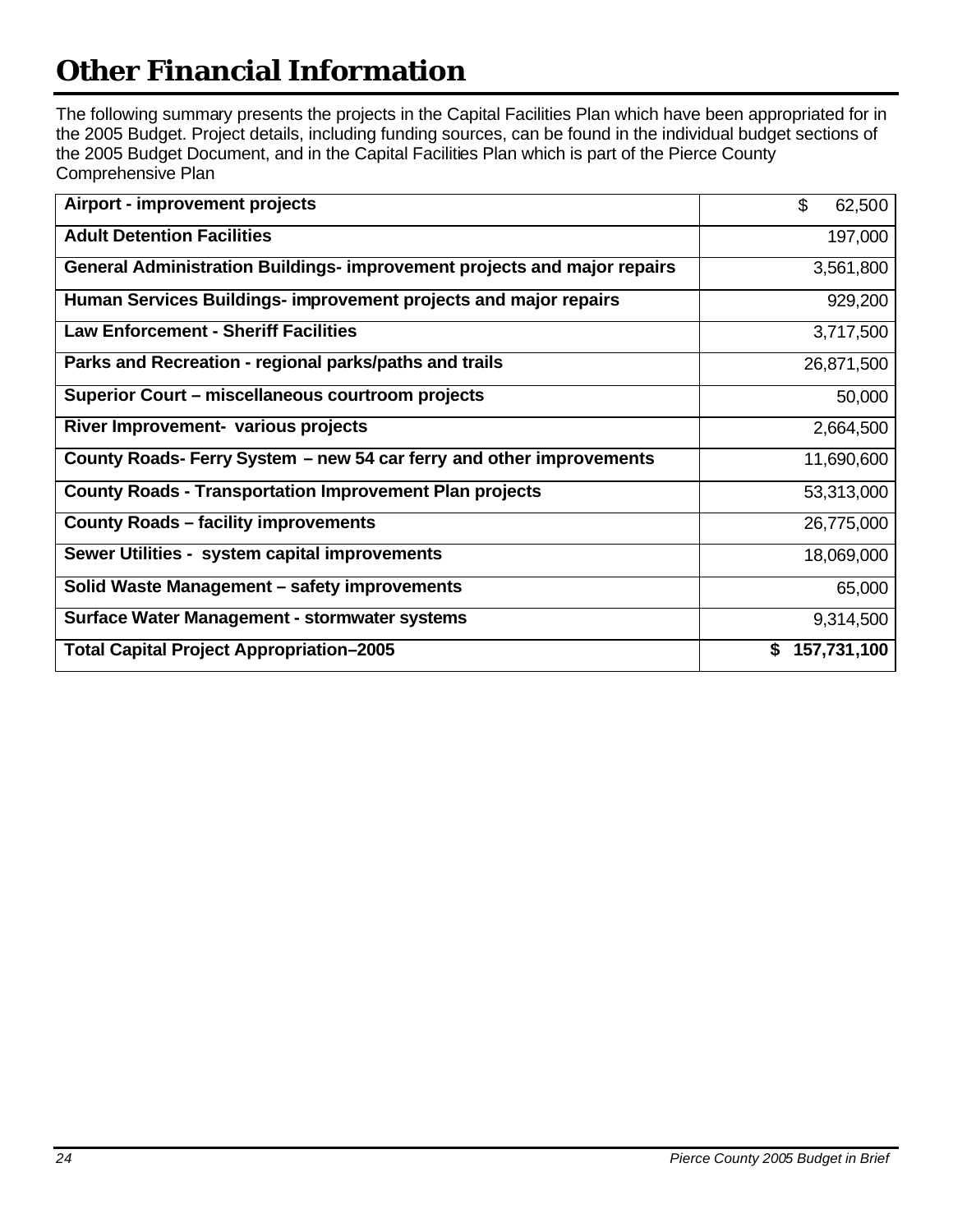# **Staffing Information**

As the population of Pierce County has increased, the demand for county services has risen correspondingly. General Fund staffing (authorized positions) has increased by 384 FTEs (24%) since 1995 while staffing in all other funds (special revenue, enterprise, and internal services) has increased by 301 FTEs (33%). Overall, 685 FTEs have been added since 1995, an increase of 27%.



**Percent Change in County-wide Staffing**

A significant upsurge in new staffing occurred in 1996 from the impact of the state criminal justice revenue, the local option .1% sales tax, and additional Road Fund revenues. The growth in 1997 through 2000 was due to a) staffing requirements for the new Jail Annex and expanded juvenile detention facility, b) additional staff to address court system caseload issues, primarily in the Prosecutor's Office, c) public safety staff enhancements (especially Sheriff's Department), and d) an increase in Human Services staff.

In August of 2000, the County took over Inpatient Services at Puget Sound Behavioral Health (PSBH), eventually adding 239 new staff positions to the County in fiscal 2000 and 2001. The PSBH FTE count subsequently dropped to 170 in 2002 as service centers were restructured, and the chemical dependency outpatient, detoxification center, and associated services were eliminated. This is a major cause for the small 2002 percentage changes. The other cause is Initiative 747 (1% property tax limitation).

Several major initiatives impacted the 2003 staffing levels including a new Computerized Appraisal Tax System (reduction of 14 FTE's), the consolidation of the District Courts (reduction of 4 FTE's), and a revision in the Corrections phasing plan for staffing of the new jail (8 FTE's). A reduced level of Involuntary Treatment Program state funding caused a scale back, eliminating 4.3 FTE's. Net reduction of 44 more FTE's in 2003 in the PSBH Fund (18 staff moved to the Human Services Fund) completed the final adjustments to the inpatient program. Conversely, 22 new positions were added in the General Fund in 2003, mostly in the Sheriff Department to address services levels and in PALS for fee-supported activities.

The 2002-2005 staffing levels also reflect the continuing impact of I-747 on resources. This 4-year period is the only such time in the last twenty years that staff levels have actually declined. Although the 2004 total staffing level increased by 1.0%, the small increase of staff in the General Fund was grant or contract related. The 2004 General Fund staffing level actually supported by county monies decreased by 15 positions due to the closure of "C" wing at Remann Hall and institution of a new Alternative Detention Services program in that portion of the building.

In 2004 the loss of the Lakewood Sheriff contract eliminated 103 positions, 18 of which were budgeted to enable 24/7 coverage. The Directions Package will result in 13 new positions in PALS in 2005. Several positions have been added in Justice Services, Transportation and Environmental Services to enhance service levels. However, as the following charts indicate, the net bottom line impact upon staff levels will be negative in 2005.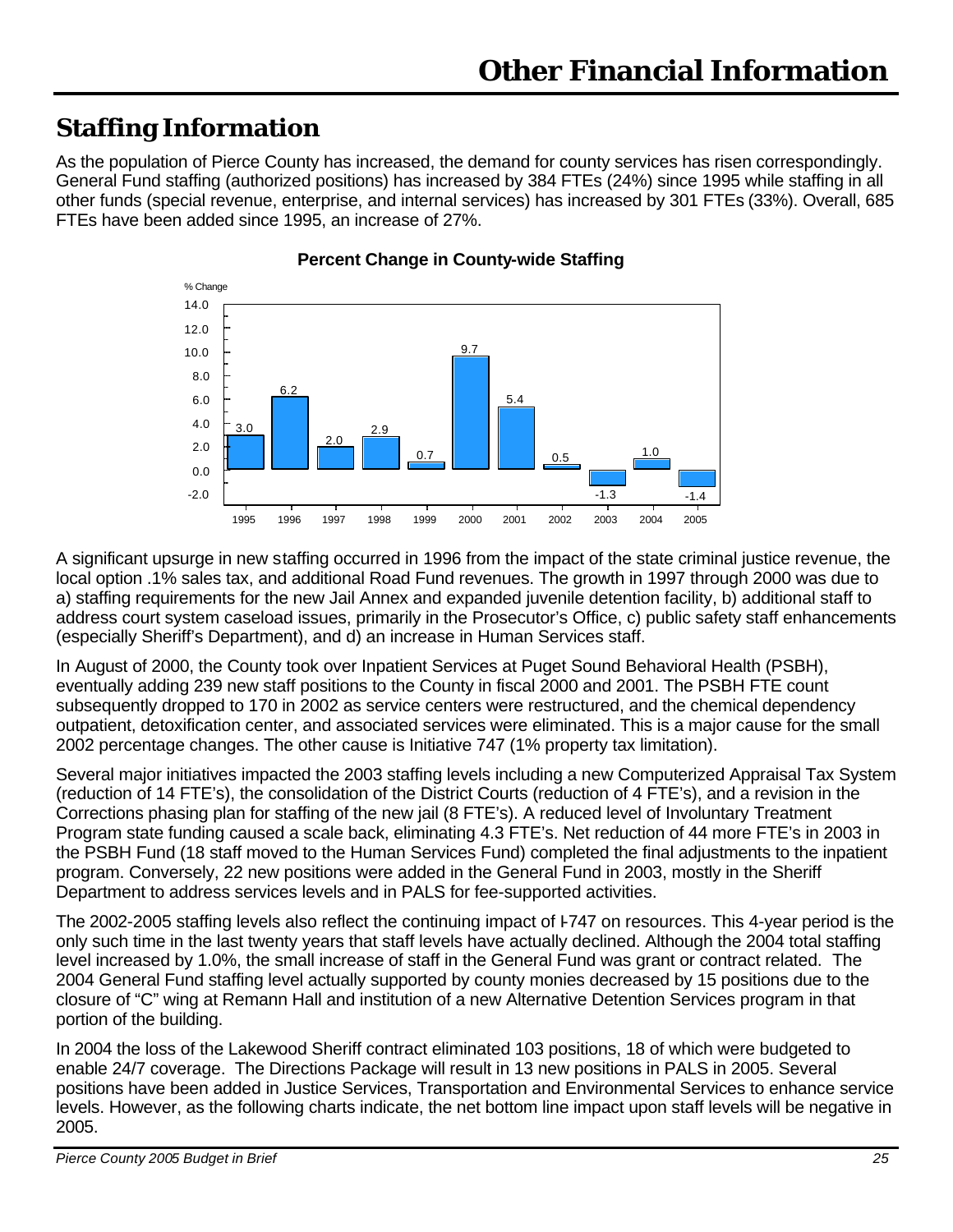

#### **County-wide Staffing Summary**



Summarized by Function

The Public Safety and Justice Services systems, combined, account for 50% of the total County staff, with the Mental and Physical Health system at 13%. Sixteen percent of the total staff support Transportation, Utilities, and the Physical Environment. Two percent of the total staff are related to Culture and Recreation. Almost five percent are involved in Economic Environment activity and 14% of staff provide general government functions (including internal service funds).



#### **2005 General Fund Staffing** Summarized by Function

The Public Safety and Justice Services systems combined accounts for just over 78% of all General Fund staff. Twelve percent provide General Governmental services. Almost 7% of the General Fund staff support Economic Environment activities and almost 3% are involved in Culture and Recreation, and Physical Environment activities.

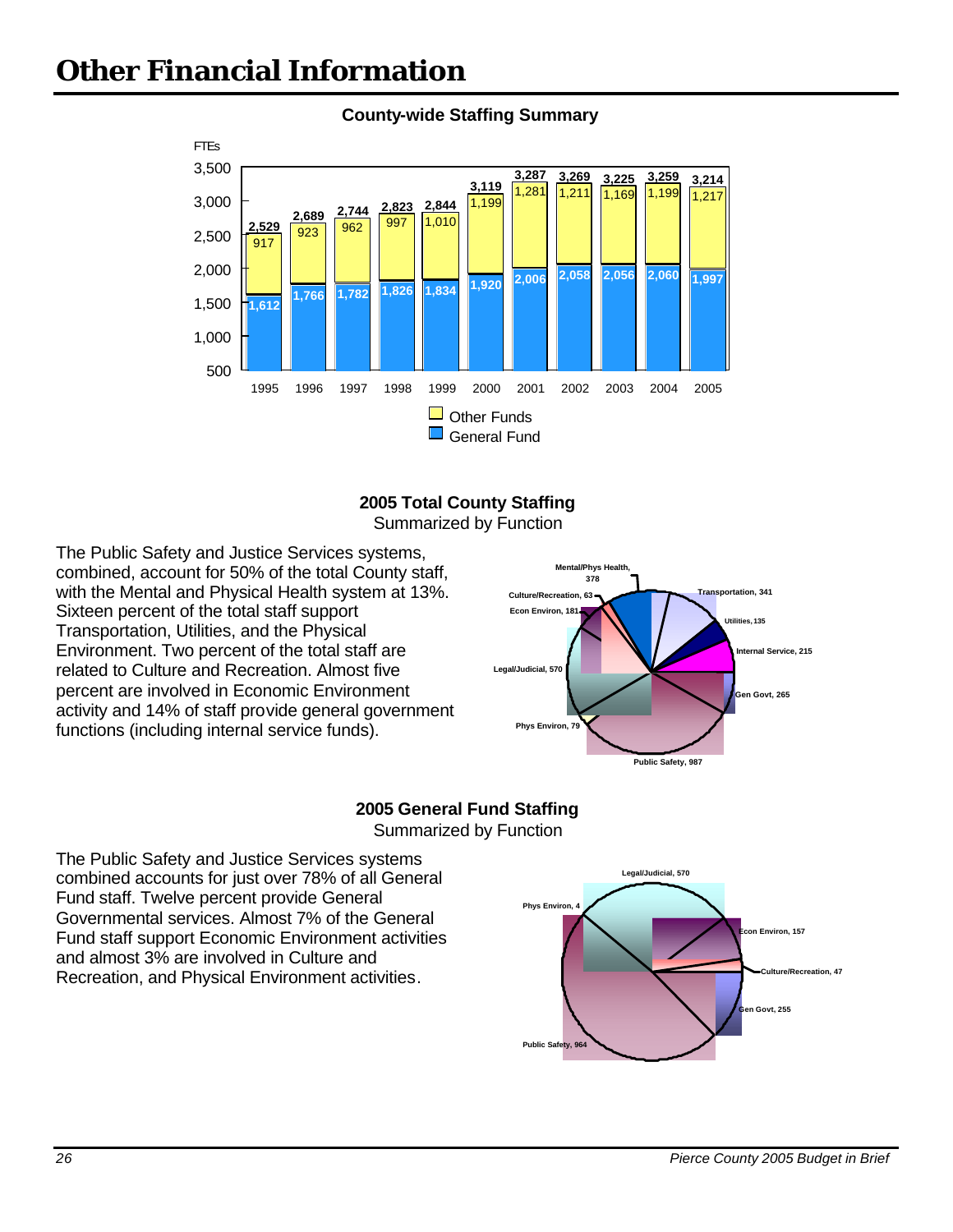The table on the following two pages contains detailed staffing information.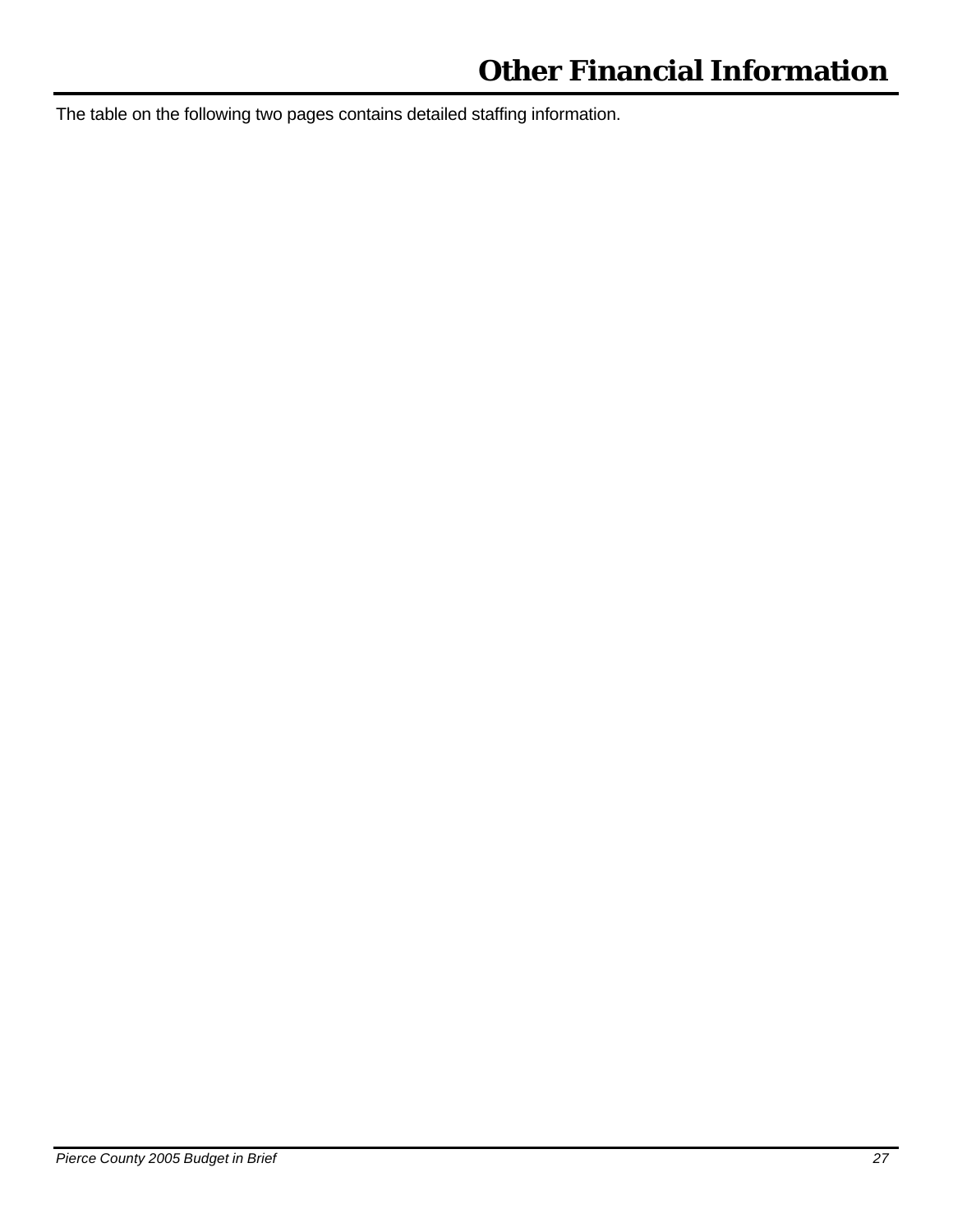|                                        |                          |                          |                          | <b>STAFFING SUMMARY</b>      |                          |                          |                    |                    |                        |
|----------------------------------------|--------------------------|--------------------------|--------------------------|------------------------------|--------------------------|--------------------------|--------------------|--------------------|------------------------|
|                                        | 1995<br><b>FTE</b>       | 1998<br><b>FTE</b>       | 2000<br><b>FTE</b>       | 2001<br><b>FTE</b>           | 2002<br><b>FTE</b>       | 2003<br><b>FTE</b>       | 2004<br><b>FTE</b> | 2005<br><b>FTE</b> | Change<br>from<br>1995 |
| <b>General Fund:</b>                   |                          |                          |                          |                              |                          |                          |                    |                    |                        |
| Assessor/Treasurer                     | 96.50                    | 97.80                    | 98.80                    | 100.30                       | 98.30                    | 90.30                    | 90.10              | 90.10              | (6.40)                 |
| <b>Assigned Counsel</b>                | 75.67                    | 92.70                    | 89.50                    | 85.90                        | 83.20                    | 85.00                    | 85.60              | 90.60              | 14.93                  |
| Auditor                                | 40.00                    | 41.00                    | 41.00                    | 42.00                        | 43.00                    | 43.00                    | 43.00              | 44.00              | 4.00                   |
| <b>Budget &amp; Finance</b>            | 42.15                    | 42.85                    | 43.95                    | 43.95                        | 43.45                    | 43.20                    | 44.20              | 44.15              | 2.00                   |
| Clerk of the Superior Court            | 45.00                    | 50.00                    | 52.50                    | 54.50                        | 53.50                    | 57.00                    | 58.00              | 57.00              | 12.00                  |
| Communications                         |                          |                          |                          | 5.00                         | 5.00                     | 5.00                     | 5.00               | 5.00               | 5.00                   |
| Corrections                            | 246.10                   | 341.30                   | 347.80                   | 349.80                       | 393.80                   | 377.70                   | 377.80             | 377.70             | 131.60                 |
| <b>County Council</b>                  | 31.00                    | 32.00                    | 31.00                    | 29.50                        | 29.50                    | 29.00                    | 29.00              | 29.00              | (2.00)                 |
| <b>County Executive</b>                | 8.75                     | 6.75                     | 6.75                     | 8.75                         | 8.00                     | 8.00                     | 8.00               | 8.00               | (0.75)                 |
| <b>District Court</b>                  | 69.10                    | 68.20                    | 65.50                    | 64.50                        | 64.50                    | 70.00                    | 74.00              | 74.00              | 4.90                   |
| District Court 2 - Gig Harbor          | 6.00                     | 6.77                     | 6.00                     | 6.00                         | 6.00                     |                          |                    |                    | (6.00)                 |
| District Court 3 - Eatonville          | 3.75                     | 3.75                     | 3.75                     | 3.75                         | 2.25                     |                          |                    |                    | (3.75)                 |
| District Court 4 - Buckley             | 1.10                     | 1.25                     | 1.30                     | 1.30                         | 1.30                     |                          |                    |                    | (1.10)                 |
| <b>District Court Probation</b>        | 19.00                    | 29.00                    | 35.00                    | 37.00                        | 37.00                    | 36.00                    | 36.00              | 35.50              | 16.50                  |
| Economic Development                   | 2.10                     | 3.58                     | 3.80                     | 5.80                         | 4.80                     | 6.15                     | 7.15               | 7.00               | 4.90                   |
| <b>Emergency Management</b>            | 23.30                    | 21.30                    | 21.40                    | 22.40                        | 22.12                    | 22.07                    | 23.03              | 26.00              | 2.70                   |
| <b>Facilities Management Fund</b>      | 4.18                     |                          |                          |                              |                          |                          |                    |                    | (4.18)                 |
| <b>Human Resources</b>                 | 20.00                    | 22.00                    | 24.00                    | 24.60                        | 24.60                    | 24.60                    | 26.60              | 27.60              | 7.60                   |
| Juvenile                               | 142.70                   | 173.22                   | 174.52                   | 178.82                       | 179.12                   | 186.62                   | 176.12             | 177.12             | 34.42                  |
| <b>Medical Examiner</b>                | 12.00                    | 12.00                    | 13.00                    | 13.00                        | 14.00                    | 14.00                    | 14.50              | 14.50              | 2.50                   |
| <b>Parks &amp; Recreation Services</b> | 46.60                    | 47.95                    | 49.68                    | 50.68                        | 50.63                    | 50.65                    | 49.52              | 43.05              | (3.55)                 |
| <b>Planning &amp; Land Services</b>    | 133.25                   | 121.50                   | 127.75                   | 125.50                       | 124.50                   | 131.50                   | 131.62             | 149.62             | 16.37                  |
| <b>Prevention Services &amp; Pgms</b>  | $\overline{\phantom{a}}$ | $\blacksquare$           | .80                      | .73                          | .41                      | .64                      | 1.22               |                    |                        |
| <b>Prosecuting Attorney</b>            | 183.50                   | 215.60                   | 219.07                   | 221.57                       | 231.72                   | 232.22                   | 227.22             | 228.22             | 44.72                  |
| River Improvement                      | 11.77                    |                          |                          |                              |                          |                          |                    |                    | (11.77)                |
| Sheriff                                | 264.00                   | 293.50                   | 357.00                   | 428.00                       | 434.00                   | 440.00                   | 449.00             | 364.00             | 100.00                 |
| <b>Special Projects</b>                | 6.75                     | 14.63                    | 14.99                    | 9.89                         | 10.60                    | 10.49                    | 10.92              | 11.00              | 4.25                   |
| <b>Superior Court</b>                  | 74.40                    | 83.38                    | 87.38                    | 88.88                        | 88.88                    | 88.88                    | 88.88              | 89.88              | 15.48                  |
| <b>WSU PC Extension</b>                | 3.60                     | 3.60                     | 3.60                     | 3.60                         | 3.60                     | 3.62                     | 3.62               | 3.60               |                        |
| <b>Total General Fund</b>              | 1,612.27                 | 1,825.63                 | 1,919.84                 | 2,005.72                     | 2,057.78                 | 2,055.64                 | 2,060.10           | 1,996.64           | 384.37                 |
| <b>Special Revenue Funds:</b>          |                          |                          |                          |                              |                          |                          |                    |                    |                        |
| Anti-profiteering Revolv. Fd           | 1.00                     | $\overline{\phantom{a}}$ | $\overline{\phantom{a}}$ | $\blacksquare$               | $\sim$                   | $\overline{\phantom{a}}$ | $\blacksquare$     | $\blacksquare$     | (1.00)                 |
| <b>Arts &amp; Cultural Services</b>    | 3.10                     | 3.10                     | 1.79                     | 1.79                         | 1.64                     | 1.51                     | 1.66               | 1.59               | (1.51)                 |
| <b>Auditor Maint. &amp; Operations</b> | 1.00                     | 1.00                     | 2.00                     | .50                          | .50                      | .50                      | .50                | .50                | (0.50)                 |
| <b>Community Action</b>                | 43.28                    | 47.88                    | 59.31                    | 59.56                        | 52.21                    | 49.30                    | 50.77              | 49.55              | 6.27                   |
| <b>Community Development</b>           | 11.80                    | 13.32                    | 9.96                     | 12.00                        | 10.22                    | 9.92                     | 8.66               | 12.01              | .21                    |
| <b>Conservation Futures Fund</b>       | 1.00                     | 1.00                     | 1.00                     | 1.00                         | 1.00                     | 1.00                     | 1.00               | 1.00               |                        |
| County Road Fund                       | 330.50                   | 329.20                   | 326.35                   | 328.70                       | 327.03                   | 330.28                   | 335.70             | 337.79             | 7.29                   |
| <b>Criminal Justive Fund</b>           |                          | 1.00                     |                          | 1.00                         | 1.00                     | 2.00                     | 2.00               | 2.00               | 2.00                   |
| <b>Detention Center Commissary</b>     | $\blacksquare$           |                          | $\blacksquare$           | ٠                            | 2.40                     | 3.00                     | 3.90               | 3.00               | 3.00                   |
| Drug Investigation Fund                | 2.00                     | $\overline{\phantom{a}}$ | $\overline{\phantom{a}}$ | $\overline{\phantom{a}}$     | $\overline{\phantom{a}}$ | $\overline{\phantom{a}}$ | 2.00               | 2.00               |                        |
| <b>Emergency Mgmt Grant Fd</b>         | ٠                        | $\overline{\phantom{a}}$ | ٠                        | $\qquad \qquad \blacksquare$ | 3.88                     | 8.88                     | 10.87              | 9.88               | 9.88                   |
| <b>Endangered Species Act</b>          | $\overline{a}$           | $\overline{\phantom{a}}$ | $\overline{\phantom{a}}$ | $\qquad \qquad \blacksquare$ | .62                      | .62                      |                    | $\blacksquare$     |                        |
| Geographical Info.System               | 16.00                    | 18.00                    | 19.00                    | 19.00                        | 18.00                    | 17.00                    | 17.00              | 17.00              | 1.00                   |
| Housing Repair Program                 | 10.00                    | 10.00                    | 12.00                    | 12.00                        | 11.50                    | 12.26                    | 12.66              | 12.30              | 2.30                   |
| <b>Human Services</b>                  | 102.01                   | 134.12                   | 143.74                   | 185.23                       | 202.11                   | 220.20                   | 220.37             | 220.37             | 118.36                 |
|                                        |                          |                          |                          |                              |                          |                          |                    |                    |                        |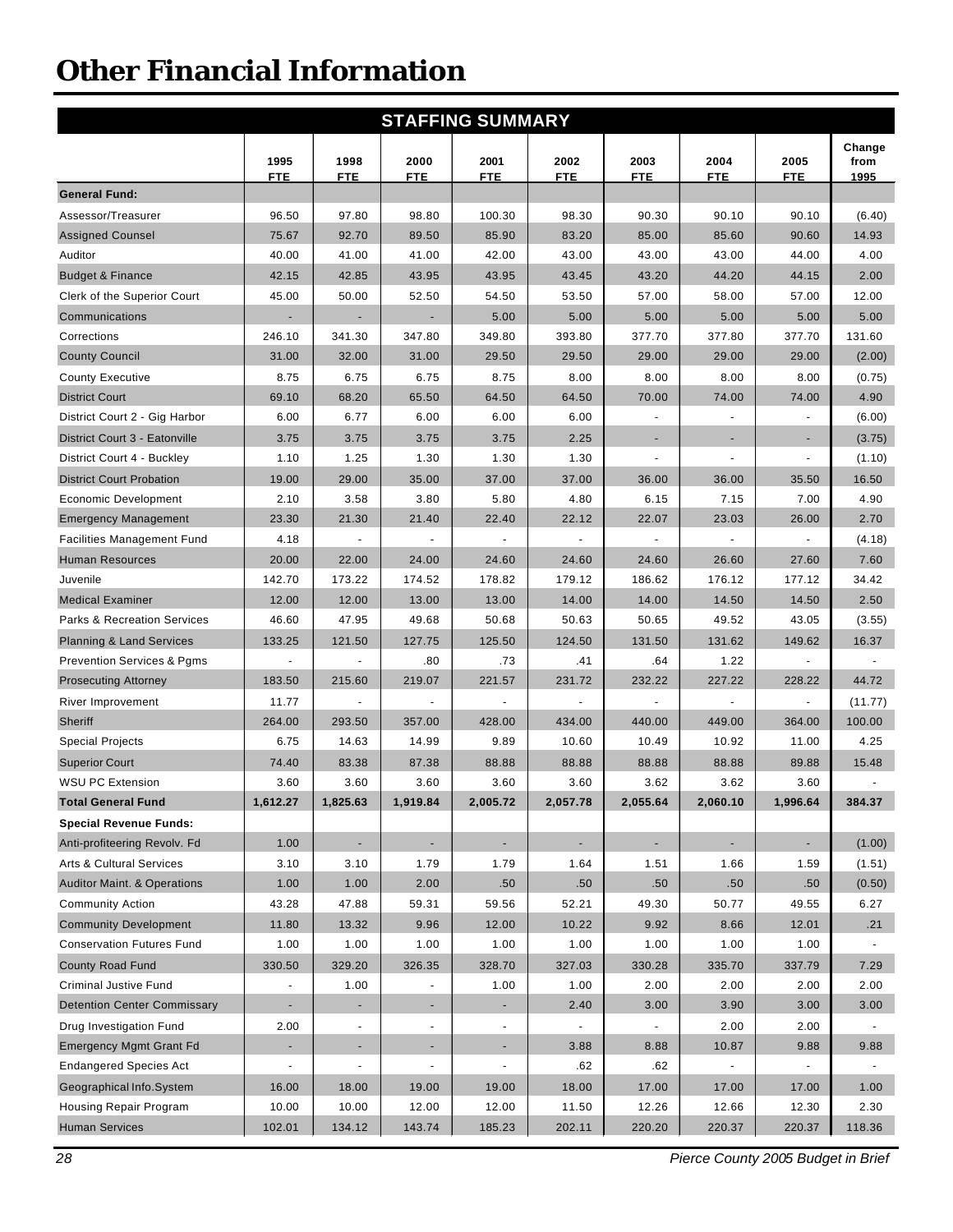| <b>STAFFING SUMMARY</b>              |                    |                          |                    |                          |                          |                              |                              |                          |                |
|--------------------------------------|--------------------|--------------------------|--------------------|--------------------------|--------------------------|------------------------------|------------------------------|--------------------------|----------------|
|                                      |                    |                          |                    |                          |                          |                              |                              |                          | Change         |
|                                      | 1995<br><b>FTE</b> | 1998<br><b>FTE</b>       | 2000<br><b>FTE</b> | 2001<br><b>FTE</b>       | 2002<br><b>FTE</b>       | 2003<br><b>FTE</b>           | 2004<br><b>FTE</b>           | 2005<br><b>FTE</b>       | from<br>1995   |
| Law Enforcement Fund                 | 93.30              | 72.00                    | 47.00              |                          |                          |                              |                              |                          | (93.30)        |
| Park Impack Fees                     |                    |                          |                    |                          | $\overline{\phantom{a}}$ | $\overline{\phantom{a}}$     | $\overline{\phantom{a}}$     | .05                      | .05            |
| Parks Sales Tax                      |                    |                          | ٠                  |                          |                          | $\qquad \qquad \blacksquare$ | .64                          | 1.00                     | 1.00           |
| Paths and Trails                     | 1.25               | 2.05                     | 1.47               | 1.47                     | 1.52                     | 2.11                         | 2.02                         | 1.02                     | (0.23)         |
| Peninsula Recreation Program         | ÷,                 |                          |                    | ÷                        | 1.00                     | 2.00                         | 2.00                         | 2.00                     | 2.00           |
| <b>Puget Sound Behavioral Health</b> | $\blacksquare$     | $\overline{\phantom{a}}$ | 183.29             | 238.59                   | 170.05                   | 108.40                       | 106.04                       | 106.04                   | 106.04         |
| <b>Rainier Communications Comm</b>   | $\blacksquare$     | 5.00                     | 5.00               | 6.00                     | 6.00                     | 6.00                         | 6.00                         | 6.00                     | 6.00           |
| Real Est Exc Tax Rvr                 | 4.03               | 3.91                     | 2.02               | 1.72                     | 1.79                     | 1.95                         | 1.71                         | 1.57                     | (2.46)         |
| Safe Streets Fund                    | .50                | ٠                        | ٠                  | ٠                        | $\overline{\phantom{m}}$ | $\overline{\phantom{a}}$     | $\overline{\phantom{m}}$     |                          | (0.50)         |
| Second REET Fund - Park              |                    |                          |                    |                          | $\overline{\phantom{a}}$ | .25                          | .89                          | 1.15                     | 1.15           |
| Surface Water Mgmt. Fd.              | 22.40              | 35.05                    | 43.15              | 43.50                    | 46.11                    | 46.15                        | 52.06                        | 55.31                    | 32.91          |
| Tourism, Promo., Cap. Fac.           |                    |                          | .13                | .16                      | .10                      | .43                          | .42                          | $\blacksquare$           |                |
| <b>Veterans Relief Fund</b>          | 3.00               | 3.00                     | 3.00               | 3.00                     | 3.00                     | 3.00                         | 3.00                         | 3.00                     | $\blacksquare$ |
| <b>Wellness Program</b>              | 1.00               | 1.00                     | 1.00               |                          | $\overline{\phantom{a}}$ | $\overline{a}$               | $\centerdot$                 | $\overline{\phantom{a}}$ | (1.00)         |
| 911 System                           | 3.70               | 4.35                     | 4.50               | 4.50                     | 4.78                     | 4.88                         | 4.96                         | 4.00                     | .30            |
| <b>Total Spc Rev Funds</b>           | 650.87             | 684.98                   | 865.71             | 919.72                   | 866.46                   | 831.64                       | 846.83                       | 850.13                   | 199.26         |
| <b>Capital Projects:</b>             |                    |                          |                    |                          |                          |                              |                              |                          |                |
| Admin Bldg & Fac. Fund               | .21                | .13                      | .17                | .16                      | .16                      | .16                          | $\overline{\phantom{a}}$     | $\frac{1}{2}$            | (0.21)         |
| <b>Parking Facility Fund</b>         | $\blacksquare$     | .64                      | .56                | ÷,                       | ÷                        |                              |                              | $\overline{\phantom{a}}$ |                |
| Permanent Jail Const.                | $\blacksquare$     | 1.43                     | 8.51               | 35.10                    | 4.90                     | 4.92                         | .89                          | .50                      | .50            |
| <b>REET-Capital Projects</b>         | 1.67               | 1.07                     | 1.07               | 1.69                     | 2.69                     | 2.74                         | 3.47                         | 2.85                     | 1.18           |
| Remann Hall Improv. Fund             | 1.17               |                          | $\overline{a}$     |                          | $\overline{\phantom{a}}$ | $\centerdot$                 |                              |                          | (1.17)         |
| 1% for Arts Construction             |                    | ٠                        | ٠                  | $\overline{\phantom{a}}$ | .15                      | .25                          | .10                          | .10                      | .10            |
| 2501 Bldg-Corperate Express          |                    |                          |                    | $\blacksquare$           |                          |                              |                              | 1.29                     | 1.29           |
| <b>Total Capital Proj</b>            | 3.05               | 3.27                     | 10.31              | 36.95                    | 7.90                     | 8.07                         | 4.46                         | 4.74                     | 1.69           |
| <b>Enterprise Funds:</b>             |                    |                          |                    |                          |                          |                              |                              |                          |                |
| Airport                              | 1.00               | 2.02                     | 1.50               | 1.60                     | 1.60                     | 1.60                         | 1.60                         | 1.60                     | .60            |
| <b>Chambers Creek Golf Course</b>    |                    |                          |                    |                          | $\overline{\phantom{a}}$ | $\blacksquare$               | $\qquad \qquad \blacksquare$ | .80                      | .80            |
| <b>Golf Courses</b>                  | 8.65               | 8.45                     | 8.45               | 8.45                     | 8.45                     | 8.84                         | 8.78                         | 8.78                     | .13            |
| P.C. Ferry Services                  |                    |                          | .67                | 1.32                     | 1.32                     | 1.07                         | 1.61                         | 1.65                     | 1.65           |
| <b>Sewer Utilities Fund</b>          | 84.75              | 98.65                    | 103.26             | 102.11                   | 104.66                   | 104.66                       | 111.76                       | 118.43                   | 33.68          |
| Sewer Utility Construction           | 1.00               | 1.10                     |                    |                          |                          |                              |                              |                          | (1.00)         |
| Solid Waste Mgmt. Fund               | 13.05              | 12.61                    | 11.11              | 11.21                    | 13.71                    | 13.71                        | 14.44                        | 16.06                    | 3.01           |
| Water Utility Fund                   |                    | $\overline{\phantom{a}}$ | .90                | 1.00                     | .30                      | .30                          | .31                          | .09                      | .09            |
| <b>Total Enterp Funds</b>            | 108.45             | 122.83                   | 125.89             | 125.69                   | 130.04                   | 130.18                       | 138.50                       | 147.41                   | 38.96          |
| <b>Internal Srv Funds:</b>           |                    |                          |                    |                          |                          |                              |                              |                          |                |
| Equipment Rental & Rev.              | 24.00              | 24.12                    | 24.10              | 24.10                    | 24.43                    | 24.43                        | 24.47                        | 24.47                    | .47            |
| <b>Facilities Management</b>         | 20.77              | 36.45                    | 41.86              | 42.82                    | 44.62                    | 44.75                        | 45.99                        | 51.01                    | 30.24          |
| <b>Fleet Rental</b>                  | 3.15               | 3.15                     | 3.15               | 3.15                     | 3.15                     | 3.40                         | 3.40                         | 3.45                     | .30            |
| <b>General Services</b>              | 6.70               | 7.20                     | 8.20               | 8.20                     | 8.20                     | 8.20                         | 8.20                         | 8.20                     | 1.50           |
| <b>Information Services Fund</b>     | 87.54              | 99.64                    | 104.00             | 105.00                   | 108.00                   | 102.00                       | 110.00                       | 112.00                   | 24.46          |
| Radio Communic. Fund                 | 4.50               | 6.35                     | 7.10               | 7.10                     | 9.10                     | 8.05                         | 8.02                         | 7.00                     | 2.50           |
| Self Insurance Fund                  | 6.10               | 6.30                     | 6.30               | 6.30                     | 6.30                     | 6.30                         | 6.30                         | 6.30                     | .20            |
| <b>Workers Compensation</b>          | 1.90               | 2.70                     | 2.70               | 2.70                     | 2.70                     | 2.70                         | 2.70                         | 2.70                     | .80            |
| <b>Total Int Serv Fnds</b>           | 154.66             | 185.91                   | 197.41             | 199.37                   | 206.50                   | 199.83                       | 209.08                       | 215.13                   | 60.47          |
| <b>TOTAL FUNDS</b>                   | 2,529.30           | 2,822.62                 | 3,119.16           | 3,287.45                 | 3,268.68                 | 3,225.36                     | 3,258.97                     | 3,214.05                 | 684.75         |

*Pierce County 2005 Budget in Brief 29*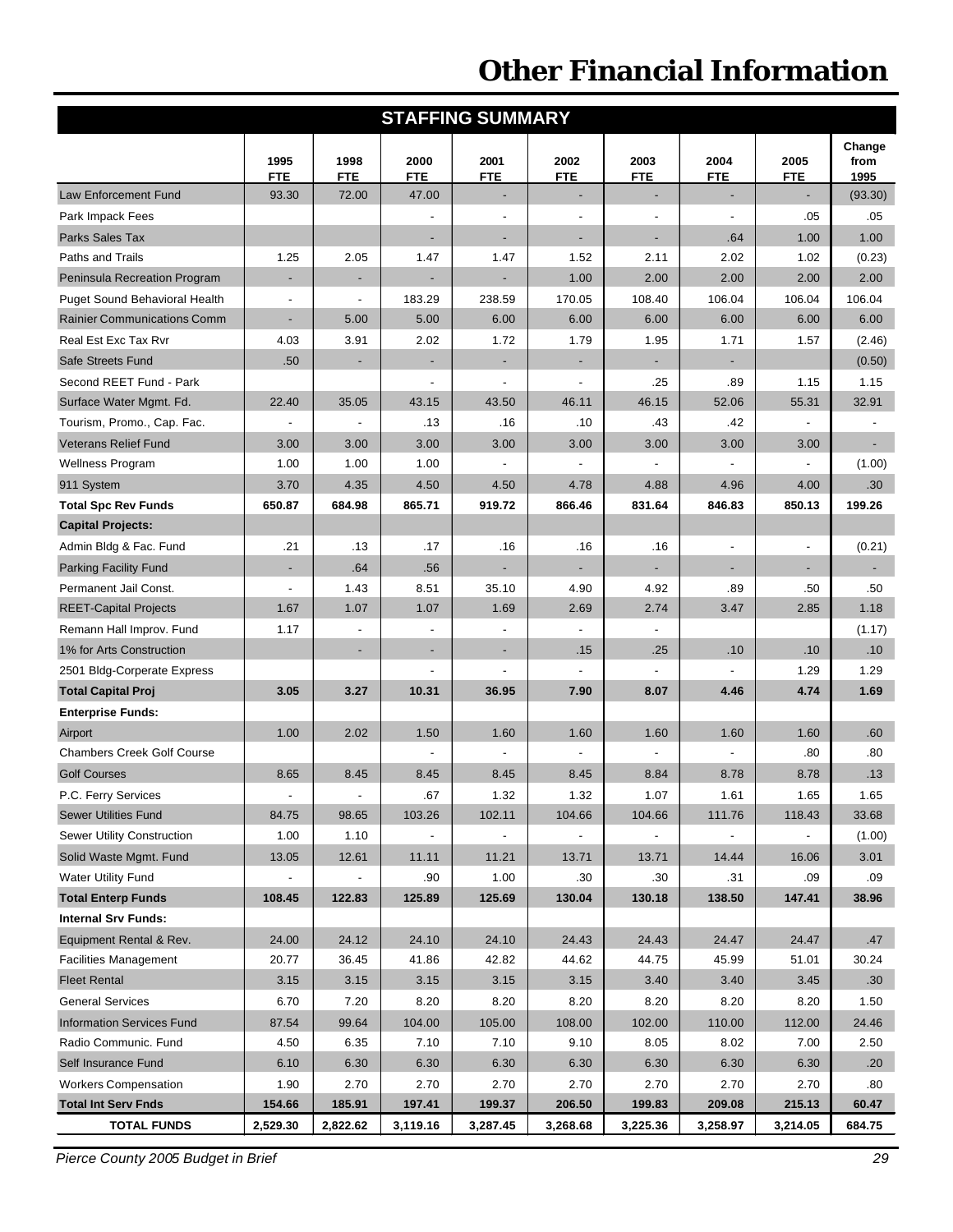## **Revenue and Expenditure Summaries**

The following revenue and expenditure summaries present a variety of views of the funding sources available to the County, and the services and activities provided with these resources. A brief description of each of the tables is given below.

**All Funds Comparison of 2005 Revenues and Expenditures.........................................................................31**

The most comprehensive presentation of the functional expenditures and their related funding sources can be found in the All Funds Comparison of 2005 Revenues and Expenditures which displays this information by fund type.

#### **Total Expenditures/Expenses............................................................................................................................32** The total 2005 budget for each Fund, or each department in the General Fund, can be found in the Total Expenditures/Expenses table

### **Departmental Expenditures/Expenses By Function........................................................................................34**

The Departmental Expenditures/Expenses By Function table organizes the various Fund budgets and department budgets of the General Fund by functional category. The functional categories presented comply with the Budgeting, Accounting and Reporting System maintained by the State Auditor's Office.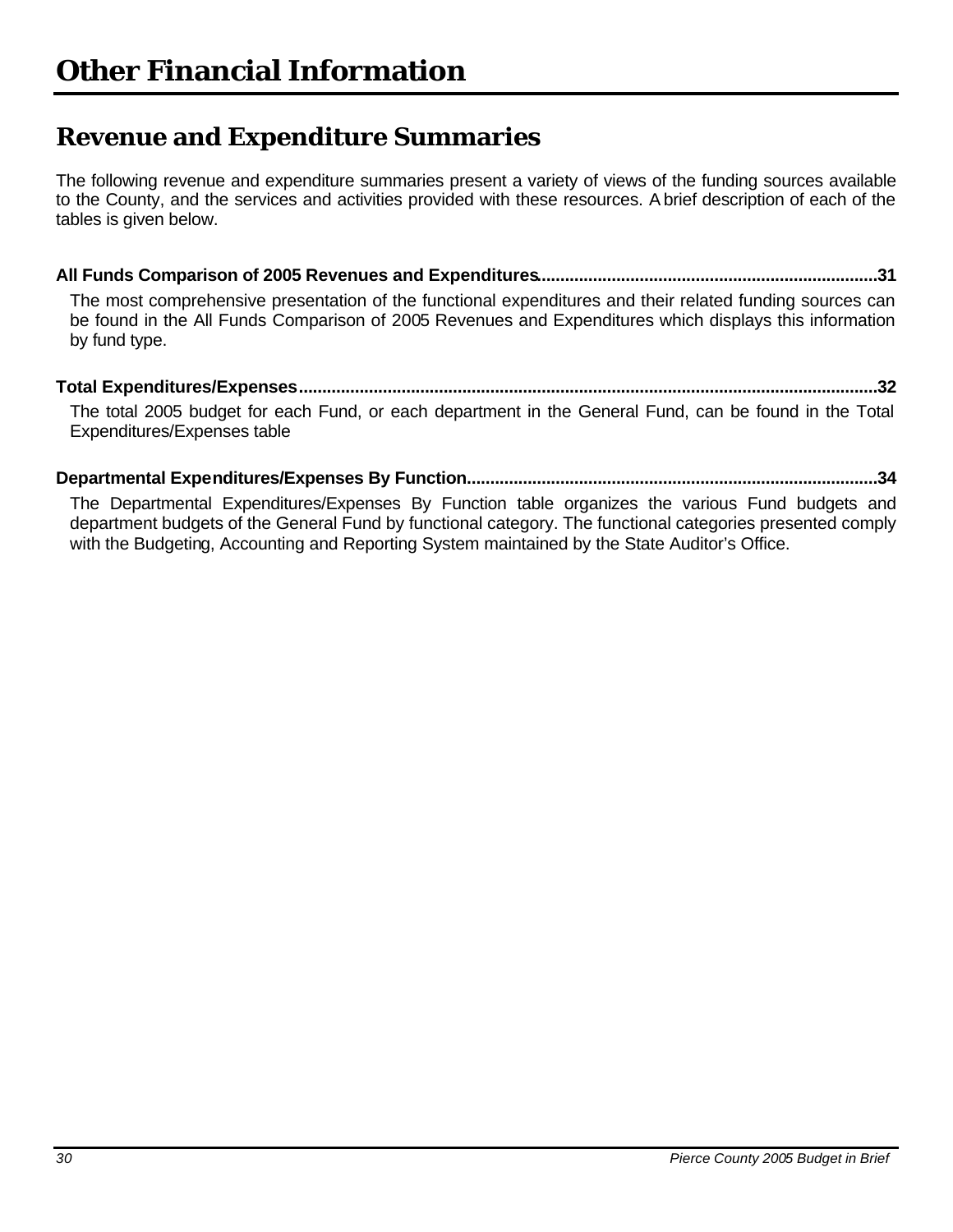### **ALL FUNDS COMPARISON OF 2005 REVENUES AND EXPENDITURES**

|                                          |                | General<br><b>Fund</b> |                | <b>Special</b><br>Revenue<br><b>Funds</b> |     | <b>Debt</b><br><b>Service</b><br><b>Funds</b> |                | Capital<br>Project<br><b>Funds</b> |    | Enterprise<br><b>Funds</b> |                | Internal<br>Service<br><b>Funds</b> |                | Tacoma/<br><b>Pierce County</b><br><b>Health Dept</b> |                | Total<br>All<br><b>Fund Types</b> |
|------------------------------------------|----------------|------------------------|----------------|-------------------------------------------|-----|-----------------------------------------------|----------------|------------------------------------|----|----------------------------|----------------|-------------------------------------|----------------|-------------------------------------------------------|----------------|-----------------------------------|
| <b>Revenues/Other Financing Sources:</b> |                |                        |                |                                           |     |                                               |                |                                    |    |                            |                |                                     |                |                                                       |                |                                   |
| <b>Charges For Services</b>              | \$             | 32,077,120             | \$             | 19,054,820                                | -\$ |                                               | $\mathfrak{S}$ | 1,797,000                          | \$ | 32.790.440                 | $\mathfrak{L}$ | 23,044,670                          | -\$            | 5,124,181                                             | \$             | 113,888,231                       |
| <b>Contributed Capital</b>               |                |                        |                |                                           |     |                                               |                |                                    |    | 4,015,000                  |                |                                     |                |                                                       |                | 4,015,000                         |
| <b>Fines and Forfeitures</b>             |                | 5,235,000              |                |                                           |     |                                               |                |                                    |    |                            |                |                                     |                |                                                       |                | 5,235,000                         |
| Intergovernmental Rev                    |                | 26,672,550             |                | 141.602.640                               |     |                                               |                | 14.724.150                         |    | 4.863.240                  |                | 54.020                              |                | 19.876.019                                            |                | 207,792,619                       |
| <b>Licenses and Permits</b>              |                | 7,242,430              |                | 73,100                                    |     |                                               |                |                                    |    |                            |                |                                     |                | 3,449,486                                             |                | 10,765,016                        |
| <b>Other Financing Sources</b>           |                |                        |                |                                           |     |                                               |                | 1,400,000                          |    | 13,095,150                 |                |                                     |                |                                                       |                | 14,495,150                        |
| <b>Other Miscellaneous Rev</b>           |                | 11,565,190             |                | 7,084,610                                 |     | 5,086,570                                     |                | 73,431,400                         |    | 24,317,260                 |                | 29,401,850                          |                | 606,350                                               |                | 151,493,230                       |
| <b>Other Taxes</b>                       |                | 2,189,070              |                | 10,892,650                                |     |                                               |                | 3,600,000                          |    | 150,000                    |                |                                     |                |                                                       |                | 16,831,720                        |
| <b>Property Taxes</b>                    |                | 96,934,280             |                | 43,064,690                                |     |                                               |                |                                    |    |                            |                |                                     |                |                                                       |                | 139,998,970                       |
| Sales Taxes                              |                | 47,000,000             |                | 2,320,000                                 |     |                                               |                |                                    |    |                            |                |                                     |                |                                                       |                | 49,320,000                        |
| Use of Fund Balance                      |                | 4,408,500              |                | 33,579,480                                |     |                                               |                | 15,558,380                         |    | 29,014,420                 |                | 6,015,810                           |                | 1,803,708                                             |                | 90,380,298                        |
| <b>Total Revenues</b>                    | \$             | 233,324,140            | \$             | 257,671,990                               | \$  | 5,086,570                                     | \$             | 110,510,930                        | \$ | 108,245,510                | \$             | 58,516,350                          | -\$            | 30,859,744 \$                                         |                | 804,215,234                       |
| <b>Expenditures/Expenses:</b>            |                |                        |                |                                           |     |                                               |                |                                    |    |                            |                |                                     |                |                                                       |                |                                   |
| <b>Cultural &amp; Recreation</b>         | $\mathfrak{L}$ | 7,278,978              | $\mathfrak{L}$ | 11,200,990 \$                             |     |                                               | $\mathcal{L}$  | 16.637.170 \$                      |    | 7,454,200 \$               |                |                                     | $\mathfrak{L}$ |                                                       | $\mathfrak{L}$ | 42,571,338                        |
| <b>Debt Service</b>                      |                |                        |                |                                           |     | 5,086,570                                     |                |                                    |    |                            |                |                                     |                |                                                       |                | 5,086,570                         |
| <b>Economic Environment</b>              |                | 16,379,802             |                | 11,289,190                                |     |                                               |                |                                    |    |                            |                |                                     |                |                                                       |                | 27,668,992                        |
| <b>General Government</b>                |                | 32,324,440             |                | 2,115,040                                 |     |                                               |                | 2,615,310                          |    |                            |                |                                     |                |                                                       |                | 37,054,790                        |
| <b>Internal Service</b>                  |                |                        |                |                                           |     |                                               |                |                                    |    |                            |                | 58,516,350                          |                |                                                       |                | 58,516,350                        |
| Legal & Judicial                         |                | 61,464,400             |                | 188,130                                   |     |                                               |                | 542,670                            |    |                            |                |                                     |                |                                                       |                | 62,195,200                        |
| Mental/Physical Health                   |                | 3,531,210              |                | 113,360,710                               |     |                                               |                | 929.740                            |    |                            |                |                                     |                | 30.859.744                                            |                | 148,681,404                       |
| <b>Physical Environment</b>              |                | 1,382,770              |                | 33,568,320                                |     |                                               |                |                                    |    |                            |                |                                     |                |                                                       |                | 34,951,090                        |
| <b>Public Safety</b>                     |                | 110,862,540            |                | 12,221,380                                |     |                                               |                | 9,873,040                          |    |                            |                |                                     |                |                                                       |                | 132,956,960                       |
| Transportation                           |                | 100,000                |                | 73,728,230                                |     |                                               |                | 79,913,000                         |    | 14,483,160                 |                |                                     |                |                                                       |                | 168,224,390                       |
| <b>Utilities</b>                         |                |                        |                |                                           |     |                                               |                |                                    |    | 86,308,150                 |                |                                     |                |                                                       |                | 86,308,150                        |
| <b>Total Expenditures</b>                | \$             | 233,324,140            | \$             | 257,671,990                               | \$  | 5,086,570                                     | \$             | 110,510,930                        | S  | 108,245,510                | -\$            | 58,516,350                          | -\$            | 30,859,744                                            | \$             | 804,215,234                       |

This table presents a comprehensive view of resources and services provided by fund type.

Internal Services are those services provided to ourselves, such as information services, telecommunications, self insurance, vehicle and equipment pools, facilities maintenance, routing, and mail processing. The revenues to these Internal Service Funds are expenditures for the other funds receiving their services. Therefore, to obtain a truer net total budget for the County as a whole, we must remove the budget for the Internal Services (less fund balance and any revenues from non-county sources). The "netted" 2005 Budget for Pierce County is \$751,768,714 (total budget of \$804,215,234 less Internal Service Funds of \$58,516,350 plus \$54,020 in Intergovernmental Revenue from non-county sources and \$6,015,810 in Internal Service Funds use of fund balance).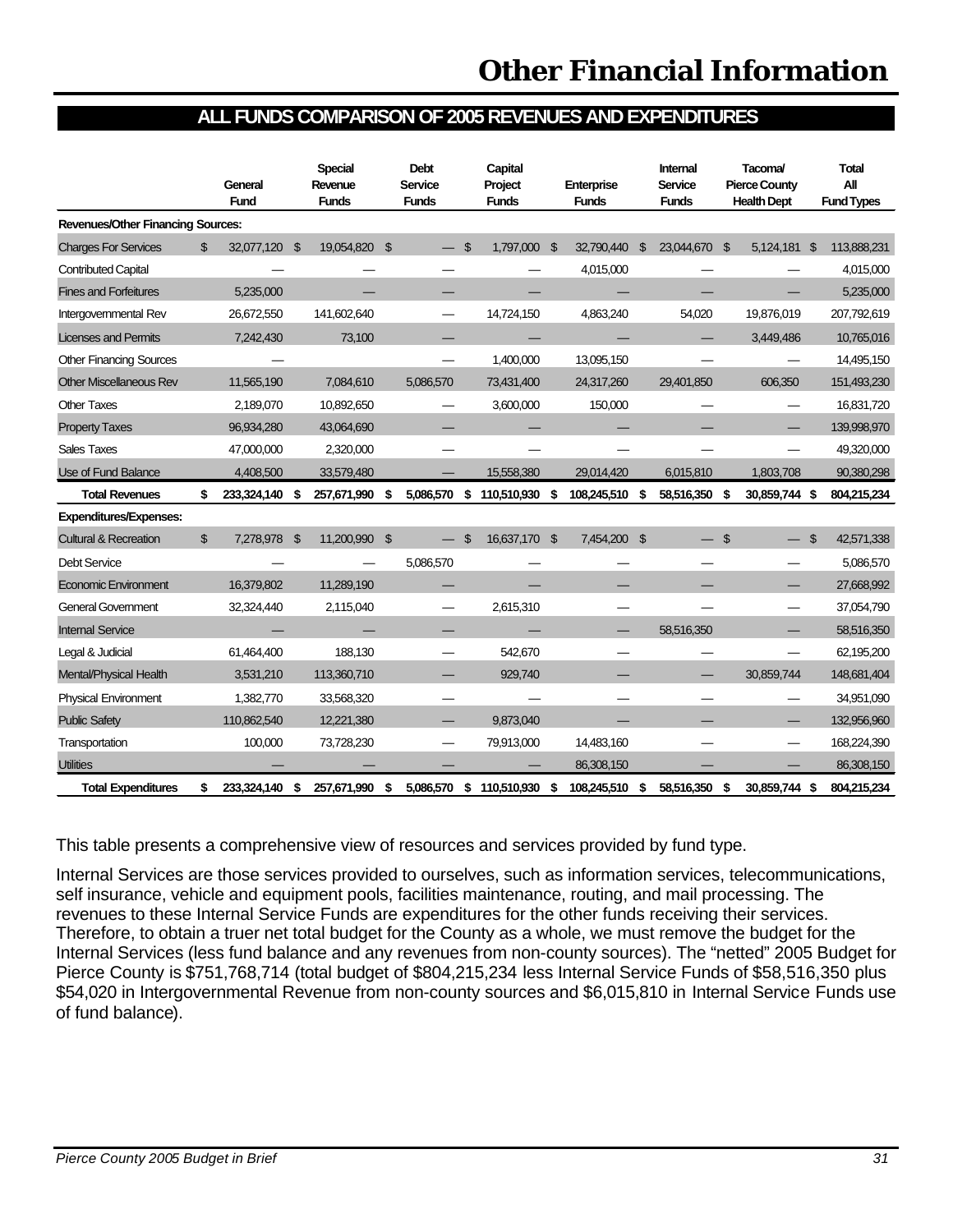| <b>TOTAL EXPENDITURES/EXPENSES</b>                                          |                        |                         |                        |                         |                           |                                    |  |  |
|-----------------------------------------------------------------------------|------------------------|-------------------------|------------------------|-------------------------|---------------------------|------------------------------------|--|--|
|                                                                             | 2003                   | 2004                    | 2004                   | 2005                    | Absolute                  | Percent                            |  |  |
|                                                                             | Actual                 | <b>Budget</b>           | <b>Estimate</b>        | <b>Budget</b>           | Change                    | Change                             |  |  |
| <b>General Fund</b><br>Assessor/Treasurer                                   | \$10,069,671           | \$<br>9,621,630         | \$<br>9,600,630        | 10,545,580<br>\$        | - \$<br>923,950           | 9.6%                               |  |  |
| <b>Assigned Counsel</b>                                                     | 10,267,610             | 10,839,080              | 11.071.190             | 11,475,360              | 636,280                   | 5.9                                |  |  |
| Auditor                                                                     | 5,835,606              | 7,277,170               | 7,215,730              | 6,043,520               | (1,233,650)               | (17.0)                             |  |  |
| <b>Bond Debt Service</b><br><b>Budget &amp; Finance</b>                     | 2,070,640<br>4,271,422 | 1,377,290<br>4,351,970  | 1,377,290<br>4,350,920 | 1,126,540<br>4,567,260  | (250, 750)<br>215,290     | (18.2)<br>4.9                      |  |  |
| <b>Building Remodel Projects</b>                                            | 1,953,100              | 2,000,000               | 2,000,000              | 2,869,000               | 869,000                   | 43.5                               |  |  |
| Clerk of the Superior Court                                                 | 3.773.247              | 4,075,120               | 4.034.570              | 4.277.110               | 201,990                   | 5.0                                |  |  |
| Communications                                                              | 552,575                | 595,130                 | 553,255                | 638,040                 | 42,910                    | 7.2                                |  |  |
| Corrections                                                                 | 36.110.923             | 37,336,860              | 37,936,860             | 38,411,600              | 1,074,740                 | 2.9<br>5.2                         |  |  |
| <b>County Council</b><br><b>County Executive</b>                            | 3,152,860<br>944,861   | 3,222,140<br>969,010    | 3,222,640<br>969,010   | 3,389,440<br>995,900    | 167,300<br>26,890         | 2.8                                |  |  |
| <b>District Court</b>                                                       | 6,608,822              | 6,956,930               | 6,956,930              | 7,213,590               | 256,660                   | 3.7                                |  |  |
| <b>District Court Probation</b>                                             | 2,273,257              | 2,526,020               | 2,476,570              | 2,638,210               | 112,190                   | 4.4                                |  |  |
| <b>Economic Development</b>                                                 | 753,838                | 1,154,070               | 964,470                | 930,220                 | (223, 850)                | (19.4)                             |  |  |
| <b>Emergency Management</b><br><b>Health Services</b>                       | 2,643,789<br>3,080,340 | 2,586,020<br>2,995,310  | 2,586,020<br>2,995,310 | 2,694,890<br>3,082,700  | 108,870<br>87,390         | 4.2<br>2.9                         |  |  |
| <b>Human Resources</b>                                                      | 2.455.768              | 2.785.850               | 2.785.850              | 2,924,900               | 139.050                   | 5.0                                |  |  |
| Juvenile                                                                    | 15,705,082             | 16,605,981              | 16,605,950             | 16,889,110              | 283,129                   | 1.7                                |  |  |
| <b>Medical Examiner</b>                                                     | 1,688,911              | 1,716,210               | 1.700.210              | 1,762,650               | 46,440                    | 2.7                                |  |  |
| Miscellaneous Current Expense<br>New Jail Reserve                           | 7,054,489              | 5,230,545               | 5,230,545<br>2,000,000 | 5,273,470               | 42,925                    | 0.8<br>(100.0)                     |  |  |
| Parks and Recreation Services                                               | 2,000,000<br>6.142.196 | 2,000,000<br>6,266,390  | 6,266,390              | 5,936,840               | (2,000,000)<br>(329, 550) | (5.3)                              |  |  |
| Planning and Land Services                                                  | 12,673,267             | 13,085,457              | 12,935,244             | 14,925,810              | 1,840,353                 | 14.1                               |  |  |
| <b>Prevention Services &amp; Programs</b>                                   | 1,139,962              | 1,237,500               | 1,237,570              | 1.350.000               | 112,500                   | 9.1                                |  |  |
| <b>Prosecuting Attorney</b>                                                 | 19,880,048             | 21,060,200              | 20,972,784             | 21,651,650              | 591,450                   | 2.8                                |  |  |
| Sheriff<br><b>Sheriff Transition</b>                                        | 51,247,385             | 54,094,370              | 52,758,757             | 46,428,720<br>1,280,000 | (7.665.650)<br>1,280,000  | (14.2)<br>$\overline{\phantom{0}}$ |  |  |
| <b>Special Projects</b>                                                     | 1,756,120              | 2,365,770               | 2,360,735              | 1,959,080               | (406, 690)                | (17.2)                             |  |  |
| <b>State Auditor</b>                                                        | 121,799                | 194,410                 | 191,910                | 162,710                 | (31,700)                  | (16.3)                             |  |  |
| <b>Superior Court</b>                                                       | 10,595,422             | 10,873,660              | 10,873,660             | 11,251,470              | 377,810                   | 3.5                                |  |  |
| <b>WSU PC Extension</b><br><b>Total General Fund</b>                        | 554.742<br>227,377,752 | 607,050<br>236,007,143  | 607,050<br>234,838,050 | 628,770<br>233,324,140  | 21.720<br>(2,683,003)     | 3.6<br>(1.1)                       |  |  |
| <b>Special Revenue Funds</b>                                                |                        |                         |                        |                         |                           |                                    |  |  |
| Antiprofiteering Revolving Fnd                                              | 40                     |                         |                        |                         |                           |                                    |  |  |
| <b>Arts and Cultural Services</b>                                           | 230,451                | 289,420                 | 270,590                | 264,750                 | (24, 670)                 | (8.5)                              |  |  |
| <b>Auditor's Maint &amp; Operation</b><br><b>Community Action</b>           | 345,283<br>5,454,840   | 921,270                 | 613,870                | 939,270                 | 18,000<br>(665, 491)      | 2.0<br>(10.2)                      |  |  |
| <b>Community Development Fund</b>                                           | 5,245,266              | 6,547,261<br>5,599,460  | 6,547,261<br>3,896,230 | 5,881,770<br>5,195,020  | (404, 440)                | (7.2)                              |  |  |
| <b>Conservation Futures Fund</b>                                            | 10,023,914             | 3,012,180               | 1,397,140              | 3,077,970               | 65,790                    | 2.2                                |  |  |
| <b>County Road Fund</b>                                                     | 47,888,064             | 66,830,370              | 55,824,180             | 62,991,550              | (3,838,820)               | (5.7)                              |  |  |
| <b>Criminal Justice Fund</b>                                                | 388,577<br>602,366     | 606,341<br>715,510      | 579,341                | 679,910<br>673,630      | 73,569                    | 12.1                               |  |  |
| <b>Detention Center Commissary</b><br><b>Dispute Resolution Center Fund</b> | 123,737                | 146,000                 | 715,510<br>146,000     | 132.020                 | (41, 880)<br>(13,980)     | (5.9)<br>(9.6)                     |  |  |
| Drug Investigation Fund                                                     | 176,449                | 225,490                 | 226,595                | 275,850                 | 50,360                    | 22.3                               |  |  |
| <b>Emergency Managemt Grants Fund</b>                                       | 1,533,369              | 3,412,400               | 3,386,020              | 4,907,130               | 1,494,730                 | 43.8                               |  |  |
| <b>Employee Assistance Program</b>                                          | 56,958                 | 58,000                  | 55,000                 | 64,890                  | 6,890                     | 11.9                               |  |  |
| Endangered Species Act<br><b>Federal Forest Services</b>                    | 192,768<br>108,976     | 244,630<br>162,890      | 155,070<br>161,440     | 202,170<br>214,790      | (42, 460)<br>51,900       | (17.4)<br>31.9                     |  |  |
| Geographic Information System Fund                                          | 2,435,736              | 2,705,540               | 2,485,670              | 3,055,990               | 350,450                   | 13.0                               |  |  |
| <b>Housing Repair Program</b>                                               | 4,566,492              | 6,736,257               | 6,736,257              | 6,094,170               | (642, 087)                | (9.5)                              |  |  |
| Human Services Fund                                                         | 82,661,526             | 93.504.940              | 93,552,650             | 93,270,270              | (234, 670)                | (0.3)                              |  |  |
| Law Enforcement Fund<br>Low Income Housing Fee Fund                         | 254,999<br>172,320     | 188,580<br>3,500,000    | 188,398<br>596,720     | 4,100,000               | (188, 580)<br>600,000     | (100.0)<br>17.1                    |  |  |
| <b>Marine Services Fund</b>                                                 | 279,356                | 221,780                 | 221,780                | 235,480                 | 13,700                    | 6.2                                |  |  |
| Parks Impact Fee Fund                                                       | 1,928,792              | 1,232,440               | 846,060                | 1.755.750               | 523.310                   | 42.5                               |  |  |
| Parks Sales Tax Fund                                                        | 431,472                | 4,231,160               | 1,666,540              | 1,850,000               | (2,381,160)               | (56.3)                             |  |  |
| Paths and Trails Fund<br>Peninsula Recreation Program                       | 663,970<br>211,785     | 3,272,040<br>344.220    | 2,364,700<br>295.010   | 2,743,120<br>320,000    | (528, 920)<br>(24, 220)   | (16.2)<br>(7.0)                    |  |  |
| Pierce County Fair                                                          | 157,231                | 182,040                 | 178,840                | 182,110                 | 70                        |                                    |  |  |
| <b>Puget Sound Behavioral Health</b>                                        | 12,953,642             | 12,001,570              | 12,001,570             | 13,678,880              | 1,677,310                 | 14.0                               |  |  |
| <b>Rainier Communications Commission</b>                                    | 896,594                | 970,150                 | 964,660                | 1,110,880               | 140,730                   | 14.5                               |  |  |
| Real Estate Excise Tax - River                                              | 1,438,597              | 1,779,800               | 1,281,780              | 2,664,520               | 884,720                   | 49.7                               |  |  |
| Second Reet Fund - Parks<br>Second Reet Fund - Roads                        | 483,240<br>650         | 3,072,250<br>11,044,060 | 1,552,380<br>3,303,680 | 3,003,260<br>10,736,680 | (68,990)<br>(307, 380)    | (2.2)<br>(2.8)                     |  |  |
| Surface Water Management Fund                                               | 15,021,867             | 18,642,220              | 16,452,520             | 20,252,880              | 1,610,660                 | 8.6                                |  |  |
| Tourism, Promotion & Capital Facilities Fd.                                 | 273,176                | 544,000                 | 404,050                | 1,082,000               | 538,000                   | 98.9                               |  |  |
| Vehicle License Fee Fund                                                    | 322,784                |                         |                        |                         |                           | $\overline{\phantom{0}}$           |  |  |
| <b>Veterans Relief Fund</b><br>911 System                                   | 483,122<br>4,075,729   | 510,530<br>5,024,910    | 505,810<br>3,696,334   | 529,790<br>5,505,490    | 19,260<br>480,580         | 3.8<br>9.6                         |  |  |
| <b>Total Special Revenue Funds</b>                                          | \$202,084,138          | \$258,479,709           | \$223,269,656          | $$257,671,990$ \$       | (807, 719)                | (0.3) %                            |  |  |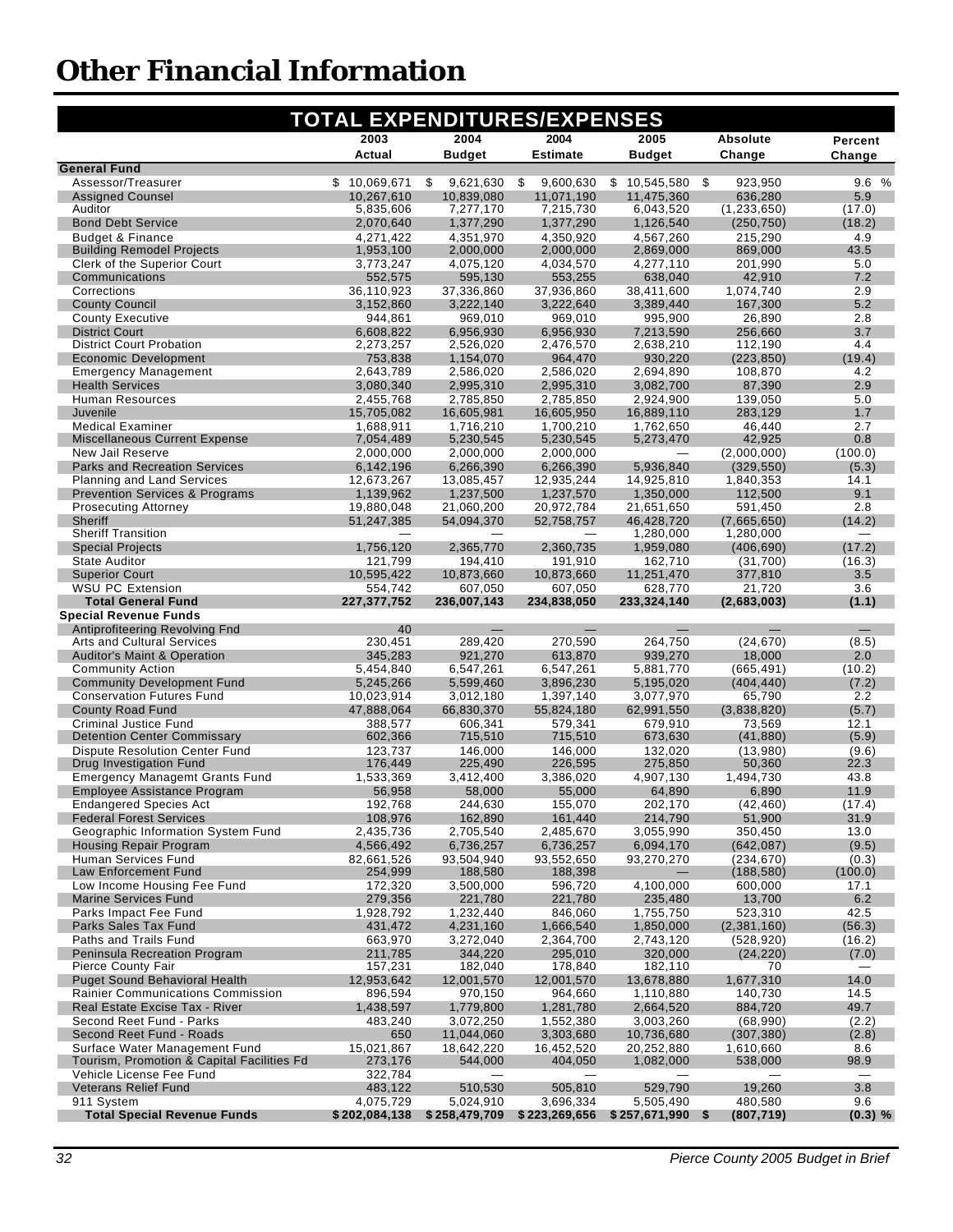| <b>TOTAL EXPENDITURES/EXPENSES</b>          |               |               |                 |               |                            |                |  |  |  |
|---------------------------------------------|---------------|---------------|-----------------|---------------|----------------------------|----------------|--|--|--|
|                                             | 2003          | 2004          | 2004            | 2005          | <b>Absolute</b>            | <b>Percent</b> |  |  |  |
|                                             | <b>Actual</b> | <b>Budget</b> | <b>Estimate</b> | <b>Budget</b> | Change                     | Change         |  |  |  |
| <b>Debt Service Fund</b>                    |               |               |                 |               |                            |                |  |  |  |
| Debt Service Fund                           | 14,316,868    | 5.430.640     | 5.430.640       | 5,086,570     | (344.070)                  | (6.3)          |  |  |  |
| Road Improve Guarantee Fund                 |               | 320,670       | 320,670         |               | (320, 670)                 | (100.0)        |  |  |  |
| <b>Total Debt Service Fund</b>              | 14,316,868    | 5,751,310     | 5,751,310       | 5,086,570     | (664, 740)                 | (11.6)         |  |  |  |
| <b>Capital Projects Fund</b>                |               |               |                 |               |                            |                |  |  |  |
| <b>Administration Building Fund</b>         | 856.013       |               |                 |               |                            |                |  |  |  |
| <b>Human Services Construction Fund</b>     | 198,418       | 1,001,400     | 1,001,400       | 929,740       | (71,660)                   | (7.2)          |  |  |  |
| <b>Parks Bond Construction Fund</b>         | 427,088       | 15,071,680    | 4,226,220       | 13,708,890    | (1,362,790)                | (9.0)          |  |  |  |
| <b>Parks Construction Fund</b>              | 2,246,513     | 6,722,000     | 3,418,270       | 2,712,270     | (4,009,730)                | (59.7)         |  |  |  |
| <b>Permanent Jail Construction</b>          | 6.131.721     | 4.453.500     | 4.580.830       | 4.160.460     | (293.040)                  | (6.6)          |  |  |  |
| <b>Public Works Construction Fund</b>       | 23.193.154    | 38.266.000    | 32.406.510      | 53.313.000    | 15.047.000                 | 39.3           |  |  |  |
| Real Estate Excise Tax - Capital Improvmt   | 3,344,822     | 6,722,680     | 6,460,740       | 4,075,940     | (2,646,740)                | (39.4)         |  |  |  |
| <b>RID Construction Fund</b>                | 45.798        | 30,000        | 27,890          |               | (30,000)                   | (100.0)        |  |  |  |
| <b>Transportation Facilities</b>            |               | 5,304,000     | 5,304,000       | 26,600,000    | 21,296,000                 | 401.5          |  |  |  |
| 1% For Arts Construction                    | 35.378        | 326,000       | 104.620         | 216.010       | (109.990)                  | (33.7)         |  |  |  |
| 2501 Corporate Express Building             | 2,888,468     | 1,494,620     | 1,473,100       | 4,794,620     | 3,300,000                  | 220.8          |  |  |  |
| <b>Total Capital Projects Fund</b>          | \$39,367,373  | \$79,391,880  | \$59,003,580    |               | \$110,510,930 \$31,119,050 | 39.2           |  |  |  |
| <b>Enterprise Funds</b>                     |               |               |                 |               |                            |                |  |  |  |
| <b>Airport Fund</b>                         | 440.454       | 585.610       | 588.725         | 535.830       | (49.780)                   | (8.5)          |  |  |  |
| <b>Chambers Creek Golf Course</b>           |               | 1,326,600     | 821,640         | 6,350,000     | 5,023,400                  | 378.7          |  |  |  |
| <b>Golf Courses</b>                         | 972,928       | 1,077,020     | 1,047,700       | 1,104,200     | 27,180                     | 2.5            |  |  |  |
| Pierce County Ferry Services                | 2,108,619     | 7,211,370     | 3,521,550       | 13,947,330    | 6,735,960                  | 93.4           |  |  |  |
| <b>Sewer Bond Funds</b>                     | 4.059.791     | 12,841,180    | 12,841,180      | 8.308.000     | (4,533,180)                | (35.3)         |  |  |  |
| Sewer Facil Restricted Reserve              | 19.573.264    | 6.245.830     | 5.258.830       | 6.590.980     | 345.150                    | 5.5            |  |  |  |
| <b>Sewer Utility Fund</b>                   | 34,772,524    | 44,658,080    | 38,790,580      | 48,375,790    | 3,717,710                  | 8.3            |  |  |  |
| <b>Sewer Utility Construction</b>           | 18,210,570    | 18,145,000    | 11,399,310      | 18,069,000    | (76,000)                   | (0.4)          |  |  |  |
| Solid Waste Management Fund                 | 3.318.498     | 4,902,140     | 4,043,580       | 4,765,630     | (136, 510)                 | (2.8)          |  |  |  |
| Water Utility Fund                          | 39.800        | 162.830       | 126.950         | 198.750       | 35.920                     | 22.1           |  |  |  |
| <b>Total Enterprise Funds</b>               | \$83,496,448  | \$97,155,660  | \$78,440,045    |               | \$108,245,510 \$11,089,850 | 11.4           |  |  |  |
| <b>Intragovernmental Service Fund</b>       |               |               |                 |               |                            |                |  |  |  |
| Equipment Rental & Revolving                | 10,513,719    | 10.240.150    | 9.977.150       | 12,706,240    | 2.466.090                  | 24.1           |  |  |  |
| <b>Facilities Management Fund</b>           | 8,404,218     | 9,918,760     | 9.608.714       | 10,171,810    | 253.050                    | 2.6            |  |  |  |
| <b>Fleet Rental</b>                         | 3.515.807     | 3.724.720     | 3.377.125       | 3.521.020     | (203.700)                  | (5.5)          |  |  |  |
| <b>General Services</b>                     | 2,704,504     | 2,821,480     | 2,782,764       | 2,900,800     | 79,320                     | 2.8            |  |  |  |
| <b>Information Services Fund</b>            | 15,067,510    | 15,497,760    | 15,403,550      | 16,056,770    | 559,010                    | 3.6            |  |  |  |
| <b>Radio Communications Fund</b>            | 1.366.904     | 2.003.125     | 2.003.125       | 1.933.330     | (69.795)                   | (3.5)          |  |  |  |
| Self Insurance Fund                         | 5,531,555     | 8,221,350     | 7,830,310       | 8,323,870     | 102,520                    | 1.2            |  |  |  |
| <b>Workers Compensation</b>                 | 1,938,063     | 2,785,060     | 3,450,950       | 2,902,510     | 117,450                    | 4.2            |  |  |  |
| <b>Total Intragovernmental Service Fund</b> | \$49,042,280  | \$5,212,405   | \$54,433,688    | \$58,516,350  | 3,303,945<br>Ŝ.            | 6.0            |  |  |  |
| <b>Health Department</b>                    | 33,135,749    | 34,033,255    | 34,033,255      | 30,859,744    | (3, 173, 511)              | (9.3)          |  |  |  |
| <b>Grand Total</b>                          | \$648,820,608 | \$766,031,362 | \$689,769,584   | \$804,215,234 | \$<br>38,183,872           | 5.0%           |  |  |  |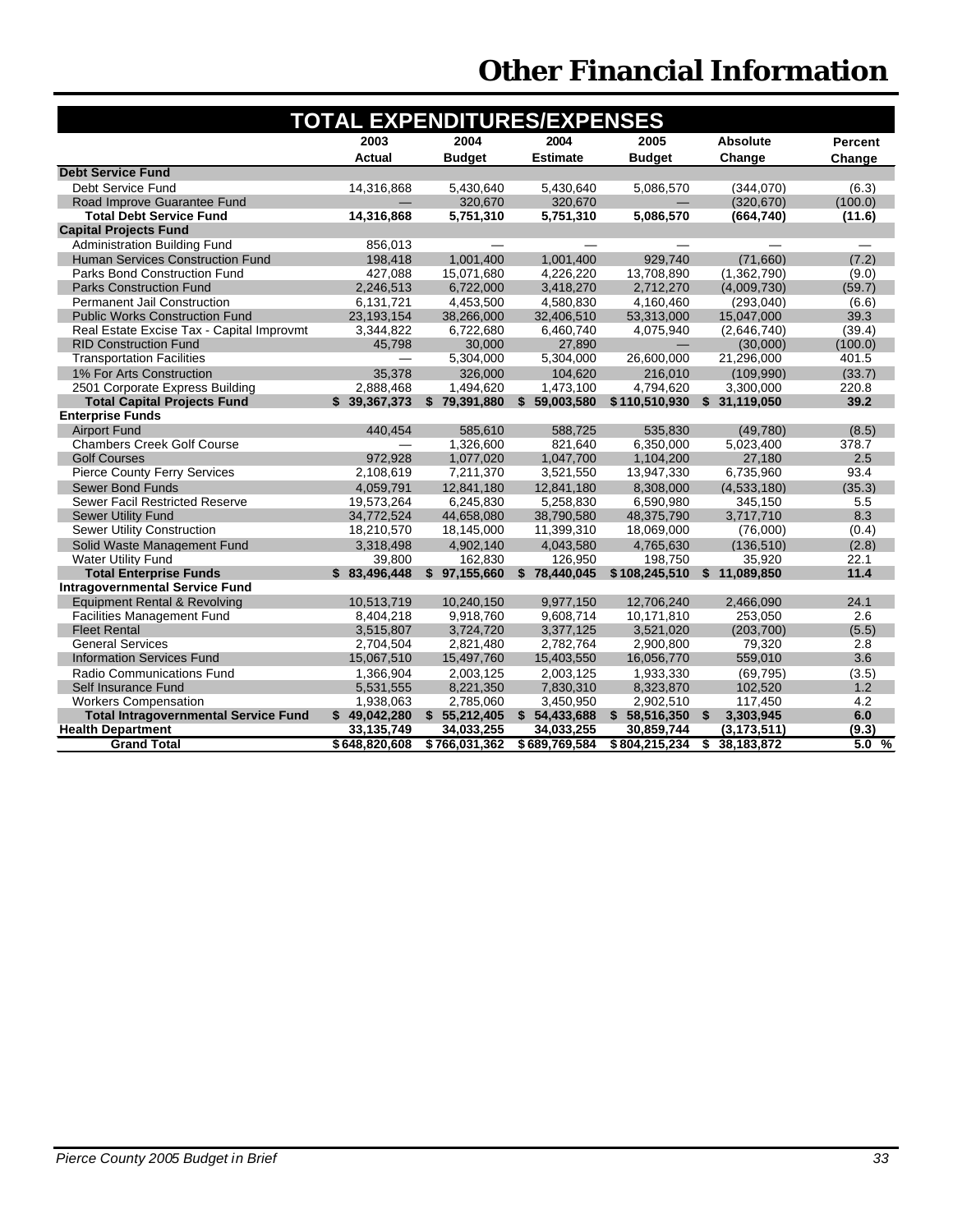#### **2005 Budget 2004 Budget Absolute Change General Government** Assessor/Treasurer \$ 10.545.580 \$ 9.621.630 \$ 923.950 9.6 % Auditor 6,043,520 7,277,170 (1,233,650) (17.0) Auditor'S Maint & Operation **6. 1999, 1999, 1999, 1999, 270** 921,270 921,270 921,270 18,000 9.0 Bond Debt Service **461,190 713,090** (251,900) **(35.3**) **461,190 713,090** (251,900) **(35.3**) Budget & Finance 4,567,260 4,351,970 215,290 4.9 Building Remodel Projects — 1,039,180 (1,039,180) (100.0) Communications 638,040 595,130 42,910 7.2 County Council 3,389,440 3,222,140 167,300 5.2 County Executive 995,900 969,010 26,890 2.8 Employee Assistance Program Fund **64,890** 64,890 58,000 6,890 6,890 11.9 Human Resources 2,924,900 2,785,850 139,050 5.0 Miscellaneous Current Expense 1,100,200 1,500,200 1,483,630 16,570 1.1 Rainier Communications Commission 1,110,880 970,150 140,730 14.5 Real Estate Excise Tax - Capital Improvement 2,615,310 4,464,700 (1,849,390) (41.4) Special Projects 1,095,700 1,491,760 (396,060) (26.5) State Auditor 162,710 194,410 (31,700) (16.3) **Total General Government 37,054,790 40,159,090 (3,104,300) (7.7) Public Safety** Bond Debt Service 465,750 464,940 810 0.2 Building Remodel Projects — 60,000 (60,000) (100.0) Corrections 38,411,600 37,336,860 1,074,740 2.9 Criminal Justice Fund 623,800 329,440 294,360 89.4 Detention Center Commissary 673,630 715,510 (41,880) (5.9) District Court Probation 2,638,210 2,526,020 112,190 4.4 Drug Investigation Fund 275,850 225,490 50,360 22.3 Emergency Management 2,694,890 2,586,020 108,870 4.2 Emergency Managemt Grants Fund 1.88 (2008) 43.8 (2008) 43.8 (2019) 43.8 (2019) 43.8 Juvenile 14,694,490 14,451,371 243,119 1.7 Law Enforcement Fund — 188,580 (188,580) (100.0) Marine Services Fund 235,480 221,780 13,700 6.2 Medical Examiner 1,762,650 1,716,210 46,440 2.7 Miscellaneous Current Expense 1,008,230 529,100 479,130 90.6 New Jail Reserve — 2,000,000 (2,000,000) (100.0) Parks And Recreation Services **100.00** 20,000 20,000 20,000 20,000 20,000 20,000 20,000 20,000 100.0 Permanent Jail Construction 4,160,460 4,453,500 (293,040) (6.6) Prevention Services & Programs<br>
Real Estate Excise Tax - Capital Improvement<br>
Real Estate Excise Tax - Capital Improvement<br>
1,844,830 (926,870) (50.2) Real Estate Excise Tax - Capital Improvement 917,960 1,844,830 (926,870) Sheriff 46,428,720 54,094,370 (7,665,650) (14.2) Sheriff Transition 1,280,000 — 1,280,000 — Special Projects 68,000 88,500 (500) (500) 2501 Corporate Express Building 4,794,620 1,494,620 3,300,000 220.8 911 System 5,505,490 5,024,910 480,580 9.6 **Total Public Safety 132,956,960 135,021,951 (2,064,991) (1.5) Physical Environment** Conservation Futures Fund 3,077,970 3,012,180 65,790 2.2 Endangered Species Act 202,170 244,630 (42,460) (17.4) Federal Forest Services Fund 214,790 162,890 51,900 31.9 Geographical Information System Fund 3000 3,055,990 2,705,540 350,450 13.0 Low Income Housing Fee Fund 4,100,000 3,500,000 600,000 17.1 Miscellaneous Current Expense 849,680 1,308,960 (459,280) (35.1) Real Estate Excise Tax - River 2008 2,664,520 1,779,800 884,720 49.7 Special Projects (13,040) (2.4) (2.4) (33,090 546,130 (13,040) (2.4) Surface Water Management Fund 20,252,880 18,642,220 1,610,660 8.6 **Total Physical Environment 34,951,090 31,902,350 3,048,740 9.6 Legal & Judicial** Assigned Counsel **11,475,360** 10,839,080 636,280 5.5 Bond Debt Service 199,600 199,260 340 0.2 Building Remodel Projects 2,869,000 900,820 1,968,180 218.5 Clerk of the Superior Court 4,277,110 4,075,120 201,990 5.0 Criminal Justice Fund 56,110 276,901 (220,791) (79.7) Dispute Resolution Center Fund 132,020 146,000 (13,980) (9.6) District Court 7,213,590 6,956,930 256,660 3.7 Juvenile 2,194,620 2,154,610 40,010 1.9 Miscellaneous Current Expense 332,000 332,000 399,000 399,000 399,000 (67,000) (16.8) Prosecuting Attorney 21,651,650 21,060,200 591,450 2.8 Real Estate Excise Tax - Capital Improvement 642,670 413,150 413,150 129,520 31.3 Superior Court 11,251,470 10,873,660 377,810 3.5 **Total Legal & Judicial \$ 62,195,200 \$ 58,294,731 \$ 3,900,469 6.7 % DEPARTMENTAL EXPENDITURES/EXPENSES BY FUNCTION Percent Change**